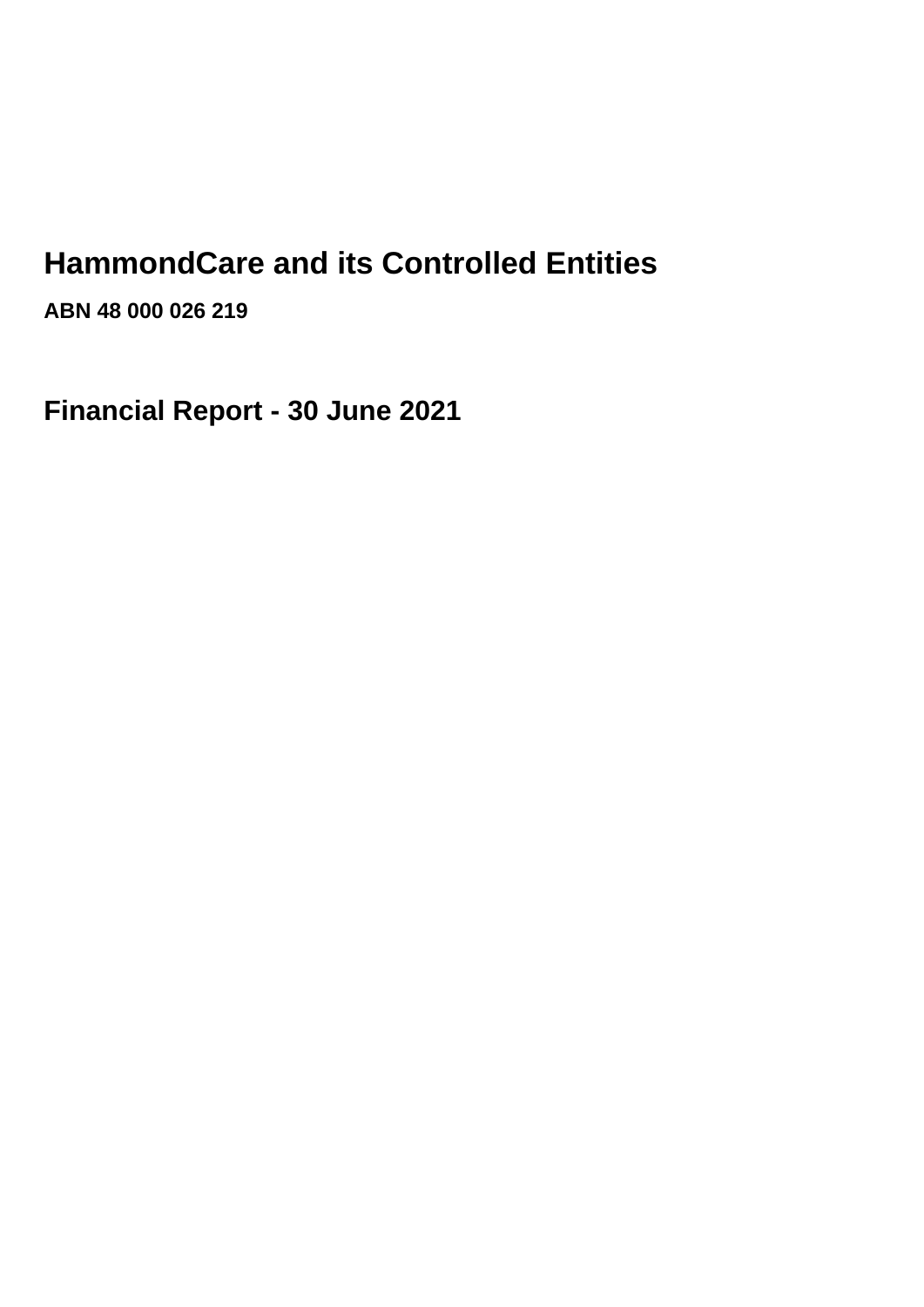**HammondCare and its Controlled Entities Contents 30 June 2021**

| Directors' report                                           | 3  |
|-------------------------------------------------------------|----|
| Statement of profit or loss and other comprehensive income  | 11 |
| Statement of financial position                             | 12 |
| Statement of changes in equity                              | 13 |
| Statement of cash flows                                     | 14 |
| Notes to the financial statements                           | 15 |
| Directors' declaration                                      | 47 |
| Independent auditor's report to the members of Hammond Care | 49 |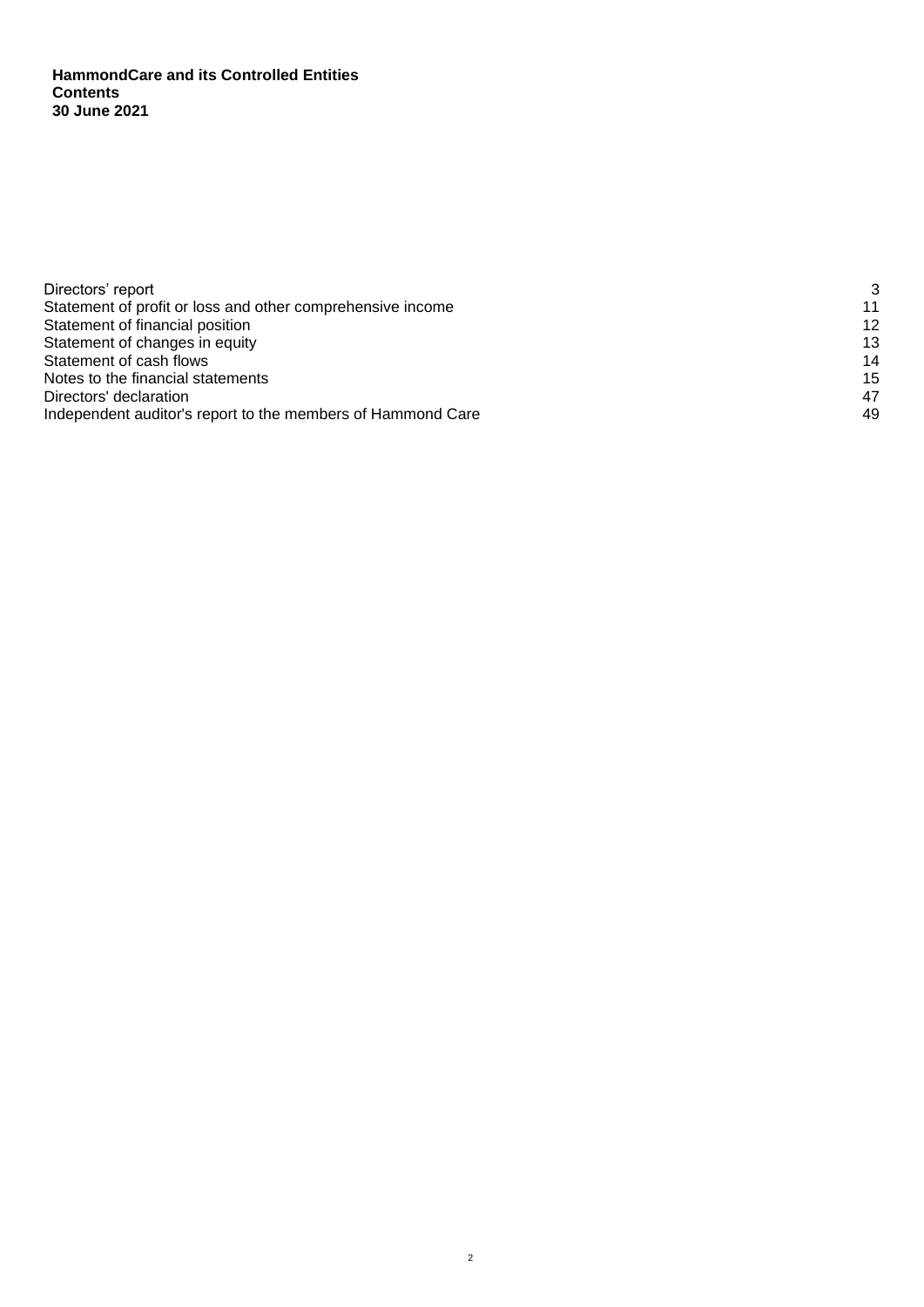## **Directors' Report**

The Directors of HammondCare (referred to as "HammondCare" or "the Company" or "Parent Entity") present their report together with the financial report of the consolidated entities, being the Company and its controlled entities HammondCare Health & Hospitals Limited, HammondCare International Limited, and HammondCare UK and Europe Limited ("Group") for the financial year ended 30 June 2021, and the Auditor's Report. The Directors consider the reference to Responsible Persons and Responsible Entities in the Australian Charities and Not-for-profits Commission Act 2012 has the same meaning as the role of Director as defined by the Corporations Act 2001.

## **Directors' details**

The names and particulars of the Directors of the Company during or since the end of the financial year are:

| <b>Director</b>      | Qualifications                          | <b>Experience</b>                                           |
|----------------------|-----------------------------------------|-------------------------------------------------------------|
| John Kightley        | BCom, MPhil (Oxon), CA (SA),            | Former Chair, Maple-Brown Abbott Ltd                        |
|                      | CFA Institute USA, GAICD                | Director since 4 November 2009                              |
|                      |                                         | Appointed Chair 29 October 2015                             |
| Michael Monaghan     | <b>BA (Actuarial Studies)</b>           | Director of Alpha Vista Financial Services Holdings Pty     |
|                      | Macquarie University FIA, FIAA,         | Ltd. Director Australian Ethical Investments Limited.       |
|                      | <b>FAICD</b>                            | Chair, Flag Income Notes 3 Pty Ltd.                         |
|                      |                                         | Director since 29 January 2008.                             |
|                      |                                         | Appointed Deputy Chair 29 October 2015                      |
|                      |                                         | Retired 26 November 2020                                    |
| <b>Louise Parkes</b> | BSc (Psychology) PhD                    | Principal Consultant, Voice Project                         |
|                      | (Psychology)                            | Director since 8 December 2010                              |
|                      | <b>GAICD</b>                            |                                                             |
| Robyn Langsford      | <b>BCom. Chartered Accountant</b>       | Partner, KPMG                                               |
|                      | <b>GAICD</b>                            | Director since 7 November 2012                              |
| Glynn Evans          | <b>B Arch Dip Building Construction</b> | Retired Principal of Allen Jack & Cottier (AJ&C)            |
|                      |                                         | Director since 13 December 2013                             |
| Annette Britton      | MBBS, FRACP, GAICD                      | Retired Geriatrician.                                       |
| Kate Thomas          |                                         | Director since 30 October 2014                              |
|                      | BA, LLB                                 | Special Counsel, Clayton Utz<br>Director since 7 April 2015 |
| Kok Kong Chan        | BCom MSc (Management)                   | Partner, Maritana Partners                                  |
|                      | <b>CPA Australia, GAICD</b>             | Director since 23 September 2016                            |
|                      |                                         | Appointed Deputy Chair 27 November 2020                     |
| <b>Adrian Blake</b>  | BE (Civil) (Hons)                       | Corporate Advisor and Engineer                              |
|                      | MBA MIEAust CPEng NER                   | Director since 16 November 2018                             |
| Linda Justin         | RN BN MBA, MSc (Coach                   | Chief Customer and Practice Officer, Aruma                  |
|                      | Psych) GAICD                            | Director of Just Impact Pty Ltd                             |
|                      |                                         | Director since 28 August 2020                               |
| Carl Gunther         | <b>B</b> Business                       | <b>Retired Partner, KPMG</b>                                |
|                      | <b>Chartered Accountant GAICD</b>       | Director since 7 December 2020                              |
|                      |                                         |                                                             |

## **Meetings of Directors**

During the financial year, 11 meetings of Directors of the Company were held. Attendances by each Director for the Company's meetings during the year were as follows:

|                        | <b>Board Meetings</b>     |                        |  |  |
|------------------------|---------------------------|------------------------|--|--|
|                        | Number eligible to attend | <b>Number attended</b> |  |  |
| John Kightley          | 11                        |                        |  |  |
| Michael Monaghan       | 6                         | 6                      |  |  |
| Louise Parkes          | 11                        | 11                     |  |  |
| <b>Annette Britton</b> | 11                        | 11                     |  |  |
| Robyn Langsford        | 11                        | 11                     |  |  |
| Glynn Evans            | 11                        | 8                      |  |  |
| Kate Thomas            | 11                        | 10                     |  |  |
| Kok Kong Chan          | 11                        | 11                     |  |  |
| <b>Adrian Blake</b>    | 11                        | 9                      |  |  |
| Linda Justin           | 9                         | 9                      |  |  |
| Carl Gunther           |                           |                        |  |  |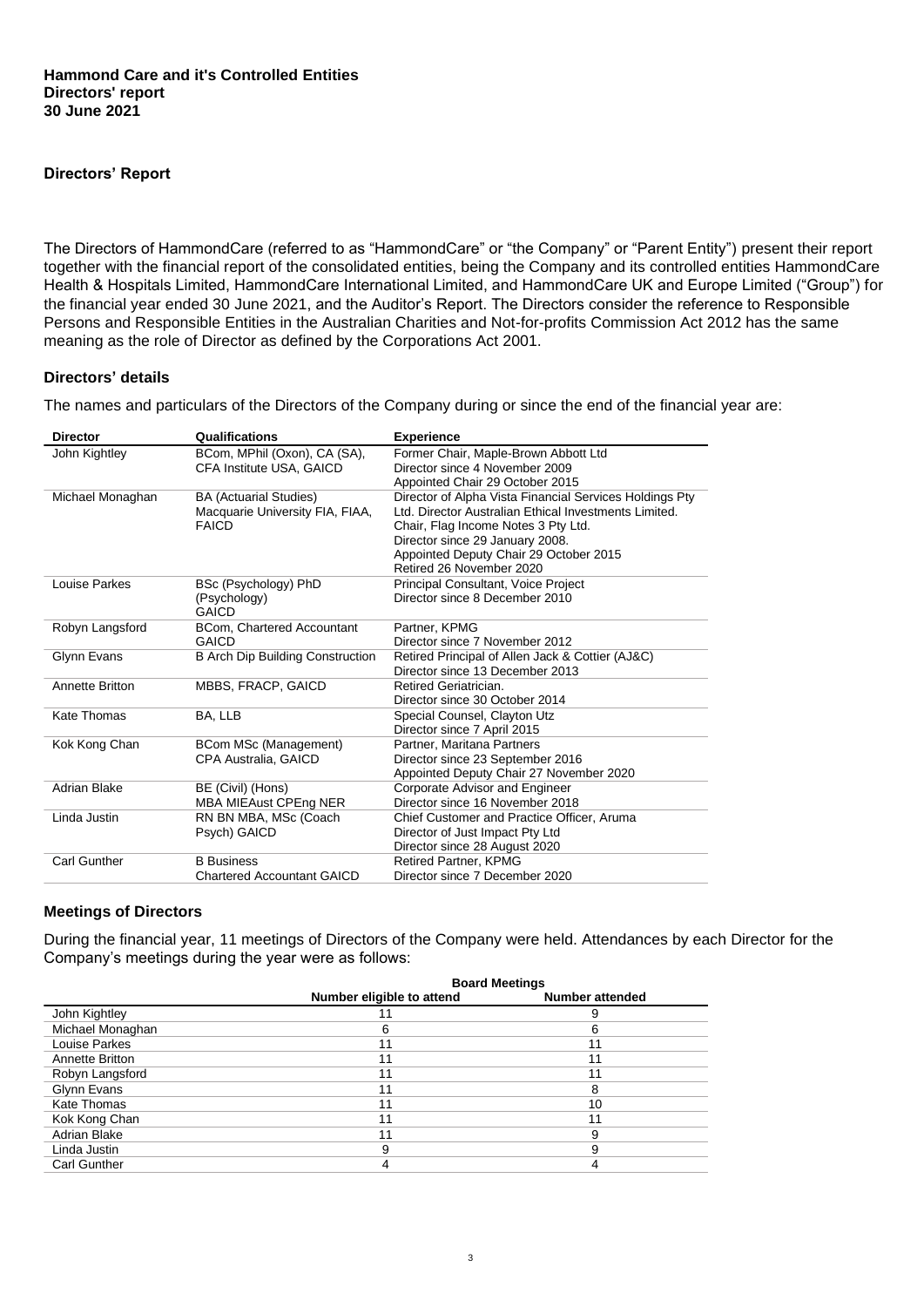## **Indemnities given to auditors and officers and insurance premiums paid**

During the financial year, the Company paid a premium in respect of a contract insuring the Directors of the Company, the Company secretary, and all executive officers of the Company against a liability incurred as a Director, secretary or executive.

Particulars of premiums paid by the Company are prohibited from disclosure under the terms of the insurance contracts and policies.

The company entered into deeds of access, insurance and indemnity with Directors Linda Justin and Carl Gunther on 18 September 2020 and 10 December 2020 respectively.

The Company has not otherwise, during or since the end of the financial year, except to the extent permitted by law, indemnified or agreed to indemnify any current or former officer or auditor of the Company against a liability incurred as such by an officer or auditor.

## **Board committees**

The Board has established the following committees – Finance; Quality, Safety and Risk; Property; The HammondCare Foundation and Board Development. The following table sets out the number of committee meetings held during the financial year and the number of meetings attended by each director who was a member of that committee (while they were a member).

|                      |                                 | <b>Finance Committee</b> |                                 | Quality, Safety and<br><b>Risk Committee</b> | <b>Property Committee</b>       |                    | <b>The HammondCare</b><br><b>Foundation</b> |                              | <b>Board Development</b>        |                          |
|----------------------|---------------------------------|--------------------------|---------------------------------|----------------------------------------------|---------------------------------|--------------------|---------------------------------------------|------------------------------|---------------------------------|--------------------------|
|                      | Number<br>eligible<br>to attend | Number<br>attended       | Number<br>eligible<br>to attend | Number<br>attended                           | Number<br>eligible to<br>attend | Number<br>attended | Number<br>eligible to<br>attend             | Number<br>attended           | Number<br>eligible to<br>attend | Number<br>attended       |
| John Kightley        | 7                               | 6                        | 4                               | 4                                            | 2                               | 2                  | 3                                           | 3                            | 6                               | 6                        |
| Michael<br>Monaghan  | 2                               | $\overline{2}$           | 1                               |                                              | 1                               | 0                  | $\blacksquare$                              | $\blacksquare$               | 4                               | 4                        |
| <b>Louise Parkes</b> |                                 |                          | 4                               | 4                                            | ۰                               | $\blacksquare$     | ۰                                           | ٠                            | $\blacksquare$                  |                          |
| Robyn Langsford      | 7                               | 7                        | $\qquad \qquad \blacksquare$    | $\qquad \qquad \blacksquare$                 | $\blacksquare$                  | $\blacksquare$     |                                             | $\qquad \qquad \blacksquare$ |                                 |                          |
| Annette Britton      | $\overline{7}$                  | $\overline{7}$           | 4                               | 4                                            | $\blacksquare$                  | $\blacksquare$     | ۰                                           | $\blacksquare$               | $\blacksquare$                  | $\blacksquare$           |
| <b>Kate Thomas</b>   |                                 |                          | 4                               | 3                                            | 2                               | 1                  | ۰                                           | $\blacksquare$               | 6                               | 6                        |
| Glynn Evans          |                                 |                          | $\overline{\phantom{0}}$        | ٠                                            | $\overline{2}$                  | $\overline{2}$     |                                             | $\blacksquare$               | $\blacksquare$                  | $\overline{\phantom{a}}$ |
| Kok Kong Chan        |                                 | ۰                        | 4                               | 3                                            | 2                               | 1                  | 3                                           | 3                            | 6                               | 6                        |
| <b>Adrian Blake</b>  |                                 |                          | ۰                               | ٠                                            | 2                               | 2                  | ٠                                           | ۰                            | $\blacksquare$                  |                          |
| Linda Justin         | ۰                               | ۰                        | 3                               | 2                                            | $\blacksquare$                  | $\blacksquare$     | ۰                                           | ۰                            | $\blacksquare$                  |                          |
| <b>Carl Gunther</b>  | 4                               | 4                        |                                 |                                              |                                 |                    |                                             |                              |                                 |                          |

## **Company officers**

|                        | <b>Qualifications</b>         | <b>Experience</b>                                                                                                                                                                                                                   |
|------------------------|-------------------------------|-------------------------------------------------------------------------------------------------------------------------------------------------------------------------------------------------------------------------------------|
| Michael Bruce Baird AO | BAEc<br><b>DipCS</b>          | • Chief Executive Officer (since 1 September 2020)<br>• Former NSW Premier and Senior Banking Executive                                                                                                                             |
| Stephen Edwin Judd AM  | <b>BA PhD</b><br><b>FAICD</b> | • Former Chief Executive (appointed 1995; retired 31 August 2020)<br>• Former Company Secretary (appointed 1997; retired 31 August 2020)<br>• Over 25 years' experience in the health care and information technology<br>industries |
| David Alan Lewis       | BCom LLB<br>FGIA              | Appointed Company Secretary 29 October 2003<br>19 years' prior experience in law and industrial relations                                                                                                                           |

#### **Company particulars**

HammondCare, incorporated and domiciled in Australia, is a public company limited by guarantee. The address of the registered office is Level 4, 207B Pacific Highway, St Leonards, NSW, 2065.

HammondCare is a registered charity and tax deductible gift recipient.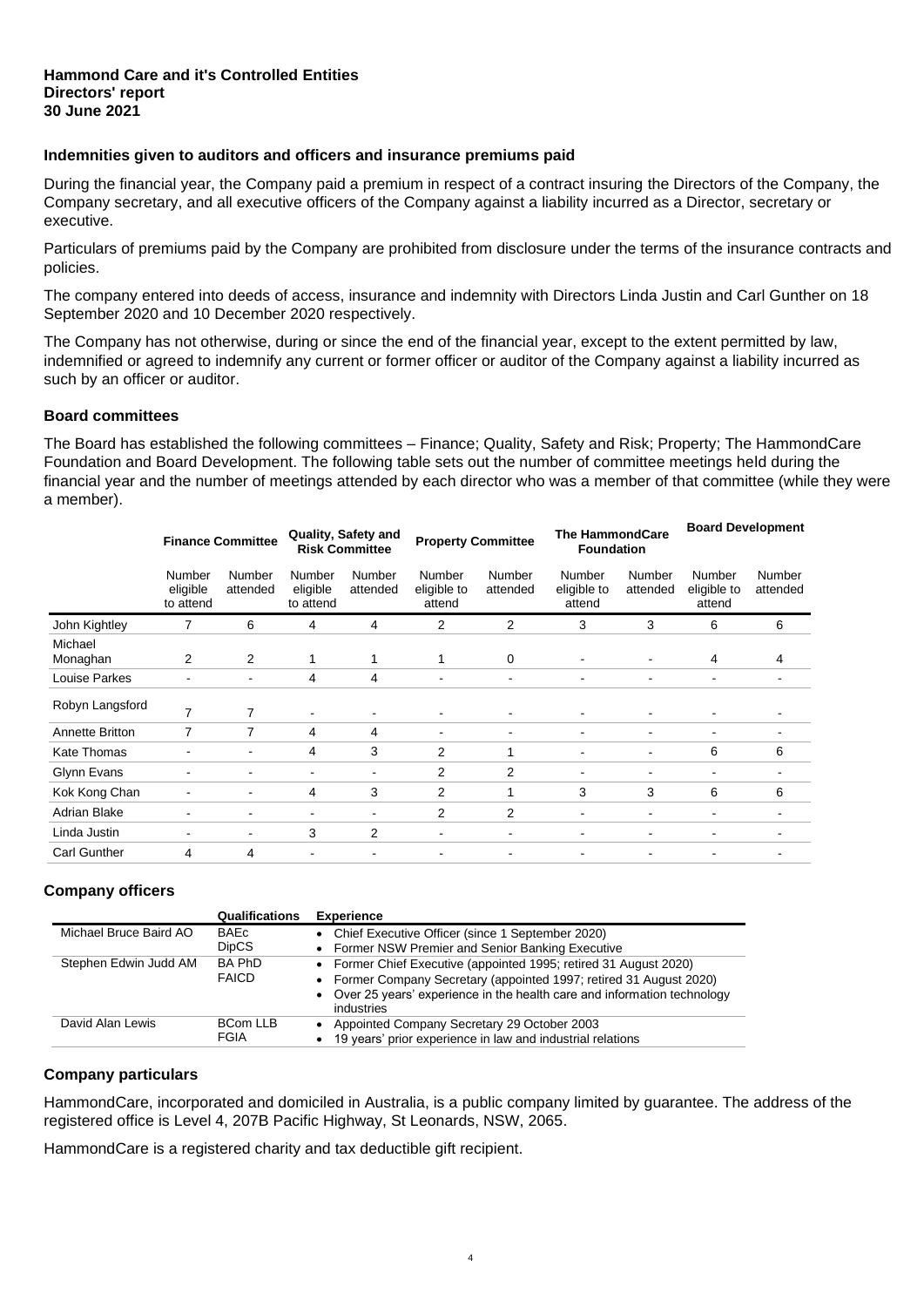## **Principal activities and results**

The principal activities of the Group during the financial year were the provision of residential aged care services, community aged care services, health and hospital services, and dementia consulting services.

## **Net Surplus and Total Comprehensive Income**

|                                           | FY 2021<br>\$ Million | FY 2020<br>\$ Million | <b>Movement</b><br>\$ Million |
|-------------------------------------------|-----------------------|-----------------------|-------------------------------|
| <b>Underlying Net Surplus</b>             | 7.0                   | 6.2                   | 0.8                           |
| Net Gain on revaluation of Investment     |                       |                       |                               |
| property <sup>(1)</sup>                   | 11.4                  | 16.6                  | $-5.2$                        |
| Net Loss on Intangible Asset (2)          | $-45.7$               | $-0.8$                | $-44.9$                       |
| <b>Reportable Net (Deficit)/Surplus</b>   | $-27.3$               | 22.0                  | $-49.3$                       |
| Other comprehensive income (3)            | 8.9                   | $-11.8$               | 20.7                          |
| <b>Total Comprehensive (Loss)/ Income</b> | $-18.4$               | 10.2                  | $-28.6$                       |

A non-cash transaction recognised as a result of the revaluation of the Group's Independent Living Units;

A non-cash transaction to record the impairment of Bed Licences;

(3) A non-cash transaction recognised as a result of the revaluation of the Group's land and buildings (mainly Residential Care facilities) and available for sale financial assets.

During the Financial Year ended 30 June 2021 ("**FY 2021**") the Group recorded an Underlying Net Surplus of \$7.0M (FY 2020: \$6.2M). HammondCare At Home delivered strong results from continued growth in Consumer Directed Care packages and finished the year with a surplus of \$10.6M up \$3.2M over the previous year. Similarly, the Independent Living business performed strongly to achieve \$6.5M up \$1.7M over FY 2020. The HammondCare Foundation contributed \$6.3M to the Underlying Net Surplus which is an increase of \$1.1M over the previous year and we are grateful to the many generous donors for their support. These funds have been directed to many initiatives including the Palliative Care Dreams Project to enrich end of life experiences for patients and their families. Distributions received from the prudential reserve investments performed strongly in line with the buoyant financial markets returning \$8.2M up \$6.5M over FY 2020.

The Residential Care business continues to experience financial stress and finished the year with a deficit of \$16.3M down \$3.8M over the previous year. The loss was largely due to the long-term effect of the Federal Government's funding increases not keeping pace with workforce annual wage increases. We welcome recent announcements by the Government in response to the Royal Commission for increased funding over coming years that will go a long way to support the industry. Commissioning of new services has also unfavourably impacted results in the short-term with occupancy ramp-ups slower than anticipated, exacerbated by the pandemic. Management has formalised a robust plan to return the Residential Care business to surplus over coming years that has been approved by the Board as part of the FY 2022 Budget.

HammondCare has not been immune from the impact of COVID-19. Our priority is the safety and wellbeing of our residents, clients, patients and employees. We continue to be inspired by the dedication of team members and there are many examples where employees have displayed exceptional care in these trying times. The professionalism of our teams in managing the pandemic and by the grace of God HammondCare has to date not experienced any significant outbreaks. In recognition of the unprecedented circumstances and to thank employees for their awesome dedication, the Board approved a one-off appreciation gift to all staff as well as a one-off payment to front line employees, together amounting to \$3.7M that is included in the FY 2021 Accounts.

To combat COVID-19 we incurred \$10.9M in FY 2021 in incremental expenses spread across the portfolio. The expenses included additional staff cost and training, as well as additional personal protective equipment. In addition, we introduced concierge services at our residential care homes to screen all visitors. Partially offsetting the incremental expenses, we received \$10.1M from the Federal and State Governments as part of their various programs to support the industry.

For FY 2021 the Group recorded a Reportable Net Deficit of \$27.3M, compared to a Reportable Net Surplus of \$22.0M for FY 2020. The FY 2021 Reportable Net Deficit is mainly due to the decision to write-down in full the carrying value of bed licences by \$46M. This is an accounting entry only and has no cash flow impact. The Federal Government has announced the abolishment of the Aged Care Approvals Rounds "ACAR" process and deregulation from 1 July 2024. Given the announcement, HammondCare has taken a conservative approach to reflect that over time the licences will be worthless. Furthermore, the favourable non-cash revaluation of Investment properties (up \$11.4M) and Land and Buildings (up \$3.8M) in FY 2021 provides a partial offset to the write-down of the licences.

We advised ANZ Bank in advance about the write-down of the licences and have received confirmation that our decision will not impact our banking covenants.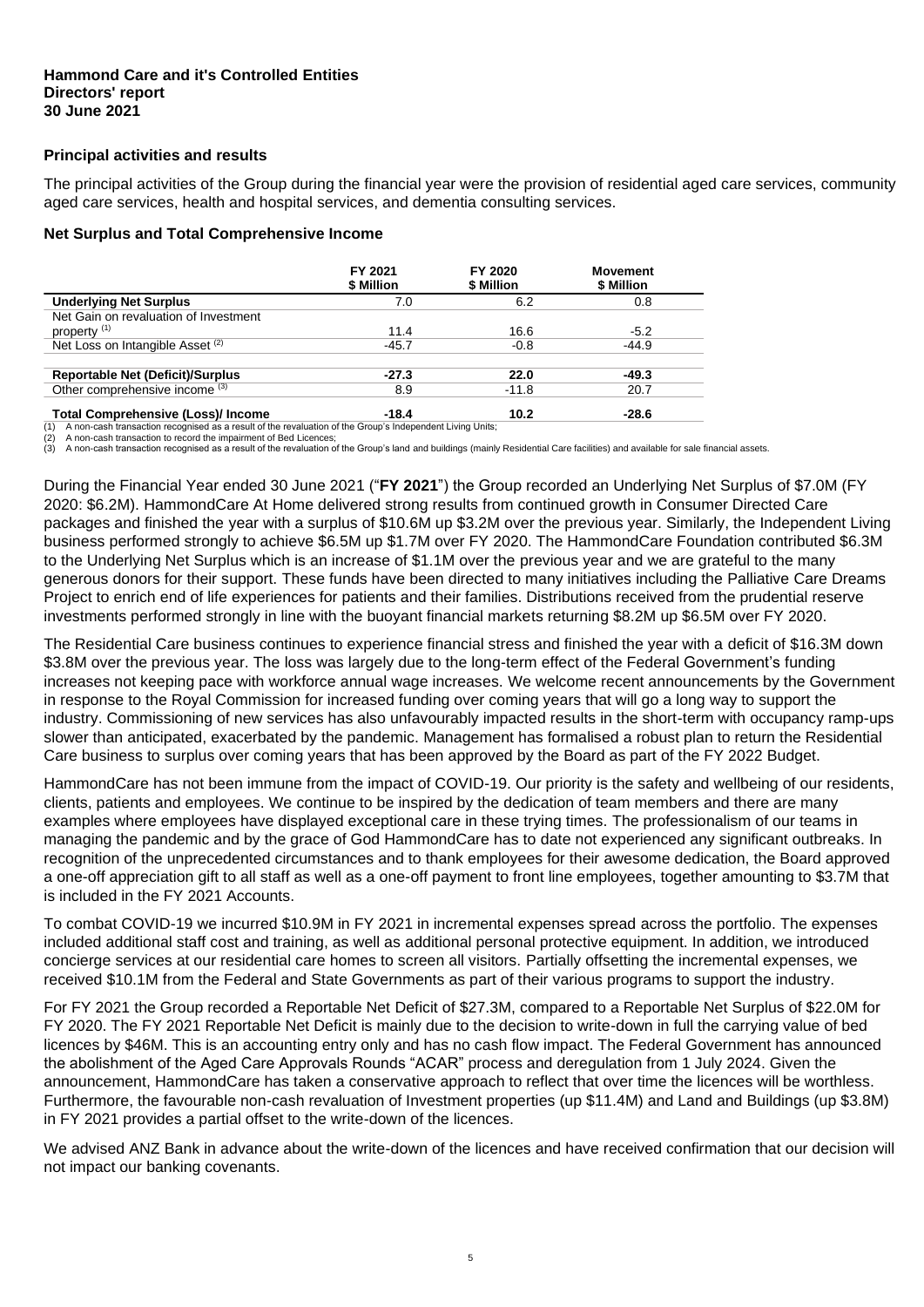As you will note, our auditors Grant Thornton have qualified their opinion on the FY 2021 Accounts. The basis for their qualified opinion relates to the impairment of the bed licences. Their view is that the bed licences retain some value, at least in the interim until July 2024 and that there are still steps that are required before the legislation is enacted. As mentioned above, HammondCare has elected to take a conservative accounting approach.

## **Operating Cash flow**

The cash surplus from operations was \$24.1M (FY 2020: \$45.1M)) The difference year-over-year was due mainly to lower unearned income of \$11.5M with HammondCare At Home Consumer Directed Care government funding changed from in advance to in arrear; and a ramp-up in trade and other receivables of \$9.3M in the last quarter as occupancy in Residential Care improved with cash to be collected over the next 6 months.

During FY 2021 the Group has continued to invest for the future with total capital expenditure of \$28M.

Continued net inflows of accommodation deposits and entry contributions (\$13M), resulted in the Group finishing FY 2021 with no bank debt and with a Cash Balance of \$50M (FY 2020 Cash Balance \$48M).

## **HammondCare's Revenue**

During FY 2021 the Group achieved revenue growth of \$54.7M (+15.7%) up from FY 2020, with total revenue reaching \$402.5M. Revenue growth by major operating portfolio was as follows:

|                                                 | <b>Increase in FY</b><br>2021 over FY 2020<br>\$ Million | FY 2021<br>\$ Million | FY 2020<br>\$ Million |
|-------------------------------------------------|----------------------------------------------------------|-----------------------|-----------------------|
| <b>Residential Care</b>                         | $+16.8$                                                  | 141.7                 | 124.9                 |
| HammondCare At Home                             | $+25.6$                                                  | 117.7                 | 92.2                  |
| Health & Hospitals                              | $-0.9$                                                   | 58.0                  | 58.9                  |
| Dementia consulting, education, and<br>research | $+8.8$                                                   | 45.8                  | 37.0                  |
| Independent living                              | $+0.4$                                                   | 9.9                   | 9.5                   |
| Total major operating portfolio                 | $+50.7$                                                  | 373.1                 | 322.5                 |
| Other                                           | $+4.0$                                                   | 29.4                  | 25.3                  |
| Total                                           | $+54.7$                                                  | 402.5                 | 347.8                 |

The Group operates a financially sustainable approach in delivering revenue growth, balancing expenditure to prioritise the delivery of tailored and specialised care needs to each of our clients, whilst managing risks (financial and operational) for all stakeholders.

- Residential Care revenue grew by \$16.8M to achieve \$141.7M Revenue growth is mainly attributable to the full year impact of opening new services during FY 2020 as residents were admitted. (Hammondville – 50 beds opened in August 2019; Cardiff – 99 beds opened in August 2019; Darlinghurst – 42 beds for the elderly homeless opened in March 2020).
- HammondCare At Home total revenue grew by \$25.6M to achieve \$117.7M HammondCare At Home achieved strong growth by continuing to increase the number of Consumer Directed Care packages we manage and by obtaining additional Commonwealth Home Support Programme funding.
- Health and Hospitals total revenue reduced by \$0.9M to \$58.0M due to lower reimbursement rates paid by Private Health Insurers for accommodation.
- Dementia consulting, education, and research total revenue grew by \$8.8M to achieve \$45.8M.
- The Group continues to deliver a range of consulting, advisory, and educational service nationally and internationally. • Other revenue

FY 2021 Other revenue includes imputed non-cash lease revenue of \$10.8M (FY 2020 \$12.5M) from Refundable Accommodation Deposits and bond balances under Australian Accounting Standards Board "AASB" 16.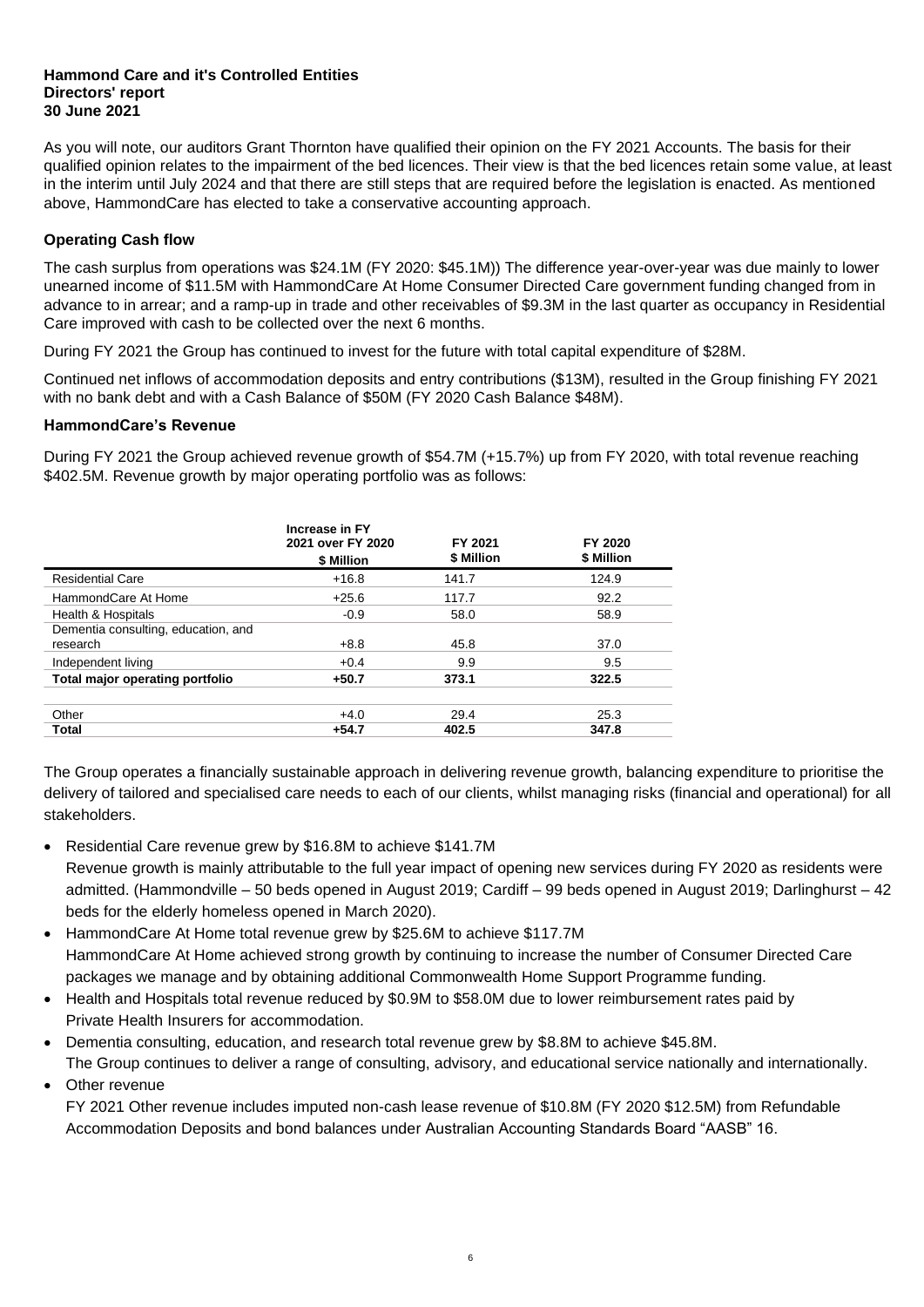## **HammondCare's Expenses**

Total costs in FY 2021 were \$395.5M (FY 2020: \$341.6M), an increase of \$53.9M (16%). The three main expense groups were:

|                                 | FY 2021<br>\$ Million | FY 2020<br>\$ Million | Movement<br>\$ Million |
|---------------------------------|-----------------------|-----------------------|------------------------|
| <b>Total Employment Costs</b>   | 285.3                 | 245.3                 | $+40.0$                |
| Direct costs (1)                | 46.2                  | 34.6                  | $+11.6$                |
| Non-direct costs <sup>(2)</sup> | 64.0                  | 61.7                  | $+2.3$                 |
| Total                           | 395.5                 | 341.6                 | $+53.9$                |

Consists of consulting fees, food costs, supplies costs

(2) Consists of marketing and promotion expenses, depreciation, property expenses, communications and IT costs, finance costs and office administration expenses.

## **Total employment costs**

As a result of increasing the capacity to deliver growth across the portfolio, total employment costs for the Group increased by \$40.0M (16%) reaching a total of \$285.3M. The major reason for the increase in employment costs in FY 2021 was the strong growth in HammondCare At Home. Overall, we hired another 337 full time equivalent employees over the year and our total headcount now stands at 5,007 including part-time and casual employees. Total employment costs remain the largest expense at 71% (2020: 71%) of total revenues.

## **Direct costs**

Direct costs (being consulting fees, food and supplies expenses) increased by \$11.6M reaching \$46.2M in FY 2021 representing 11.4% (FY 2020: 10.0%) of total revenue. The increase in direct costs is mainly due to services and goods procured for HammondCare At Home clients for their Consumer Directed Care packages that reflected strong growth yearover-year as previously mentioned.

## **Non-direct costs**

Non-direct costs (being depreciation, property, finance and other administration costs) have increased by \$2.3M, reaching \$64.0M in FY 2021. Non-direct costs include finance costs of \$14.5M, mainly the imputed non-cash interest expense of \$10.8m (FY 2020: \$12.5m) under AASB 16. Depreciation expense increased by \$2.6M in FY 2021 to \$22.7M reflecting the investment in capital expenditure.

## **HammondCare's Statement of Financial Position**

The financial position of the Group remains strong as we continue the prudent and responsible approach to managing the Balance Sheet. As at 30 June 2021, there is no bank debt with borrowings consisting only of Zero Real Interest Loans (ZRILs) of \$17.4M (FY 2020: \$19.5M) and a small level of car leases. In addition, the Group maintains a self-imposed prudential reserve, which is premised on it being able to readily fund the replacement of the largest asset and/or repay residential liabilities, in the event of a significant adverse event. The Group has total liquid assets (cash, cash held on term deposit, managed fund assets) as at 30 June 2021 of \$152.3M (FY 2020: \$139.3M), to apply against the Group's prudential reserve.

In FY 2021, the Group's total assets increased by \$9.8M, achieving total assets of \$971.7M as at 30 June 2021 (FY 2020: \$961.9M). The increase in Total Assets is attributable to (a) higher Financial Assets, Cash and Debtors of +\$26M; (b) the capital expenditure program in FY 2021 of +\$19M; (c) valuation uplifts relating to investment property +\$12M; partially offset by (d) the write-down of the bed licences -\$46M.

The Group's total liabilities increased by \$28.2M, reaching total liabilities of \$630.2M. The increase in total liabilities is attributable to (a) an increase in Refundable Accommodation Deposits liabilities of +\$12M from higher occupancy in the new residential care homes; (b) additional general trade creditors and accruals during the year account for +\$8M; and (c) higher unearned income balance of +\$8M.

As at 30 June 2021, the Group had Net Assets of \$341.5M (FY 2020: \$359.9M), a decrease of \$18.4M mainly due to the impairment of the bed licences.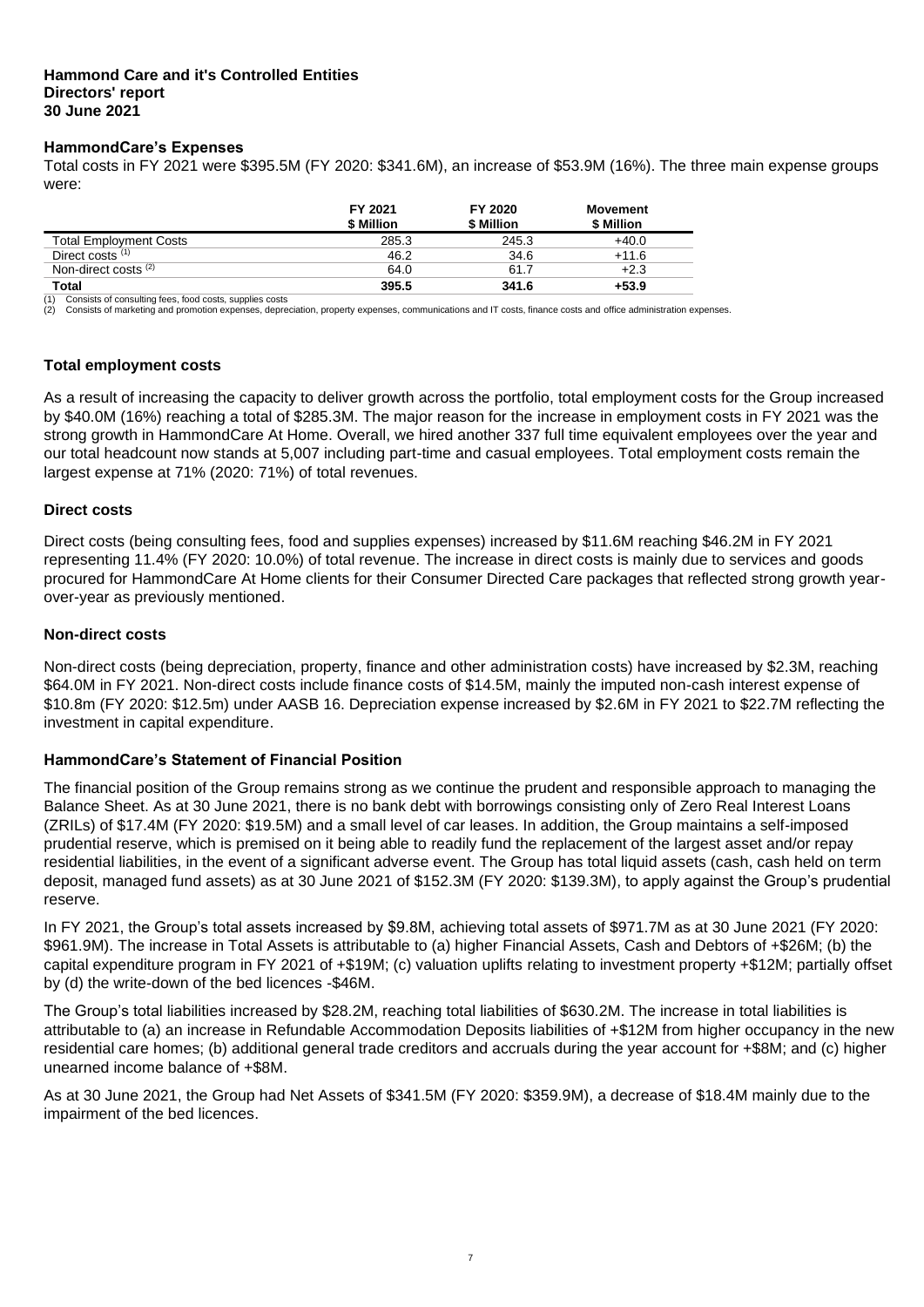## **HammondCare's Social Dividend**

The Group takes very seriously its responsibility as a charity to contribute to the Australian community. As a charity, we exist to care for people in need and we provide our services to everybody who needs them, irrespective of their financial status or ability to pay for services. In recent times, we have calculated the financial benefit to Australia of those activities in which the Group engages that a 'for-profit' health and aged organisation would not.

This 'social dividend' includes:

- funding research in health and aged care
- providing retirement accommodation to residents who cannot afford a lump sum entry contribution
- operating 'unfunded' palliative care units in nursing homes
- providing residential aged care environments that independent researchers have shown deliver significant benefits to residents and savings to government
- providing unfunded sub-acute services to public patients in the Group's hospitals
- delivering unfunded services to home care clients who are not in receipt of adequate government funded 'packaged care'
- providing pastoral care to all of our services.

In FY 2021, this 'social dividend' was estimated to exceed \$36.0M (FY 2020: \$31.4M) or 9.0% of total revenues.

## **Succession Planning**

HammondCare welcomed Mr Mike Baird AO as Chief Executive Officer on 1 September 2020. Mike has extensive experience in senior executive roles, including his tenure as New South Wales Premier.

Mike joins HammondCare at a critical stage. The Royal Commission has handed down extensive recommendations including about care and funding. HammondCare is well positioned and testament to our reputation, several employees were invited to attend hearings as expert witnesses. Over coming years the sector and HammondCare will need to address workforce, stakeholder engagement (including governments), funding and other issues. Under Mike's leadership, The Next Chapter strategy (which builds upon the previous Future Directions) has been crafted and sets out the plans and actions for HammondCare to execute upon so that we maintain our leadership position in the sector and importantly maintain our identity as an Independent Christian Charity.

Dr Stephen Judd AM retired as Chief Executive on 31 August 2020 after serving HammondCare for 25 years. The Board extends is heartfelt gratitude to Stephen for his faithful service and wishes him continued success in his future endeavours.

Michael Monaghan retired as a director, Chair of the Finance Committee and Deputy Chair at the AGM on the 26<sup>th</sup> of November 2020 after 12 years of service as a director and 5 years as Deputy Chair. We thank him for his enormous contribution and wise counsel.

The Board appointed directors Kok Kong Chan as Deputy Chair and Robyn Langsford as Chair of the Finance Committee with effect from the 27<sup>th</sup> of November 2020.

The Board welcomed new directors, Linda Justin effective from the 2<sup>nd</sup> September 2020 and Carl Gunther effective from the 7<sup>th</sup> December 2020 and we look forward to their contribution into the future.

#### **Our Mission and Motivation**

Our passion is improving quality of life for people in need. We serve people with complex health or aged care needs, regardless of their circumstances.

The work of HammondCare is motivated by Christian principles and values expressed in the words and deeds of Jesus Christ. HammondCare believes in the value of all people as made in the image of God and as loved by God. We are therefore called to show the same love, with compassion and respect, for people in need.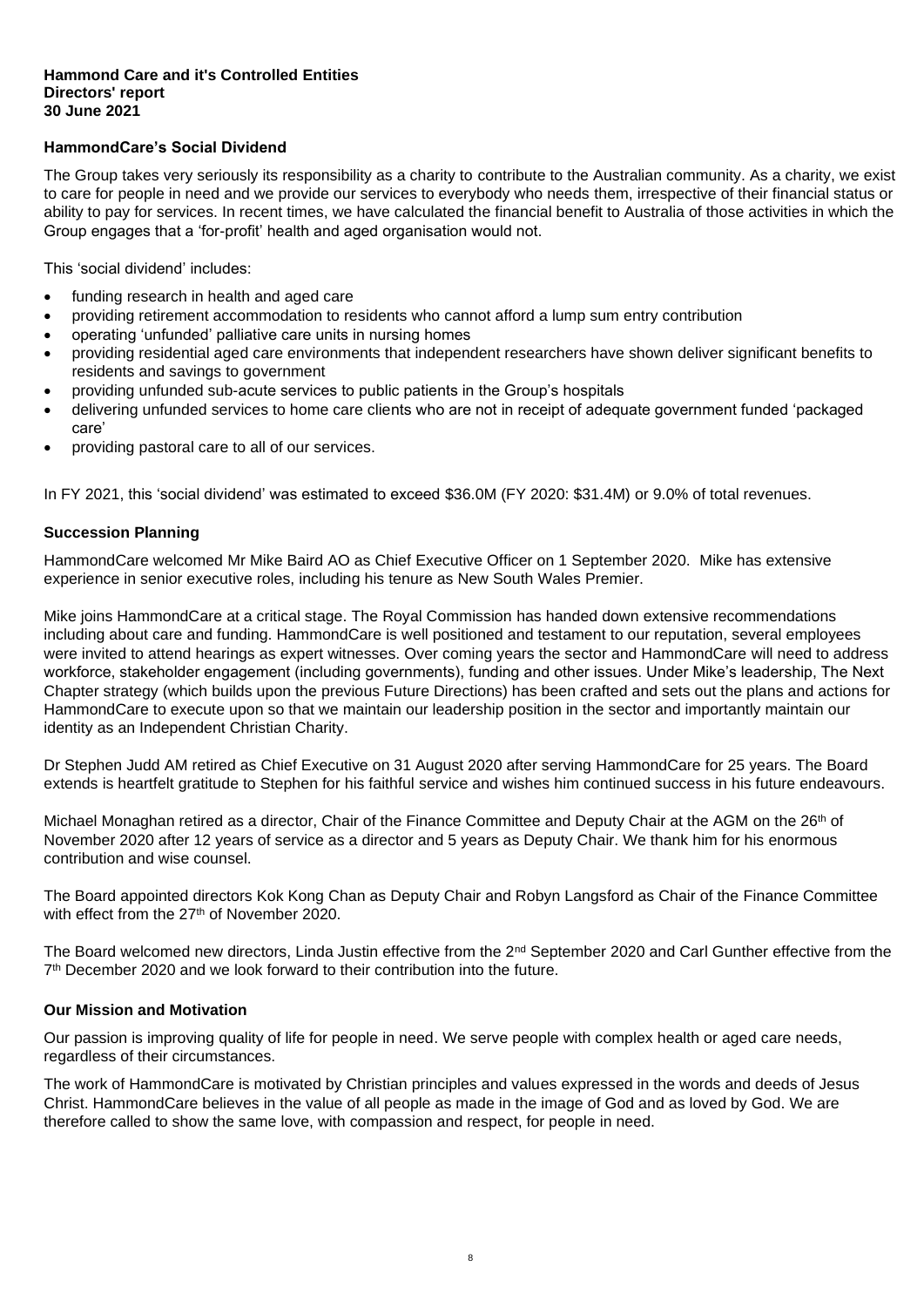## **Members Guarantee**

The Company is incorporated under the *Corporations Act 2001* and is a company limited by guarantee. At balance date the Company had 31 (2020: 30) members and they have each guaranteed to pay \$100 on winding up of the Company if required.

## **After balance date events**

The effects of Covid-19 have an effect on the operations of the group as highlighted in the Directors Report. The effects for the next reporting period are uncertain but not believed to be significant. No other matters or circumstances have arisen since the end of the financial year which significantly affected or may significantly affect the operations of the Group, the results of those operations or the statement of affairs of the Group in future financial years.

## **Auditor independence declaration**

A copy of the Auditor's Independence Declaration as required under section 60-40 of the *Australian Charities and Not-forprofits Commission Act 2012* for the year ended 30 June 2021 has been received and can be found on page 8 of the financial report.

## **Rounding of amounts**

The Company is of a kind referred to in the *ASIC Corporations (Rounding in Financial/Directors' Reports) Instrument 2016/191*, issued by the Australian Securities and Investments Commission, relating to 'rounding-off'. Amounts in this report have been rounded off in accordance with the Corporations Instrument to the nearest thousand dollars, or in certain cases, the nearest dollar.

9

Signed in accordance with a resolution of the Directors.

**John Kightley Chair** 

15 September 2021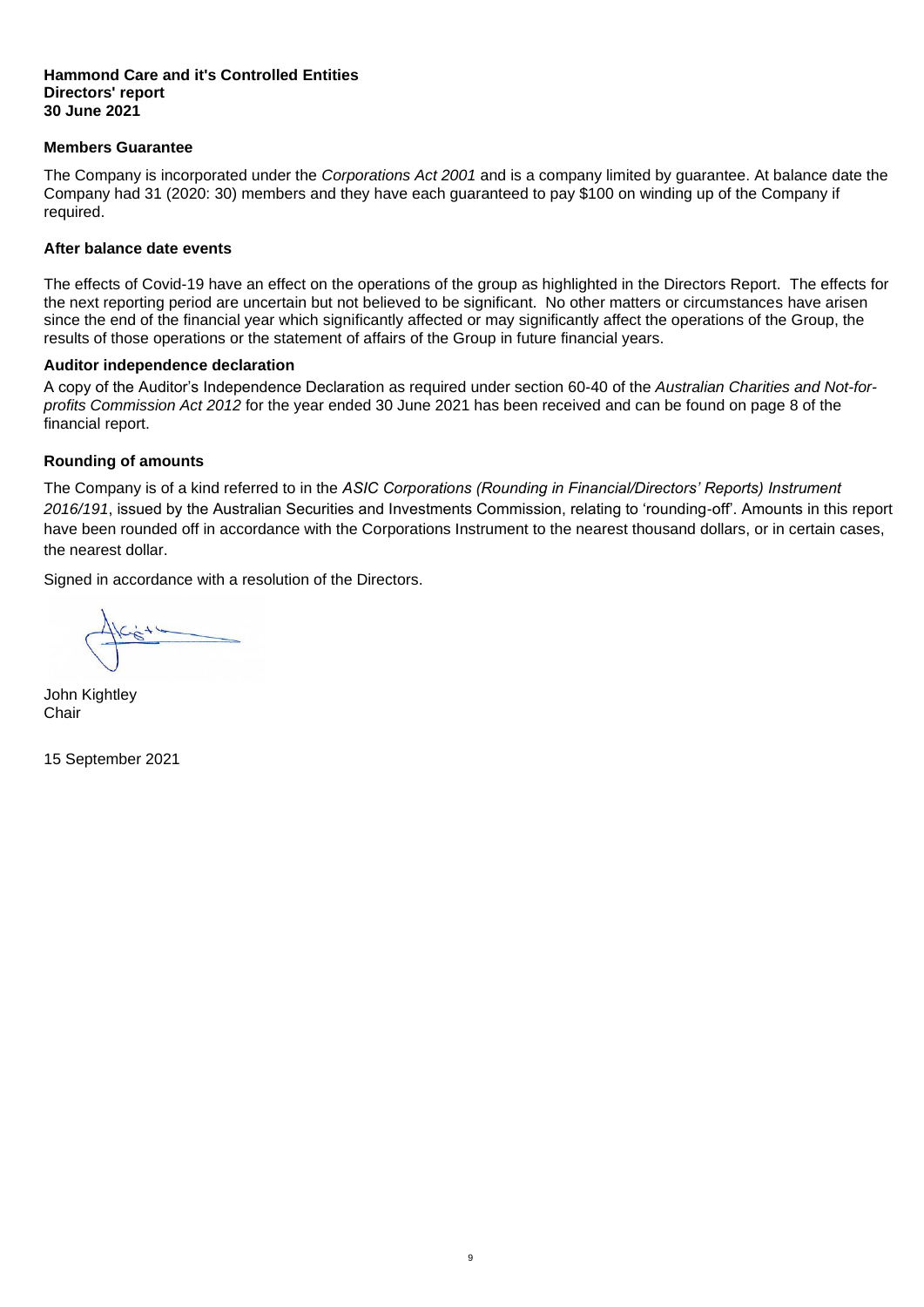

Level 17, 383 Kent Street Sydney NSW 2000

Correspondence to: Locked Bag Q800 QVB Post Office Sydney NSW 1230

**T** +61 2 8297 2400 **F** +61 2 9299 4445 **E** info.nsw@au.gt.com **W** www.grantthornton.com.au

# **Auditor's Independence Declaration**

To the Directors of HammondCare and its controlled entities

In accordance with the requirements of 60-40 of the Australian Charities and Not-for-profits Commission Act 2012 ("ACNC Act 2012"), as lead auditor for the audit of HammondCare and its controlled entities for the year ended 30 June 2021, I declare that, to the best of my knowledge and belief, there have been:

a no contraventions of the auditor independence requirements of the ACNC Act 2012 in relation to the audit; and

b no contraventions of any applicable code of professional conduct in relation to the audit.

Grant Thomton

Grant Thornton Audit Pty Ltd Chartered Accountants

A G Rigele Partner – Audit & Assurance

Sydney, 15 September 2021

Grant Thornton Audit Pty Ltd ACN 130 913 594 a subsidiary or related entity of Grant Thornton Australia Ltd ABN 41 127 556 389

'Grant Thornton' refers to the brand under which the Grant Thornton member firms provide assurance, tax and advisory services to their clients and/or refers to one or more member firms, as the context requires. Grant Thornton Australia Ltd is a member firm of Grant Thornton International Ltd (GTIL). GTIL and the member firms are not a worldwide partnership. GTIL and each member firm is a separate legal entity. Services are delivered by the member firms. GTIL does not provide services to clients. GTIL and its member firms are not agents of, and do not obligate one<br>another and are not liable for one another's acts or omissions. In the Australi Grant Thornton Australia Limited ABN 41 127 556 389 and its Australian subsidiaries and related entities. GTIL is not an Australian related entity to Grant Thornton Australia Limited.

Liability limited by a scheme approved under Professional Standards Legislation.

**www.grantthornton.com.au**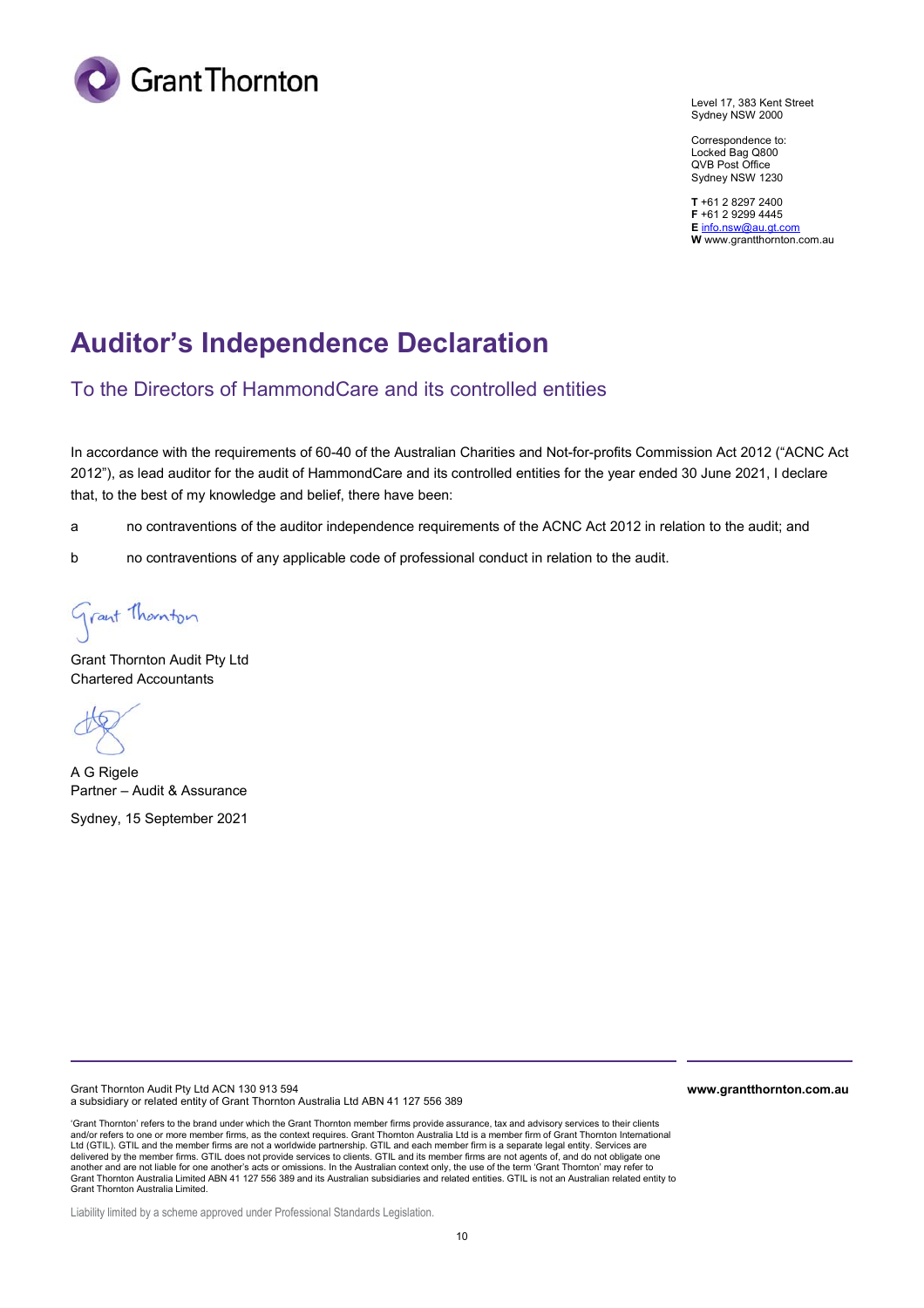## **HammondCare and its Controlled Entities Statement of surplus or deficit and other comprehensive income For the year ended 30 June 2021**

|                                                                    |                | <b>Consolidated</b> |                |
|--------------------------------------------------------------------|----------------|---------------------|----------------|
|                                                                    | <b>Note</b>    | 2021<br>\$'000      | 2020<br>\$'000 |
| Revenue                                                            | 4              | 402,476             | 347,780        |
| <b>Expenses</b>                                                    |                |                     |                |
| <b>Employee Benefit Expense</b>                                    | 5              | (285, 288)          | (245, 330)     |
| Finance costs                                                      | 6              | (14, 503)           | (15, 895)      |
| Depreciation and amortisation expenses                             | $\overline{7}$ | (22, 668)           | (20, 020)      |
| Support Services and operational expenses                          |                | (26, 826)           | (25, 751)      |
| Client direct expenses                                             |                | (46,213)            | (34,574)       |
| <b>Underlying Net Surplus</b>                                      |                | 6,978               | 6,210          |
| Net gains on revaluation of investment property                    | 13             | 11,372              | 16,593         |
| Impairment on bed licenses                                         | 15             | (45, 665)           | (800)          |
| <b>Reportable Net (Deficit)/Surplus</b>                            | 24             | (27, 315)           | 22,003         |
| Other comprehensive (loss)/income                                  |                |                     |                |
| Items that will not be reclassified subsequently to profit or loss |                |                     |                |
| Gain/(Loss) on the revaluation of land and buildings               |                | 3,826               | (8, 109)       |
| Net current year gain/(loss) on financial assets                   |                | 5,082               | (3,666)        |
| Other comprehensive income/(loss) for the year                     |                | 8,908               | (11, 775)      |
| Total comprehensive (loss)/income for the year                     |                | (18, 407)           | 10,228         |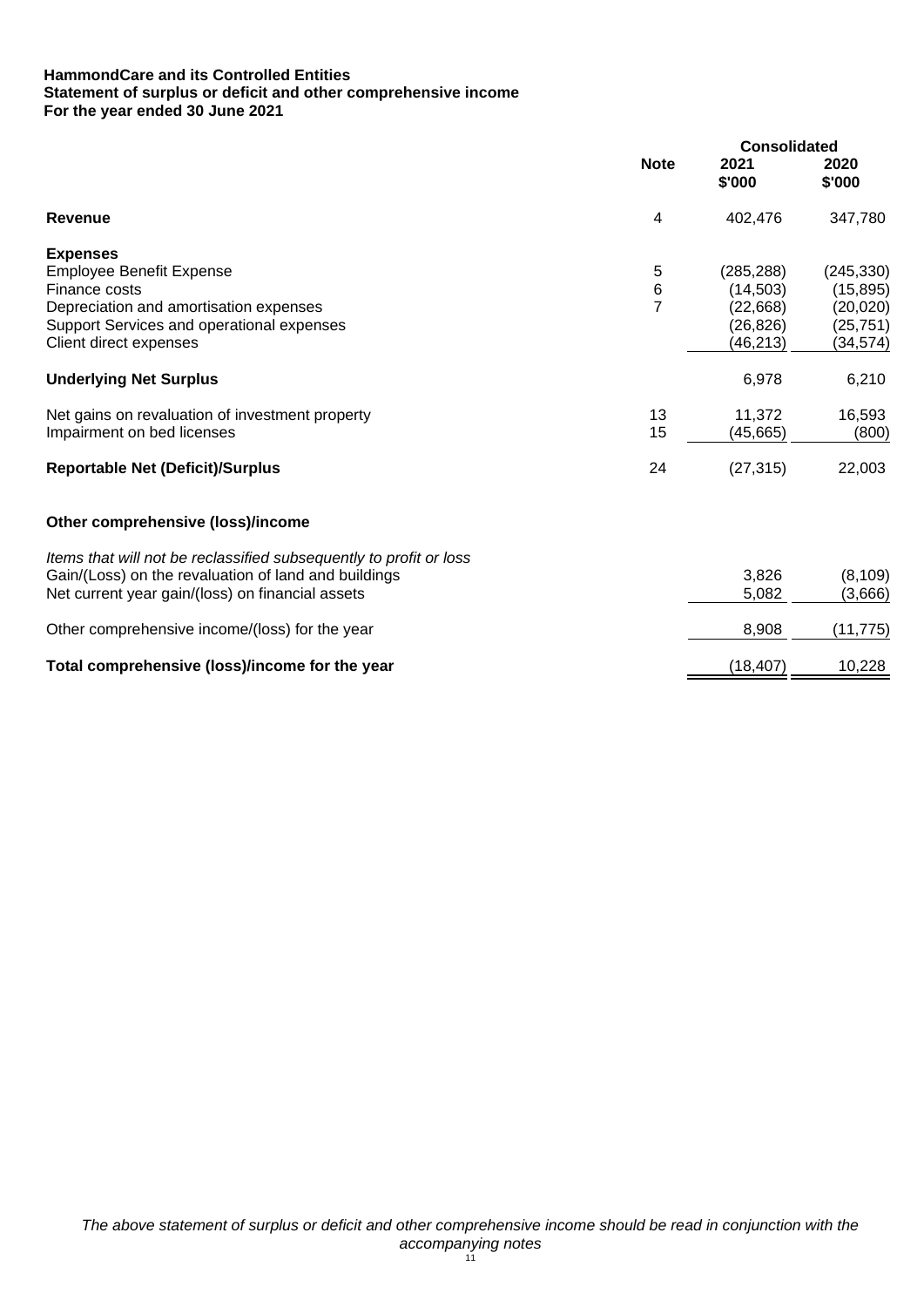## **HammondCare and its Controlled Entities Statement of financial position As at 30 June 2021**

|                                       |             | <b>Consolidated</b> |                |  |
|---------------------------------------|-------------|---------------------|----------------|--|
|                                       | <b>Note</b> | 2021<br>\$'000      | 2020<br>\$'000 |  |
| <b>Assets</b>                         |             |                     |                |  |
| <b>Current assets</b>                 |             |                     |                |  |
| Cash and cash equivalents             | 8           | 14,905              | 27,924         |  |
| Trade and other receivables           | 9           | 54,560              | 41,242         |  |
| <b>Financial Assets</b>               | 10          | 137,410             | 111,336        |  |
| Other assets                          | 12          | 4,617               | 3,653          |  |
| Total current assets                  |             | 211,492             | 184,155        |  |
| <b>Non-current assets</b>             |             |                     |                |  |
| Investment properties                 | 13          | 226,422             | 214,749        |  |
| Property, plant and equipment         | 14          | 479,608             | 460,886        |  |
| Right-of-use assets                   | 11          | 54,203              | 56,440         |  |
| Intangible assets                     | 15          |                     | 45,665         |  |
| Total non-current assets              |             | 760,233             | 777,740        |  |
| <b>Total assets</b>                   |             | 971,725             | 961,895        |  |
| <b>Liabilities</b>                    |             |                     |                |  |
| <b>Current liabilities</b>            |             |                     |                |  |
| Trade and other payables              | 16          | 35,383              | 27,615         |  |
| <b>Borrowings</b>                     | 17          | 1,957               | 2,132          |  |
| Lease liabilities                     | 18          | 2,936               | 2,130          |  |
| <b>Employee benefits</b>              | 19          | 29,947              | 28,250         |  |
| Resident liabilities within 12 months | 20          | 91,121              | 87,483         |  |
| Resident liabilities after 12 months  | 20          | 212,615             | 204,127        |  |
| Entry contributions within 12 months  | 21          | 8,782               | 8,808          |  |
| Entry contributions after 12 months   | 21          | 137,583             | 137,988        |  |
| <b>Contract Liabilities</b>           | 22          | 34,629              | 26,889         |  |
| <b>Total current liabilities</b>      |             | 554,953             | 525,422        |  |
| <b>Non-current liabilities</b>        |             |                     |                |  |
| <b>Borrowings</b>                     | 17          | 15,452              | 17,389         |  |
| Lease liabilities                     | 18          | 55,185              | 56,117         |  |
| Employee benefits                     | 19          | 4,613               | 3,038          |  |
| Total non-current liabilities         |             | 75,250              | 76,544         |  |
| <b>Total liabilities</b>              |             | 630,203             | 601,966        |  |
| <b>Net assets</b>                     |             | 341,522             | 359,929        |  |
|                                       |             |                     |                |  |
| <b>Equity</b><br>Reserves             | 23          | 217,730             | 197,450        |  |
| Accumulated surplus                   | 24          | 123,792             | 162,479        |  |
| <b>Total equity</b>                   |             | 341,522             | 359,929        |  |
|                                       |             |                     |                |  |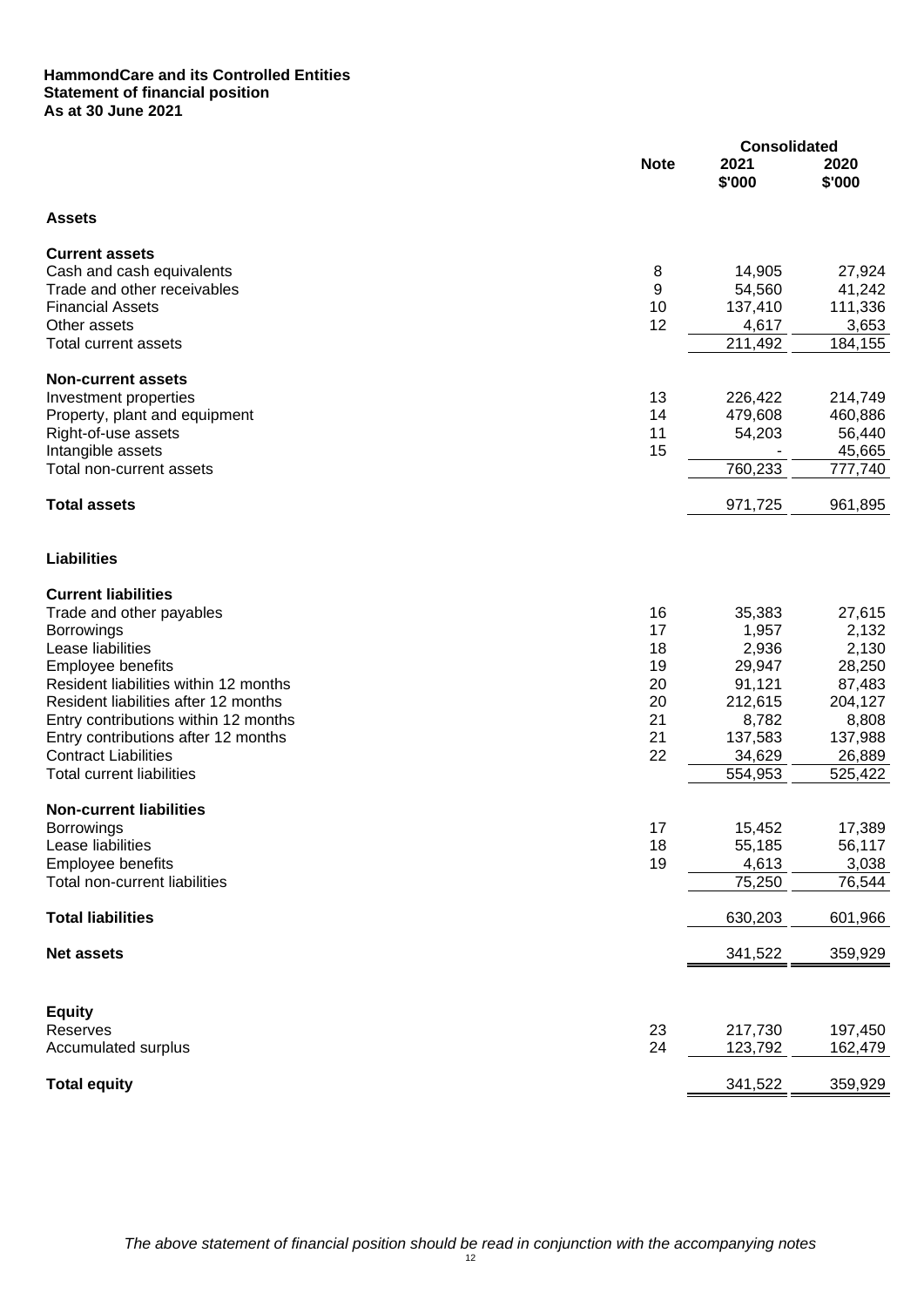## **HammondCare and its Controlled Entities Statement of changes in equity For the year ended 30 June 2021**

| <b>Consolidated</b>                                            | <b>Financial</b><br><b>Assets</b><br><b>Reserve</b><br>\$'000 | <b>Asset</b><br><b>Revaluation</b><br><b>Reserve</b><br>\$'000  | Accumulated<br><b>Surplus</b><br>\$'000 | <b>Total Equity</b><br>\$'000 |
|----------------------------------------------------------------|---------------------------------------------------------------|-----------------------------------------------------------------|-----------------------------------------|-------------------------------|
| Balance at 1 July 2019                                         | 15,208                                                        | 177,424                                                         | 157,069                                 | 349,701                       |
| Profit for the year<br>Other comprehensive income for the year | (3,666)                                                       | (8, 109)                                                        | 22,003                                  | 22,003<br>(11,775)            |
| Total comprehensive (loss)/income for the year                 | (3,666)                                                       | (8, 109)                                                        | 22,003                                  | 10,228                        |
| Transfer to asset revaluation reserve                          |                                                               | 16,593                                                          | (16, 593)                               |                               |
| Balance at 30 June 2020                                        | 11,542                                                        | 185,908                                                         | 162,479                                 | 359,929                       |
| Consolidated                                                   | <b>Financial</b><br><b>Assets</b><br><b>Reserve</b><br>\$'000 | <b>Asset</b><br><b>Revaluation</b><br><b>Reserves</b><br>\$'000 | Accumulated<br><b>Surplus</b><br>\$'000 | <b>Total Equity</b><br>\$'000 |
| Balance at 1 July 2020                                         | 11,542                                                        | 185,908                                                         | 162,479                                 | 359,929                       |
| Loss for the year<br>Other comprehensive income for the year   | 5,082                                                         | 3,826                                                           | (27, 315)                               | (27, 315)<br>8,908            |
| Total comprehensive (loss)/income for the year                 | 5,082                                                         | 3,826                                                           | (27, 315)                               | (18, 407)                     |
|                                                                |                                                               |                                                                 |                                         |                               |
| Transfer to asset revaluation reserve                          |                                                               | 11,372                                                          | (11, 372)                               |                               |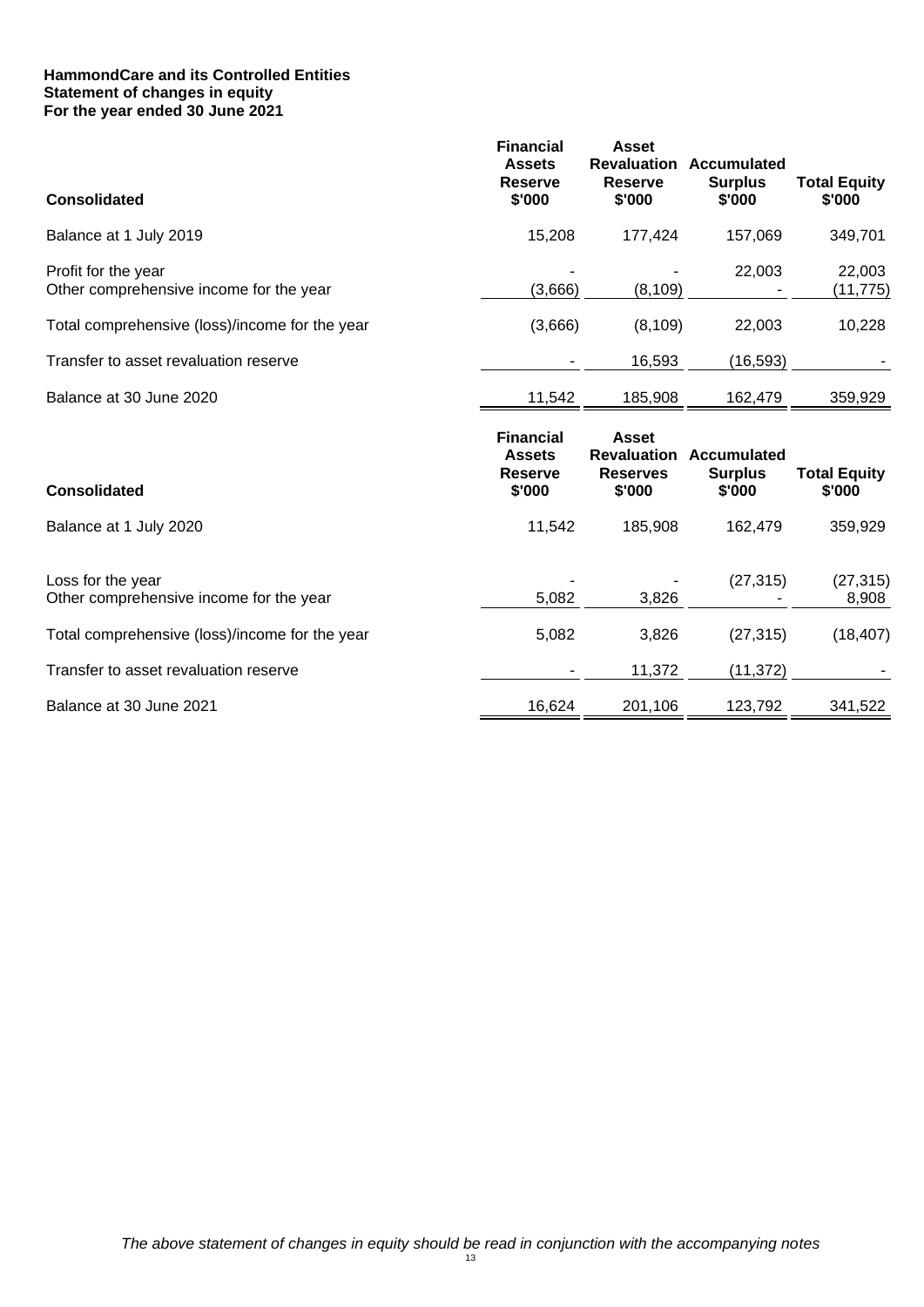## **HammondCare and its Controlled Entities Statement of cash flows For the year ended 30 June 2021**

|                                                                                                                          |             | <b>Consolidated</b> |                 |  |
|--------------------------------------------------------------------------------------------------------------------------|-------------|---------------------|-----------------|--|
|                                                                                                                          | <b>Note</b> | 2021<br>\$'000      | 2020<br>\$'000  |  |
| Cash flows from operating activities                                                                                     |             |                     |                 |  |
| Receipts from in the normal course of operations                                                                         |             | 377,199             | 341,052         |  |
| Payments in the normal course of operations                                                                              |             | (357, 657)          | (300, 630)      |  |
| Interest received                                                                                                        |             | 6,253               | 6,547           |  |
| Interest and other costs of finance paid                                                                                 |             | (1,726)             | (1,865)         |  |
| Net cash from operating activities                                                                                       | 33          | 24,069              | 45,104          |  |
| Cash flows from investing activities                                                                                     |             |                     |                 |  |
| Payments for property, plant and equipment, investment property                                                          | 14          | (27, 999)           | (42,029)        |  |
| Investments in financial assets                                                                                          |             | (29, 541)           | (44, 222)       |  |
| Proceeds from disposal of property, plant and equipment                                                                  |             | 747                 | 700             |  |
| Proceeds from disposal of financial assets                                                                               |             | 8,550               | 32,000          |  |
| Net cash used in investing activities                                                                                    |             | (48, 243)           | (53, 551)       |  |
| Cash flows from financing activities                                                                                     |             |                     |                 |  |
| Net (repayment)/proceeds from borrowings                                                                                 |             | (2, 112)            | (41, 755)       |  |
| Gross proceeds from RADs & ILU resident loans                                                                            |             | 92,747              | 126,689         |  |
| Gross repayment of RADs/accommodation bonds and ILU resident loans                                                       |             | (79, 480)           | (56, 311)       |  |
| Net cash from financing activities                                                                                       |             | 11,155              | 28,623          |  |
|                                                                                                                          |             |                     |                 |  |
| Net increase/(decrease) in cash and cash equivalents<br>Cash and cash equivalents at the beginning of the financial year |             | (13,019)<br>27,924  | 20,176<br>7,748 |  |
|                                                                                                                          |             |                     |                 |  |
| Cash and cash equivalents at the end of the financial year                                                               | 8           | 14,905              | 27,924          |  |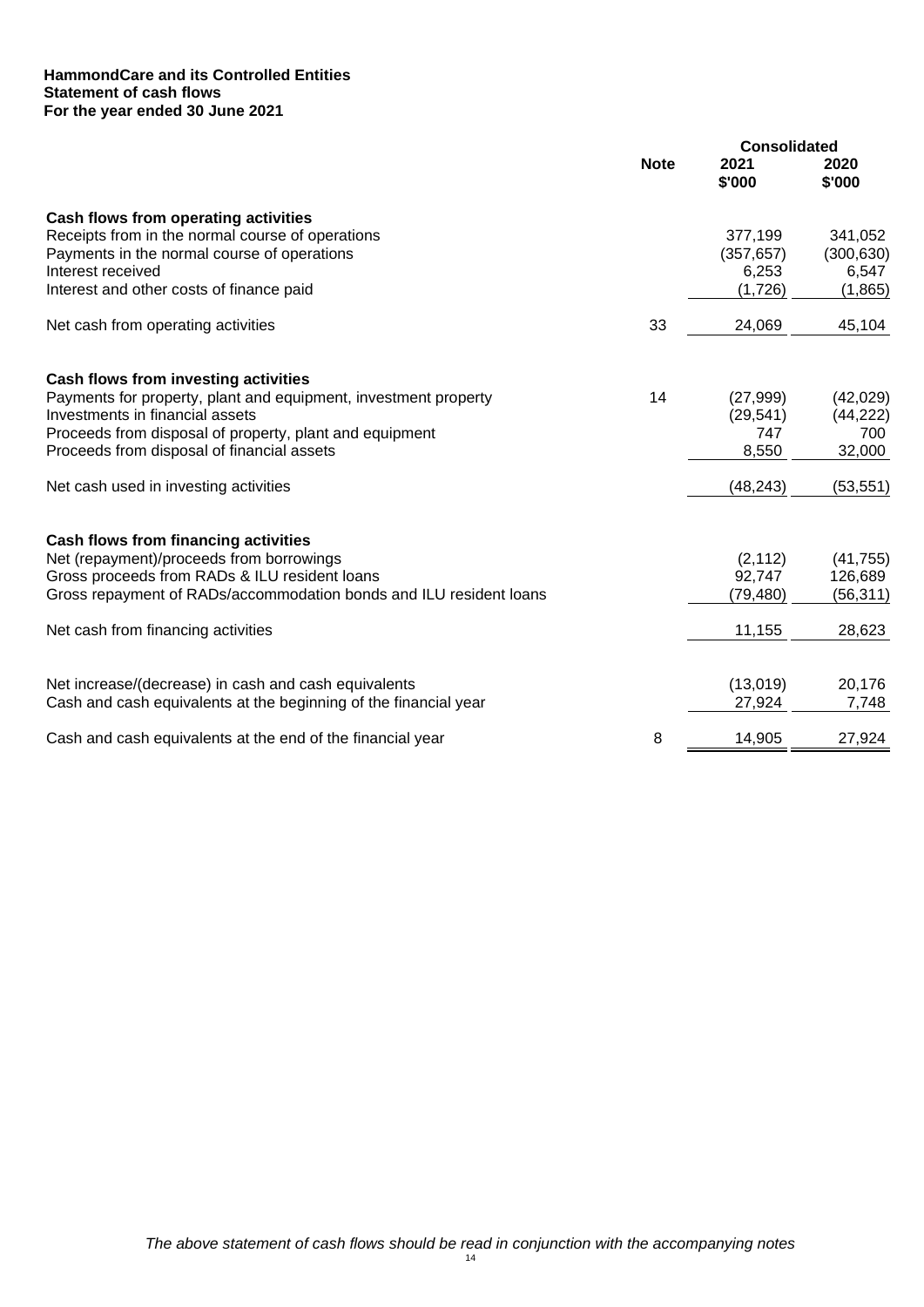#### **HammondCare and its Controlled Entities Notes to the financial statements 30 June 2021**

## **Note 1. Corporate Information**

HammondCare, incorporated and domiciled in Australia, is a public company limited by guarantee. The address of the registered office is Level 4, 207B Pacific Highway, St Leonards, NSW, 2065.

HammondCare is a registered charity, Public Benevolent Institution, and tax deductible gift recipient.

The principal activities of the Group during the financial year were the provision of residential aged care services, community aged care services, health and hospital services, and dementia consulting services

## **Note 2. Significant accounting policies**

The principal accounting policies adopted in the preparation of the financial statements are set out either in the respective notes or below. These policies have been consistently applied to all the years presented, unless otherwise stated.

## **New or amended Accounting Standards and Interpretations adopted**

The consolidated entity has adopted all of the new or amended Accounting Standards and Interpretations issued by the Australian Accounting Standards Board ('AASB') that are mandatory for the current reporting period.

Any new or amended Accounting Standards or Interpretations that are not yet mandatory have not been early adopted.

#### **Basis of preparation and compliance**

The financial report includes the consolidated financial statements and notes of HammondCare ("Consolidated Group" or "Group") are domiciled in Australia and their registered office is Level 4, 207B Pacific Highway, St Leonards, NSW, 2065. The financial report includes the consolidated financial statements and notes of the Company and its controlled entities.

These financial statements are general purpose financial statements that have been prepared in accordance with Australian Accounting Standards – Reduced Disclosure Requirements and the *Australian Charities and Not-for-profits Commission Act 2012*. The Group is a not-for-profit entity for the purpose of preparing the financial statements.

The financial statements have been prepared on an accruals basis and are based on historical costs, modified where applicable, by the measurement at fair value of selected non-current assets, financial assets and financial liabilities. The financial statements are presented in the Australian currency.

When required by Accounting Standards, comparative figures have been adjusted to conform to changes in presentation for the current financial year.

The consolidated financial statements have been prepared using the measurement bases specified by Australian Accounting Standards for each type of asset, liability, income and expense. The measurement bases are more fully described in the accounting policies below.

The Company is of a kind referred to in the ASIC Corporations (Rounding in Financial/Directors' Reports) Instrument 2016/191, issued by the Australian Securities and Investments Commission, relating to 'rounding-off'. Amounts in this report have been rounded off in accordance with the corporations Instrument to the nearest thousand dollars, or in certain cases, the nearest dollar.

#### **Parent entity information**

In accordance with the Corporations Act 2001, these financial statements present the results of the consolidated entity only. Supplementary information about the parent entity is disclosed in note 36.

#### **Principles of consolidation**

The consolidated financial statements incorporate the assets and liabilities of all subsidiaries of HammondCare ('company' or 'parent entity') as at 30 June 2021 and the results of all subsidiaries for the year then ended. HammondCare and its subsidiaries together are referred to in these financial statements as the 'consolidated entity'.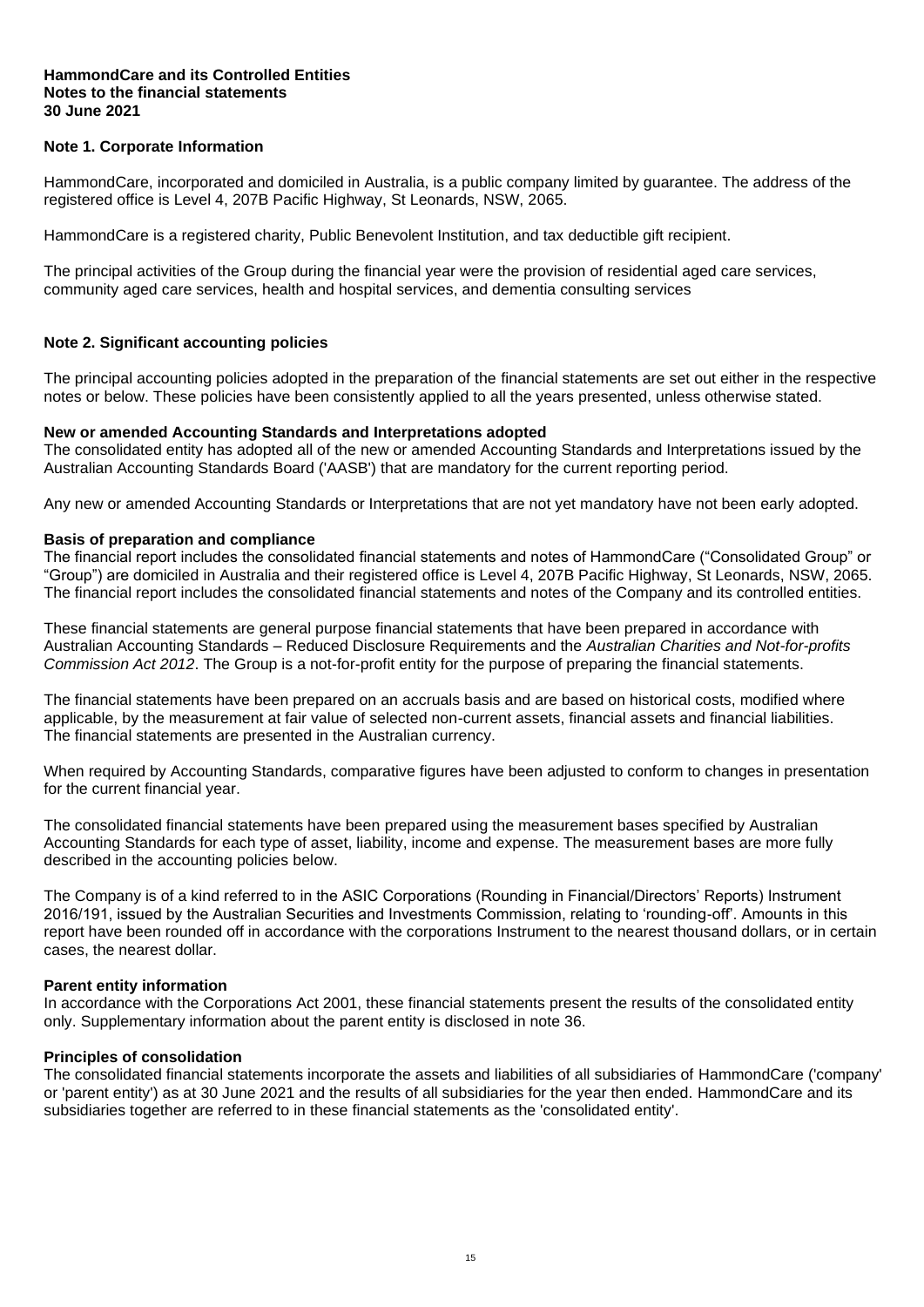## **Note 2. Significant accounting policies (continued)**

The Group financial statements consolidate those of the Parent Company and all of its subsidiaries as of 30 June 2021. The parent controls a subsidiary if it is exposed, or has rights, to variable returns from its involvement with the subsidiary and has the ability to affect those returns through its power over the subsidiary. All subsidiaries have a reporting date of 30 June.

On acquisition, the assets, liabilities and contingent liabilities of a subsidiary are measured at their fair values at the date of acquisition. Any excess of the cost of acquisition over the fair values of the identifiable net assets acquired is recognised as goodwill. If, after reassessment, the fair values of the identifiable net assets acquired exceeds the cost of acquisition, the deficiency is credited to the statement of comprehensive income in the period of acquisition.

The consolidated financial statements include the information and results of each subsidiary from the date on which the Group obtains control and until such time as the Group ceases to control such entity. In preparing the consolidated financial statements, all intra Group balances and transactions, and unrealised profits arising within the consolidated entities are eliminated in full.

All transactions and balances between Group companies are eliminated on consolidation, including unrealised gains and losses on transactions between Group companies. Where unrealised losses on intra-group asset sales are reversed on consolidation, the underlying asset is also tested for impairment from a group perspective. Amounts reported in the financial statements of subsidiaries have been adjusted where necessary to ensure consistency with the accounting policies adopted by the Group.

Profit or loss and other comprehensive income of subsidiaries acquired or disposed of during the year are recognised from the effective date of acquisition, or up to the effective date of disposal, as applicable.

#### **Income tax**

No provision for income tax has been raised as the Group is exempt from income tax under Division 50 of the Income Tax Assessment Act 1997

#### **Current and non-current classification**

Assets and liabilities are presented in the statement of financial position based on current and non-current classification.

An asset is classified as current when: it is either expected to be realised or intended to be sold or consumed in the consolidated entity's normal operating cycle; it is held primarily for the purpose of trading; it is expected to be realised within 12 months after the reporting period; or the asset is cash or cash equivalent unless restricted from being exchanged or used to settle a liability for at least 12 months after the reporting period. All other assets are classified as non-current.

A liability is classified as current when: it is either expected to be settled in the consolidated entity's normal operating cycle; it is held primarily for the purpose of trading; it is due to be settled within 12 months after the reporting period; or there is no unconditional right to defer the settlement of the liability for at least 12 months after the reporting period. All other liabilities are classified as non-current.

#### **Goods and Services Tax ('GST') and other similar taxes**

Revenues, expenses and assets are recognised net of the amount of associated GST, unless the GST incurred is not recoverable from the tax authority. In this case it is recognised as part of the cost of the acquisition of the asset or as part of the expense.

Receivables and payables are stated inclusive of the amount of GST receivable or payable. The net amount of GST recoverable from, or payable to, the tax authority is included in other receivables or other payables in the statement of financial position.

Cash flows are presented on a gross basis. The GST components of cash flows arising from investing or financing activities which are recoverable from, or payable to the tax authority, are presented as operating cash flows.

Commitments and contingencies are disclosed net of the amount of GST recoverable from, or payable to, the tax authority.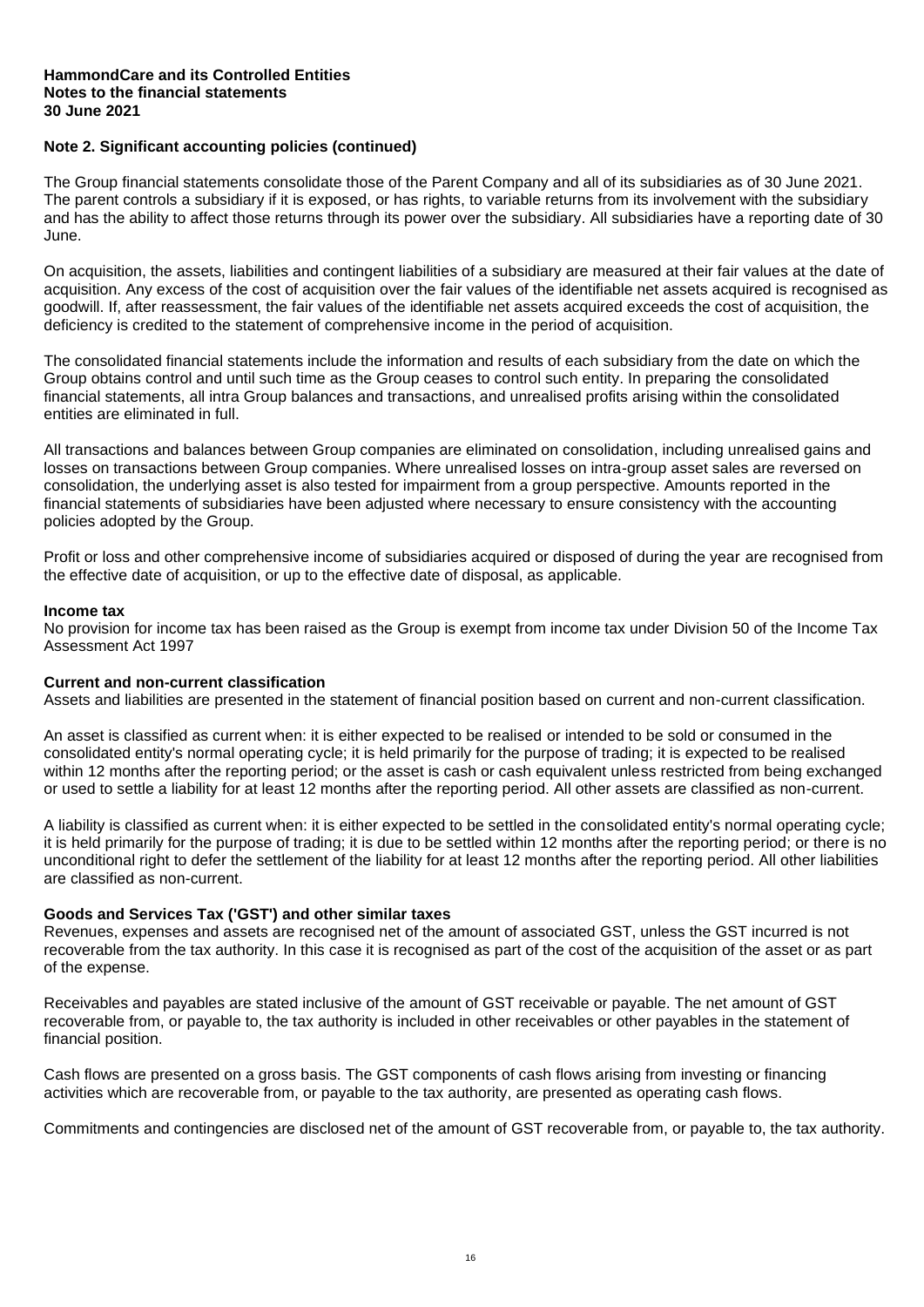## **Note 2. Significant accounting policies (continued)**

#### **Rounding of amounts**

The company is of a kind referred to in Corporations Instrument 2016/191, issued by the Australian Securities and Investments Commission, relating to 'rounding-off'. Amounts in this report have been rounded off in accordance with that Corporations Instrument to the nearest thousand dollars, or in certain cases, the nearest dollar.

## **Note 3. Critical accounting judgements, estimates and assumptions**

In applying the Group's accounting policies, management continually evaluates judgements, estimates and assumptions based on experience and other factors, including expectations of future events that may have an impact on the Group. All judgements, estimates and assumptions made are believed to be reasonable based on the most current set of circumstances available to management. Significant judgements, estimates and assumptions made by management in the preparation of this financial report are described in various notes

- Provision for expected credit losses note 9
- Depreciation and amortisation note 7
- Impairment of plant and equipment note 14
- Impairment of bed licences note 15
- Fair value of Land and Buildings and Investment properties notes 13 + 14
- Right of use assets and lease liabilities notes 11 + 18
- Employee benefits note 19

## **Note 4. Revenue**

## **Revenue from contracts with customers (AASB 15)**

| Revenue from contracts with customers has been disaggregated based on type of goods or |         |         |
|----------------------------------------------------------------------------------------|---------|---------|
| services provided and source of funds.                                                 |         |         |
| Aged care services                                                                     | 262,306 | 220,963 |
| Health care services                                                                   | 55,175  | 56,020  |
| Retirement living                                                                      | 9,915   | 9,456   |
| Dementia consulting, education, research, and restorative care                         | 45,774  | 36,909  |
| Investments                                                                            | 11,268  | 4,446   |
|                                                                                        | 384,438 | 327,794 |
| Revenue recognised under AASB 1058 – Income of NFP entities                            |         |         |
| Donations and gifts                                                                    | 6,285   | 6,299   |
| Other                                                                                  | 649     | 978     |
|                                                                                        | 6,934   | 7,277   |
| Other revenue                                                                          |         |         |
| Gain on disposal of property, plant and equipment                                      | 303     | 212     |
| Imputed revenue under AASB 16 Leases                                                   | 10,801  | 12,497  |
| <b>Total revenue</b>                                                                   | 402,476 | 347,780 |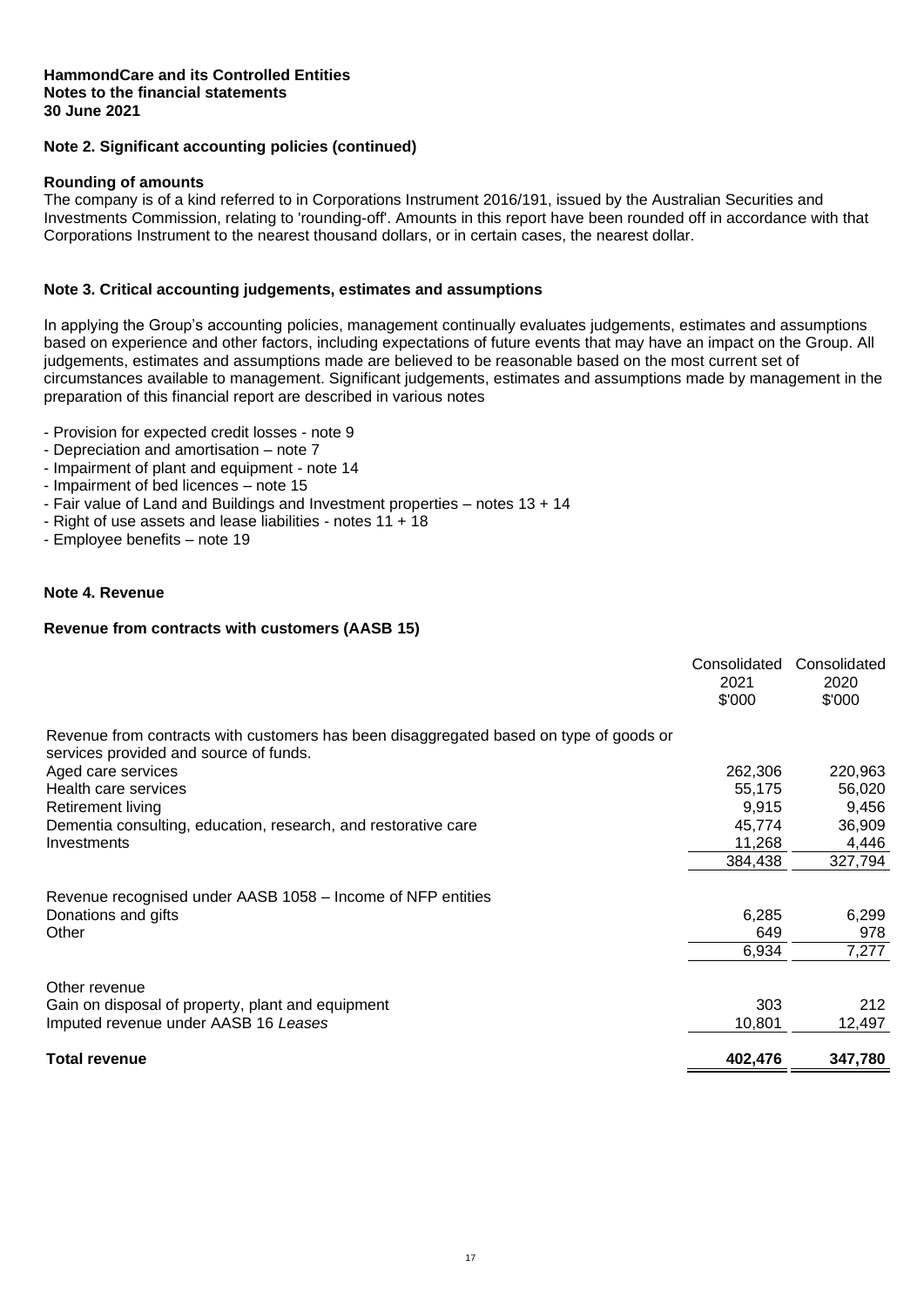## **Note 4. Revenue (continued)**

#### **Revenue recognition policy for revenue from contracts with customers (AASB 15)**

AASB 15 requires revenue to be recognised when performance obligations under the contract are passed to the customer at an amount which reflects the expected consideration.

Revenue is recognised by applying a five-step model as follows:

- 1. Identify the contract with the customer
- 2. Identify the performance obligations
- 3. Determine the transaction price
- 4. Allocate the transaction price
- 5. Recognise revenue

None of the revenue streams of the Company have any significant financing terms as there is less than 12 months between receipt of funds and satisfaction of performance obligations.

Revenue is recognised when performance obligations under the contract are passed to the customer at an amount which reflects the expected consideration. The timing of the payment for sale of goods and rendering of services corresponds closely to the timing of satisfaction of the performance obligations. Revenue can be recognised over a period of time or at a point in time depending on when the performance obligation is satisfied:

- Over a period of time if the performance obligation is satisfied over a period of time, revenue will be recognised by being spread over this period.
- · At a point in time if the performance obligation is satisfied at a point in time, for example, services are delivered, or goods are transferred to customers, revenue is recognised at this point.

Where there is a difference, it will result in the recognition of a receivable, contract asset or contract liability.

|                                                | <b>Aged Care</b><br><b>Services</b> | <b>Health</b><br>Care<br><b>Services</b> | <b>Retirement</b><br>livina | Grant<br>income  | <b>AASB</b><br>1058 | Other            | Total             |
|------------------------------------------------|-------------------------------------|------------------------------------------|-----------------------------|------------------|---------------------|------------------|-------------------|
| Services transferred at a point in<br>time     | 262,306                             | 55.175                                   | ۰                           | $\sim$           | 6.934               | 11.571           | 335.986           |
| Services transferred over time<br><b>Total</b> | 262.306                             | 55,175                                   | 9.915<br>9.915              | 45.774<br>45,774 | ۰.<br>6.934         | 10.801<br>22,372 | 66.490<br>402,476 |

The consolidated entity has adopted *AASB 15 Revenue from Contracts with Customers* and *AASB 1058 Income of Not-for-Profit Entities*.

Total revenue includes the provision of accommodation that is accounted for in accordance with *AASB 16 Leases*. This includes operating lease revenue which is recognised on a straight line basis over the length of a resident's stay. In addition, revenue includes imputed revenue in relation to residents who have chosen to pay a RAD or Bond. This is a noncash amount. Notes 11 and 19 include full details on *AASB 16 Leases*.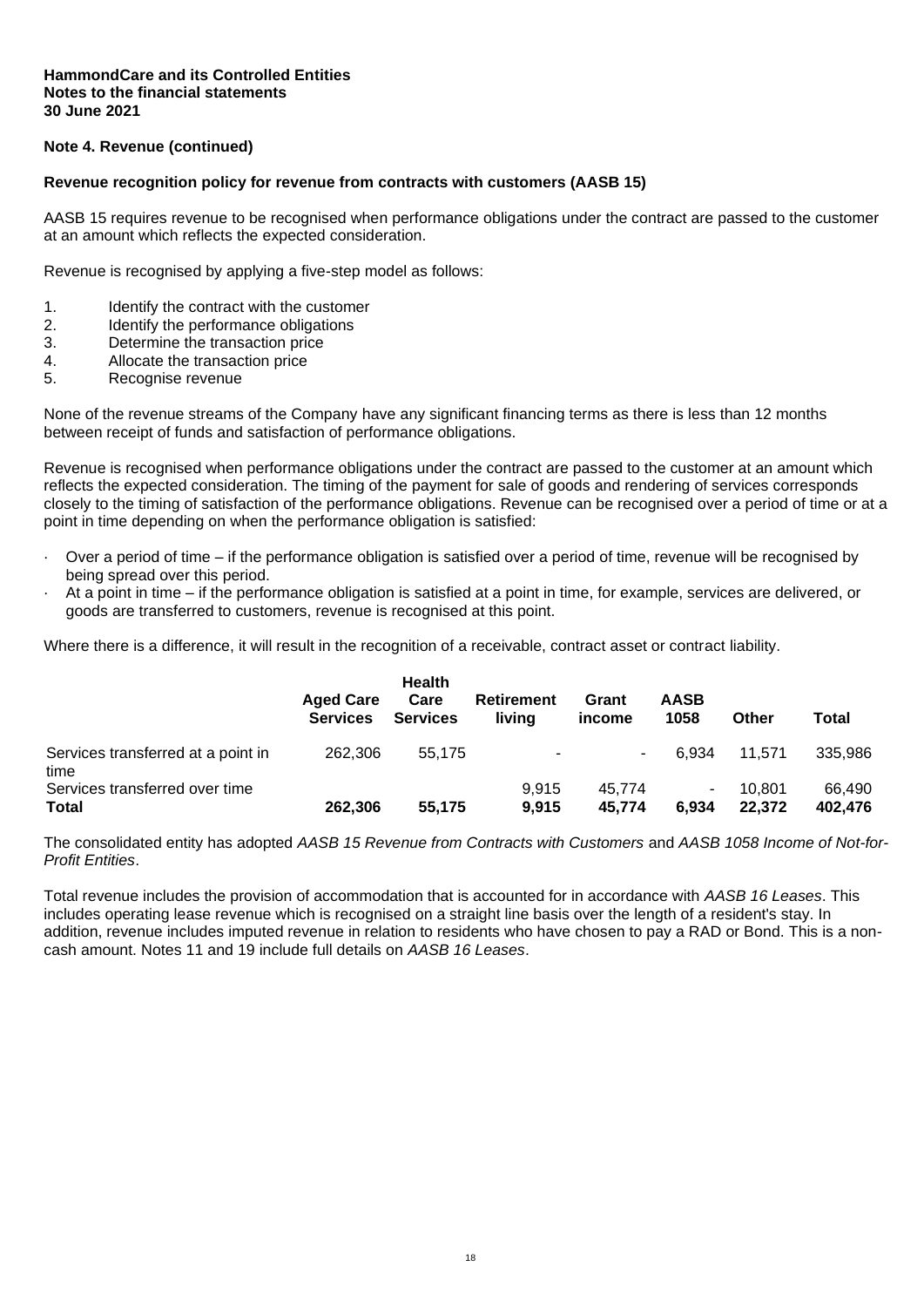## **Note 4. Revenue (continued)**

#### *Revenue from aged care services*

The Australian Government determines the amount of subsidies and supplements in accordance with the provisions of the Aged Care Act. In accordance with the Act the level of subsidy or supplement is dependent on a range of factors, including a resident's care needs, supported resident ratios in a particular home and whether a home has been newly built or significantly refurbished. The subsidies and supplements are calculated as a daily rate and is payable for each day that a resident is in a home. The Government may require a resident to pay a proportion of that subsidy or supplement dependent on their own financial circumstances.)

The Group receives Daily Fees in accordance with the Aged Care Act which are funded directly by the resident as a Basic Daily Fee which is set by the Government. The Basic Daily Fee is calculated as a daily rate and is payable by a resident for each day that services are rendered.

#### *Revenue from health care services*

Where the consideration for healthcare services and emergency care consists of a recurring fixed amount over the term of the contract (e.g. monthly or annual payment) and the patient receives and consumes the benefits of the services as the Group provides them then revenue is recognised on a straight line basis over the term of the contract.

Where the Group charges initial admission fees on receipt, these fees do not relate to a performance obligation and they are combined with other goods and services transferred to the customer. The revenue is recognised over the expected life of the contract with the patient (i.e. the time that the patient is expected to remain at the facility).

#### *Revenue from retirement living services*

Retiring living revenue represents a fee that is contractually deducted from the ingoing contribution that is paid back to a resident upon exit from a retirement village. Retirement living revenue is recognised over the expected length of stay of a resident.

#### *Revenue from Dementia consulting, education, research, and restorative care*

Grant income arising from an agreement which contains enforceable and sufficiently specific performance obligations is recognised when each of the performance obligations is satisfied. This is generally the case for the monies received for information, education and research.

#### *Revenue from Investments*

Interest income is recognised on an accrual basis using the effective interest method. Revenues from Trust distributions are recognised when declared.

#### Contract Assets and Liabilities

AASB 15 Revenue from contracts with customers ("AASB15") requires presentation of the following items separately in the statement of financial position:

- i) Contract asset for the right to consideration in exchange for services that have transferred to a customer:
- ii) Contract liability for the obligation to transfer services to a customer for which the entity has received consideration (or an amount of consideration is due) from the customer; and
- iii) Receivable for the right to consideration that is unconditional (only the passage of time is required before payment of that consideration is due).

#### *Significant accounting judgements, estimates and assumptions*

Following the adoption of AASB 16 *Leases* from 1 July 2019, the consolidated entity has determined the use of the Maximum Permissible Interest Rate (MPIR) as the interest rate to be used in the calculation of the Imputed Revenue on RAD and Bond Balances. The MPIR is a rate set by the Government and is used to calculate the Daily Accommodation Payment to applicable residents

## *Revenue recognition policy for revenue streams which are either not enforceable or do not have sufficiently specific performance obligations (AASB 1058)*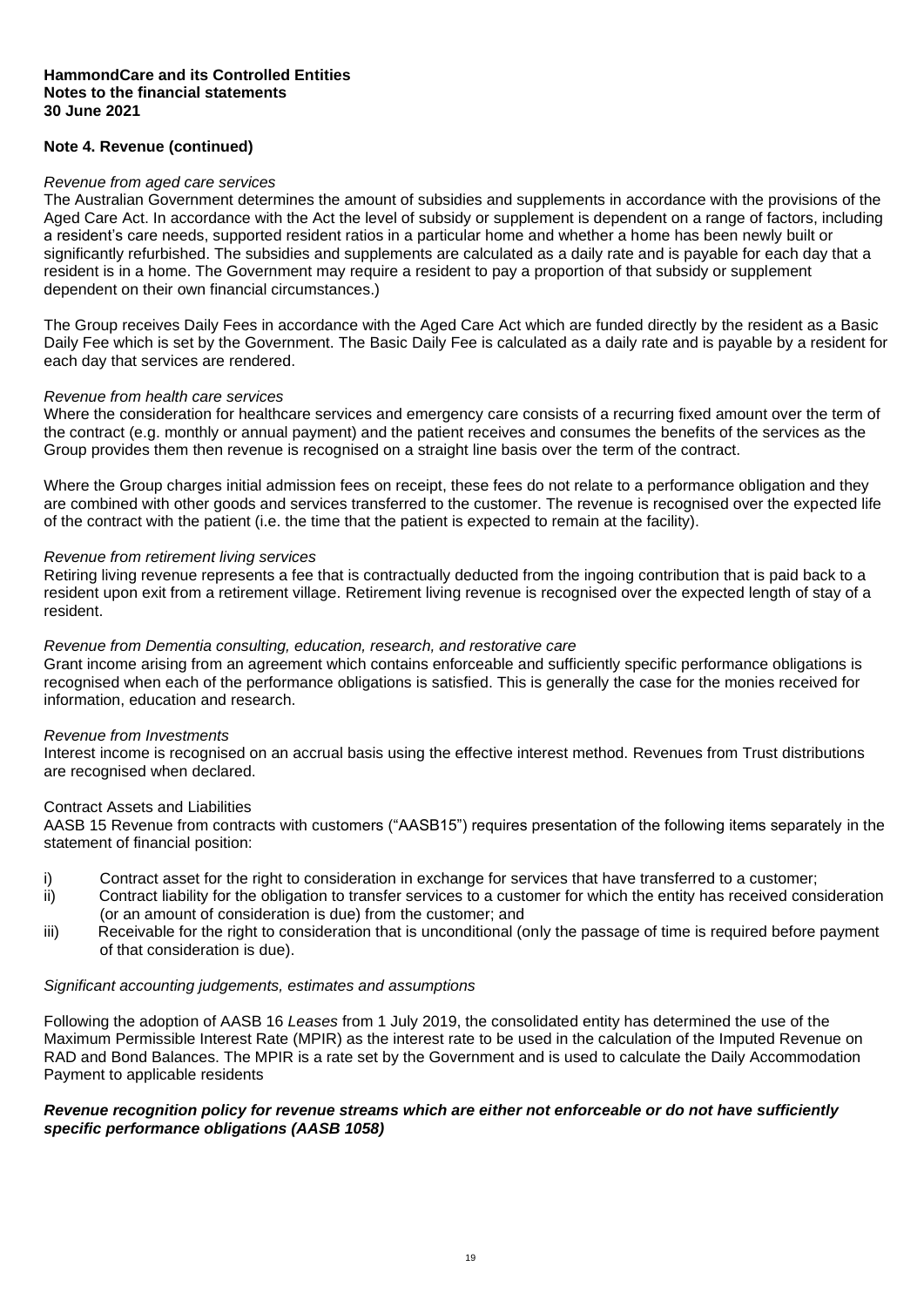## **Note 4. Revenue (continued)**

## **Revenue from fundraising**

#### *Donations*

Donations collected, including cash and goods for resale, are recognised as revenue when the group gains control of the asset.

#### *Bequests*

Bequests are recognised when the group is notified of an impending distribution or the bequest is received, whichever occurs earlier. Revenue from bequests comprising bequests of shares or other property are recognised at fair value, being the market value of the shares or property at the date the group becomes legally entitled to the shares or property.

## *Building appeal*

Donations to the building appeal are recognised as revenue on receipt.

#### *In-kind donations*

Facilities donated for occupancy by residents in care are included at the fair value to the group where this can be quantified, and a third party is bearing the cost.

No amounts are included in the financial report for services donated by volunteers.

#### *Other income*

Assets arising from other activities in the scope of AASB 1058 are recognised at their fair value when the asset is received. These assets are generally cash but maybe property which has been donated or sold to the group at significantly below its fair value.

Once the asset has been recognised, the Group recognises any related liability amounts (e.g. provisions, financial liabilities).

Once the assets and liabilities have been recognised then income is recognised for any difference between the recorded asset and liability.

#### *Other revenue*

#### *Gain on disposal of property, plant and equipment*

The consolidated entity recognises gains and losses from the sale of assets held for sale at the point in time that control transfers to the purchaser, which is when the legal title is transferred between parties, typically on settlement. The gain or loss on disposal is calculated as the difference between the carrying amount of the asset at the time of disposal and the net proceeds on disposal.

#### *Imputed Revenue on RAD and Bond balances under AASB 16 Leases*

For residents who have chosen a RAD or Bond arrangement to receive residential aged care services, the consolidated entity has determined that following the adoption of AASB 16 *Leases*, these are lease arrangements for accounting purposes with the consolidated entity acting as the lessor. The consolidated entity has recognised as revenue an imputed non-cash charge for accommodation representing the resident's right to occupy the room under the arrangement. The accounting treatment required a non-cash increase in revenue for accommodation and a non-cash increase in finance costs on the outstanding RAD and Bond balance, with no net impact on the results for the period.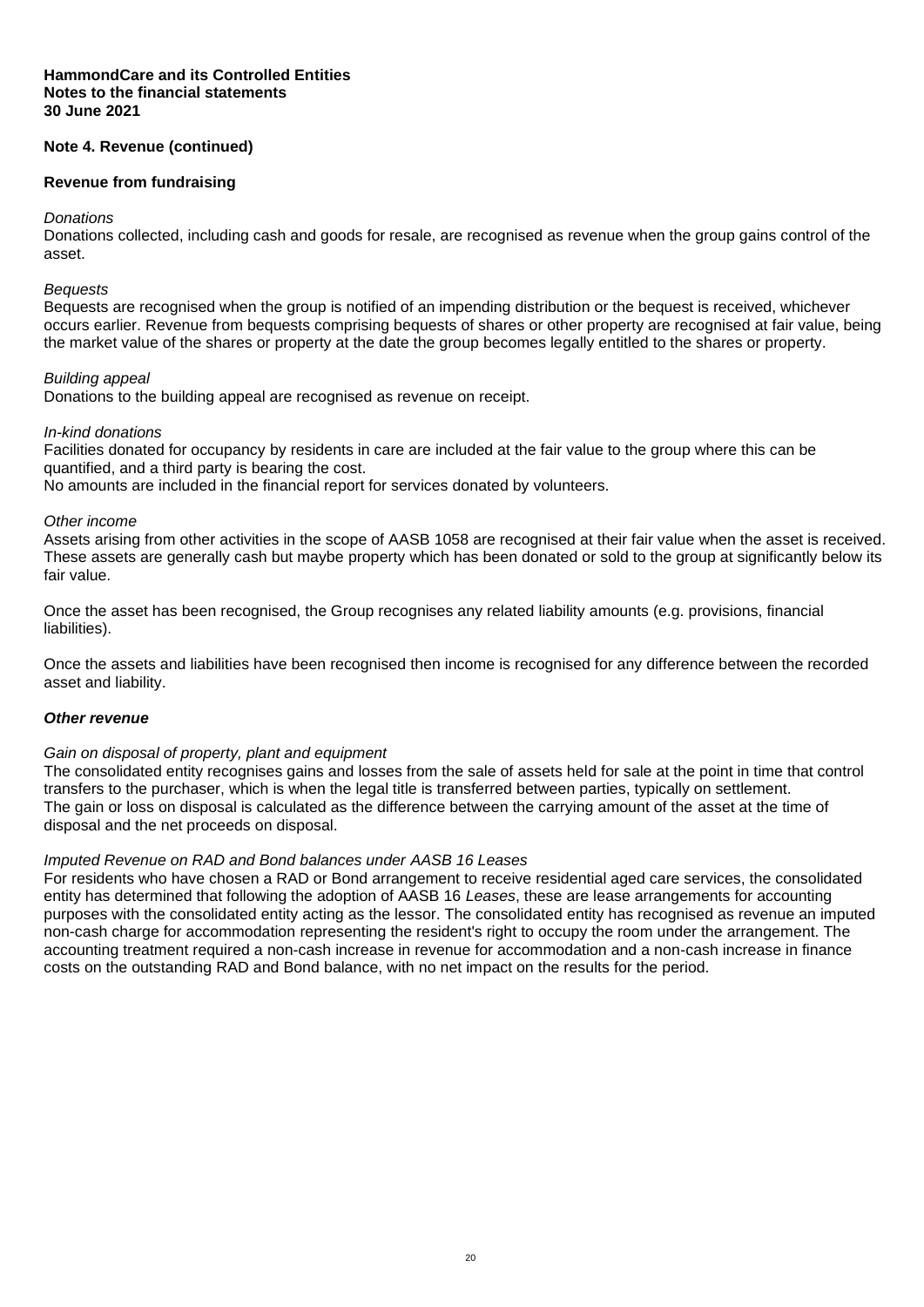## **Note 5. Employee Benefit Expense**

|                              |                | <b>Consolidated</b> |  |
|------------------------------|----------------|---------------------|--|
|                              | 2021<br>\$'000 | 2020<br>\$'000      |  |
| Salaries and wages           | 248,393        | 211,997             |  |
| Superannuation contributions | 20,618         | 20,104              |  |
| Other - Employee expense     | 16,277         | 13,229              |  |
|                              | 285,288        | 245,330             |  |

#### **Note 6. Finance costs**

|                                                               | <b>Consolidated</b> |                |
|---------------------------------------------------------------|---------------------|----------------|
|                                                               | 2021<br>\$'000      | 2020<br>\$'000 |
| Other entities interest                                       | 916                 | 1,056          |
| Imputed expense on RAD and Bond balances under AASB 16 Leases | 10.801              | 12,497         |
| Other finance costs                                           | 778                 | 521            |
| Lease finance cost                                            | 2,008               | 1,821          |
|                                                               | 14,503              | 15,895         |

The capitalisation rate used to determine the amount of borrowing costs to be capitalised is the weighted average interest rate applicable to the entity's outstanding borrowings during the year.

#### Finance expenses

Finance expense comprises interest expense on borrowings. Borrowing costs directly attributable to the acquisition, construction or production of a qualifying asset are capitalised during the period of time that is necessary to complete and prepare the asset for its intended use or sale. All other borrowing costs are recognised in the statement of comprehensive income using the effective interest rate method.

Following the adoption of AASB 16 *Leases* from 1 July 2019, the consolidated entity has determined that it is a lessor where a resident has chosen a RAD or Bond arrangement under which to receive residential aged care services. The consolidated entity has recognised an imputed non-cash interest cost on the outstanding RAD and Bond liability.

The consolidated entity has various leases, which were previously classified as operating leases under AASB 117 and classified within rent expense. Following the adoption of AASB 16 *Leases* from 1 July 2019, these leases are now accounted for by recognising a depreciable right of use asset and corresponding lease liability subject to an interest cost, similar to accounting for finance leases under AASB 117.

Following the adoption of AASB 16 *Leases*, the consolidated entity has determined the use of the Maximum Permissible Interest Rate (MPIR) as the interest rate to be used in the calculation of the Imputed Revenue on RAD and Bond Balances. The MPIR is a rate set by the Government and is used to calculate the Daily Accommodation Payment to applicable residents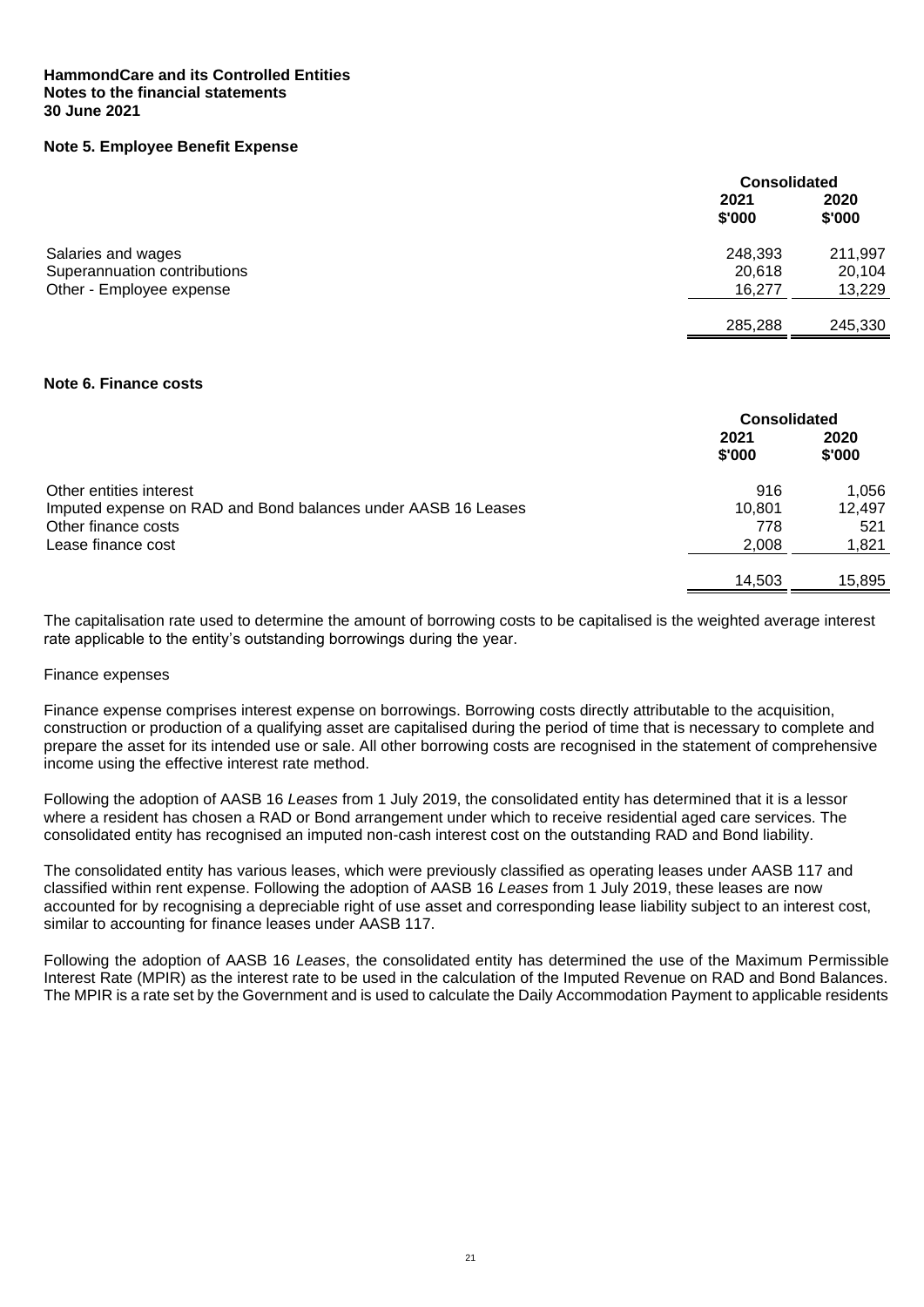## **Note 7. Depreciation and amortisation expenses**

|                | <b>Consolidated</b> |  |
|----------------|---------------------|--|
| 2021<br>\$'000 | 2020<br>\$'000      |  |
| 18,279         | 16,103              |  |
| 4,389          | 3,917               |  |
| 22,668         | 20,020              |  |
|                |                     |  |

The depreciable amount of all fixed assets including buildings and capitalised leased assets, but excluding freehold land, is depreciated on a straight-line basis over the asset's useful life to the Company commencing from the time the asset is held ready for use.

Depreciation is recognised on a straight-line basis to write down the cost less estimated residual value of plant and other equipment. The following useful lives are applied:

- $\cdot$  buildings: 40 years
- $\cdot$  plant and equipment: 3-10 years
- motor vehicles: 5-7 years

The consolidated entity has various leases, which were previously classified as operating leases under AASB 117 and classified within rent expense. Following the adoption of AASB 16 *Leases* from 1 July 2019, these leases are now accounted for by recognising a depreciable right of use asset and corresponding lease liability subject to an interest cost, similar to accounting for finance leases under AASB 117.

#### **Note 8. Cash and cash equivalents**

|                                |                | <b>Consolidated</b> |  |
|--------------------------------|----------------|---------------------|--|
|                                | 2021<br>\$'000 | 2020<br>\$'000      |  |
| Current assets<br>Cash on hand | -              | 65                  |  |
| Cash at bank                   | 14,905         | 27,859              |  |
|                                | 14,905         | 27,924              |  |

*Accounting policy for cash and cash equivalents*

Cash and cash equivalents includes cash on hand, deposits held at call with financial institutions, other short-term, highly liquid investments with original maturities of three months or less that are readily convertible to known amounts of cash and which are subject to an insignificant risk of changes in value.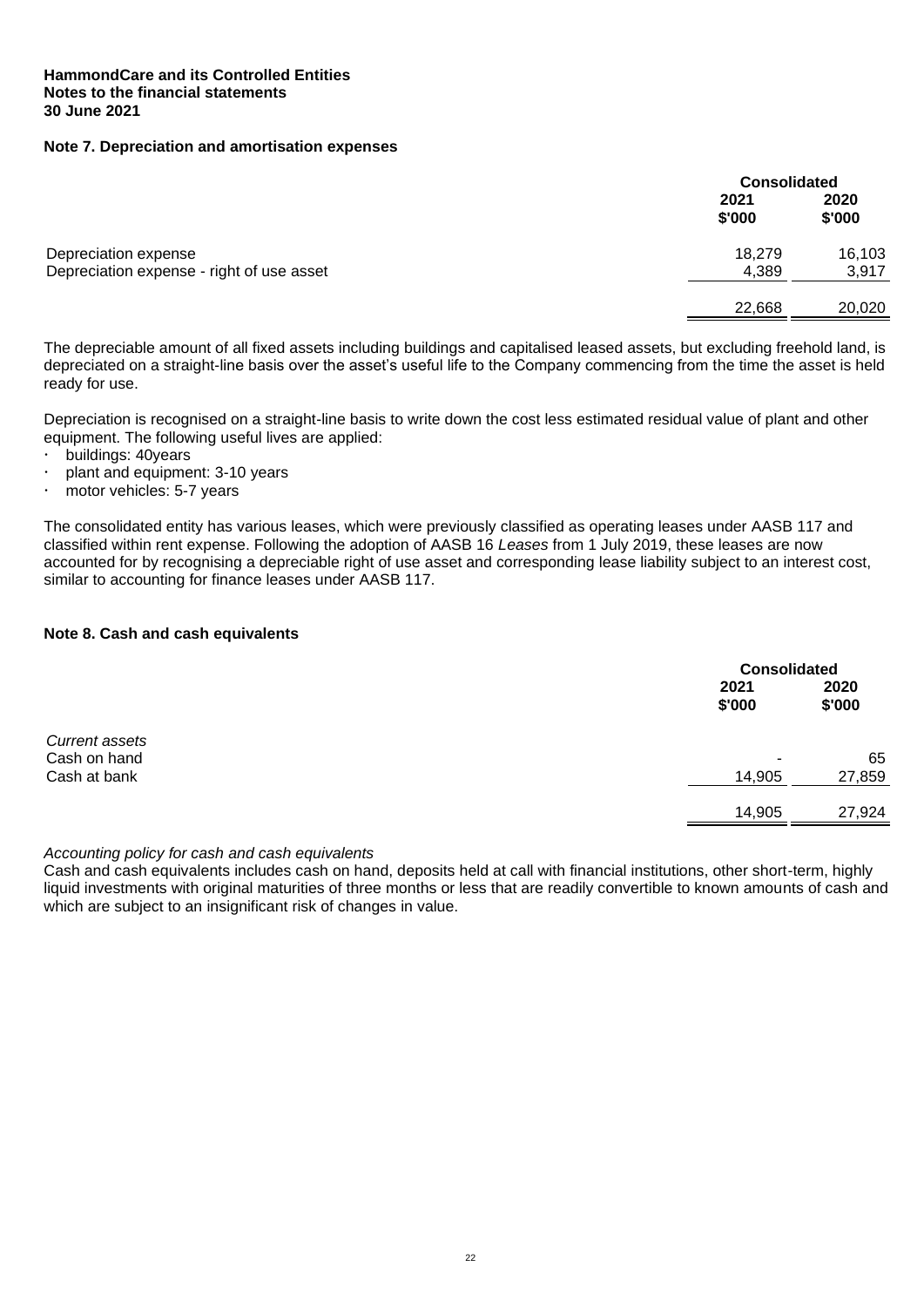## **Note 9. Trade and other receivables**

|                                            | <b>Consolidated</b> |                |
|--------------------------------------------|---------------------|----------------|
|                                            | 2021<br>\$'000      | 2020<br>\$'000 |
| Current assets                             |                     |                |
| Trade receivables                          | 17,725              | 11,624         |
| Less: Allowance for expected credit losses | (347)               | (601)          |
|                                            | 17,378              | 11,023         |
| <b>GST</b> receivables                     | 1,842               | 1,023          |
| Sundry debtors                             | 3,079               | 4,913          |
| Resident refundable accommodation bonds    | 32,261              | 24,283         |
|                                            | 37,182              | 30,219         |
|                                            | 54,560              | 41,242         |

#### **Accounting policy for Trade receivables**

Trade and other receivables are categorised as financial assets at amortised costs. The carrying value of trade and other receivables are deemed to be materially consistent with their fair values given their short-term nature, and after adjustment for expected future credit losses.

Management also considers whether any external factors, such as macro-economic changes are expected to have an impact on future credit losses expected and where applicable overlay this into the assessment of future credit losses.

Balances are deemed to be in default, and therefore written off when reasonable attempts to recover the balances have been exhausted. Trade and other receivable balances are unsecured.

## **Accounting policy for Resident refundable accommodation bonds**

The Bonds are paid by residents upon their admission to homes and are refunded after a resident departs a home in accordance with the Aged Care Act. Providers must pay a base interest rate on all refunds of bonds within legislated time frames and must pay a higher rate on refunds that are not made within legislated time frames.

Bond refunds are guaranteed by the Government under the Accommodation Payment Guarantee Scheme, in the event that a provider is unable to refund the amounts. Providers are required to maintain sufficient liquidity to ensure that they can refund all amounts as they fall due. As required under legislation, the Group maintains a Liquidity Management Policy, which is monitored on regular basis and a full review is undertaken on an annual basis as a minimum, with the intention of ensuring it has sufficient liquidity, in the form of cash or undrawn lines of credit, to meet its bond refund and other financial obligations.

To ensure that funds are readily available when required, the minimum level of funds chosen by the Group are to be held in cash (placed on deposit but readily available) or met by undrawn lines of credit from a bank or financial institution.

Bonds are classified as a current liability as the Group does not have an unconditional right to defer settlement for at least twelve months after the reporting date. The total Bond liability represents the sum of separate payments from a significant number of individual residents in different locations with differing circumstances. The repayment of individual balances that make up the total current balance will be dependent upon the actual tenure of individual residents.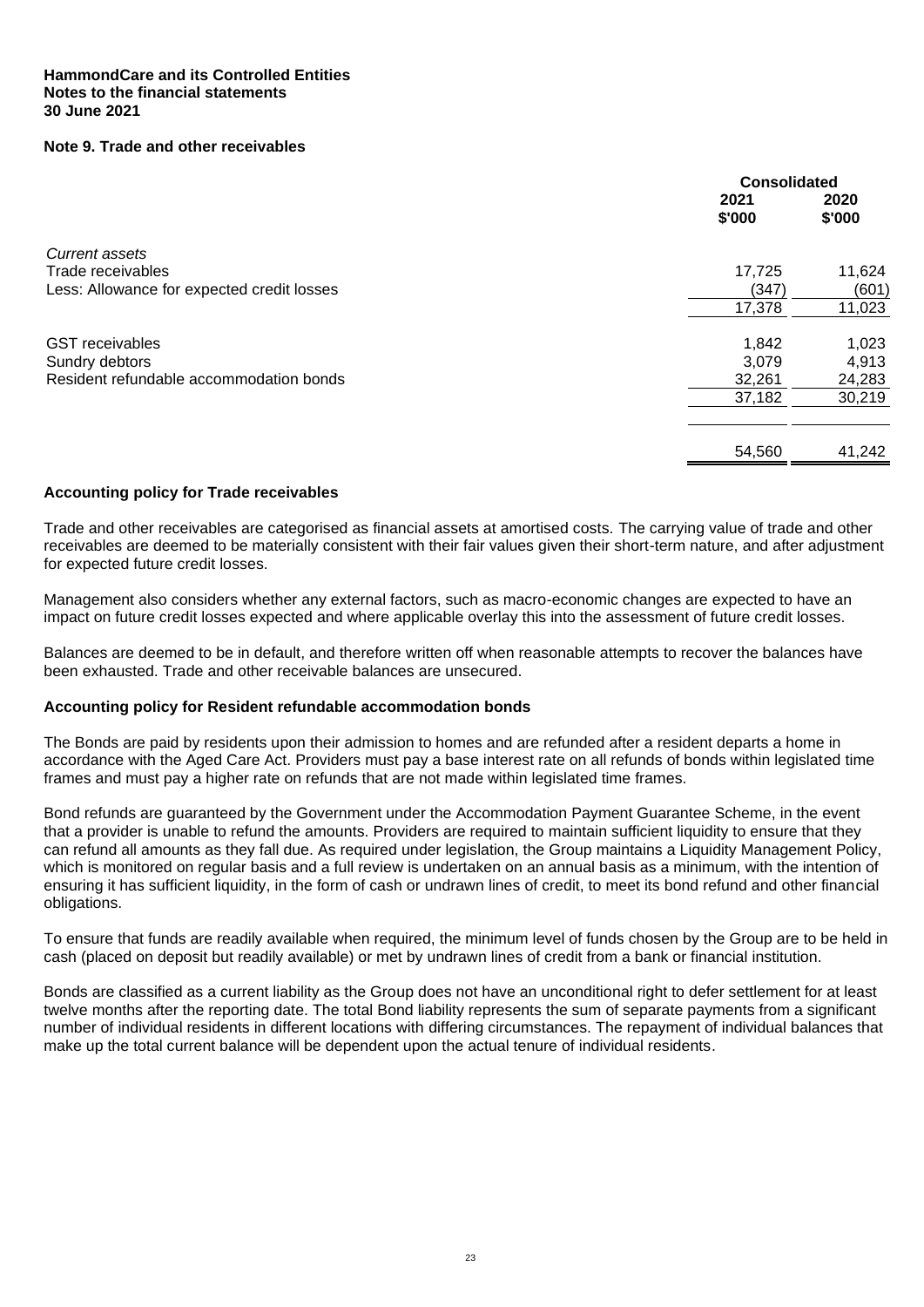## **Note 9. Trade and other receivables (continued)**

#### **Significant accounting judgements, estimates and assumptions**

#### *Provision for expected credit losses*

The provision for expected credit losses is based on the simplified approach which uses a lifetime expected credit loss allowance for all trade receivables on hand. This remains an area of significant estimation and as such, actual recovery rates may differ. In using this practical expedient, the Group uses its historical experience, external indicators and forwardlooking information to calculate the expected credit losses using a provision matrix.

The Group assesses impairment of trade receivables on a collective basis as they possess credit risk characteristics based on the days past due. The Group allows 25% for amounts that are 180 days past due, 50% for amounts that are in excess of 365 days past due.

Movement in provision for impairment of receivables is as follows:

|                                                      |                | <b>Consolidated</b> |  |
|------------------------------------------------------|----------------|---------------------|--|
|                                                      | 2021<br>\$'000 | 2020<br>\$'000      |  |
| Opening balance                                      | 601            | 488                 |  |
| Amounts recovered                                    | (328)          | ۰                   |  |
| Impairment loss                                      | 133            | 161                 |  |
| Amounts written off during the year as uncollectable | (59)           | (48)                |  |
| Closing balance                                      | 347            | 601                 |  |

## **Note 10. Financial Assets**

|                                      |                | <b>Consolidated</b> |  |
|--------------------------------------|----------------|---------------------|--|
|                                      | 2021<br>\$'000 | 2020<br>\$'000      |  |
| Current assets                       | 102,319        | 91,266              |  |
| Managed funds<br>Fixed term deposits | 35,091         | 20,070              |  |
|                                      | 137,410        | 111,336             |  |

Fixed term deposits are classified as amortised cost.

## **Recognition, initial measurement and de-recognition**

Financial assets and financial liabilities are recognised when the Group becomes a party to the contractual provisions of the financial instrument and are measured initially at fair value adjusted by transactions costs, except for those carried at fair value through profit or loss, which are measured initially at fair value. Subsequent measurement of financial assets and financial liabilities are described below.

Financial assets are derecognised when the contractual rights to the cash flows from the financial asset expire, or when the financial asset and all substantial risks and rewards are transferred. A financial liability is derecognised when it is extinguished, discharged, cancelled or expires.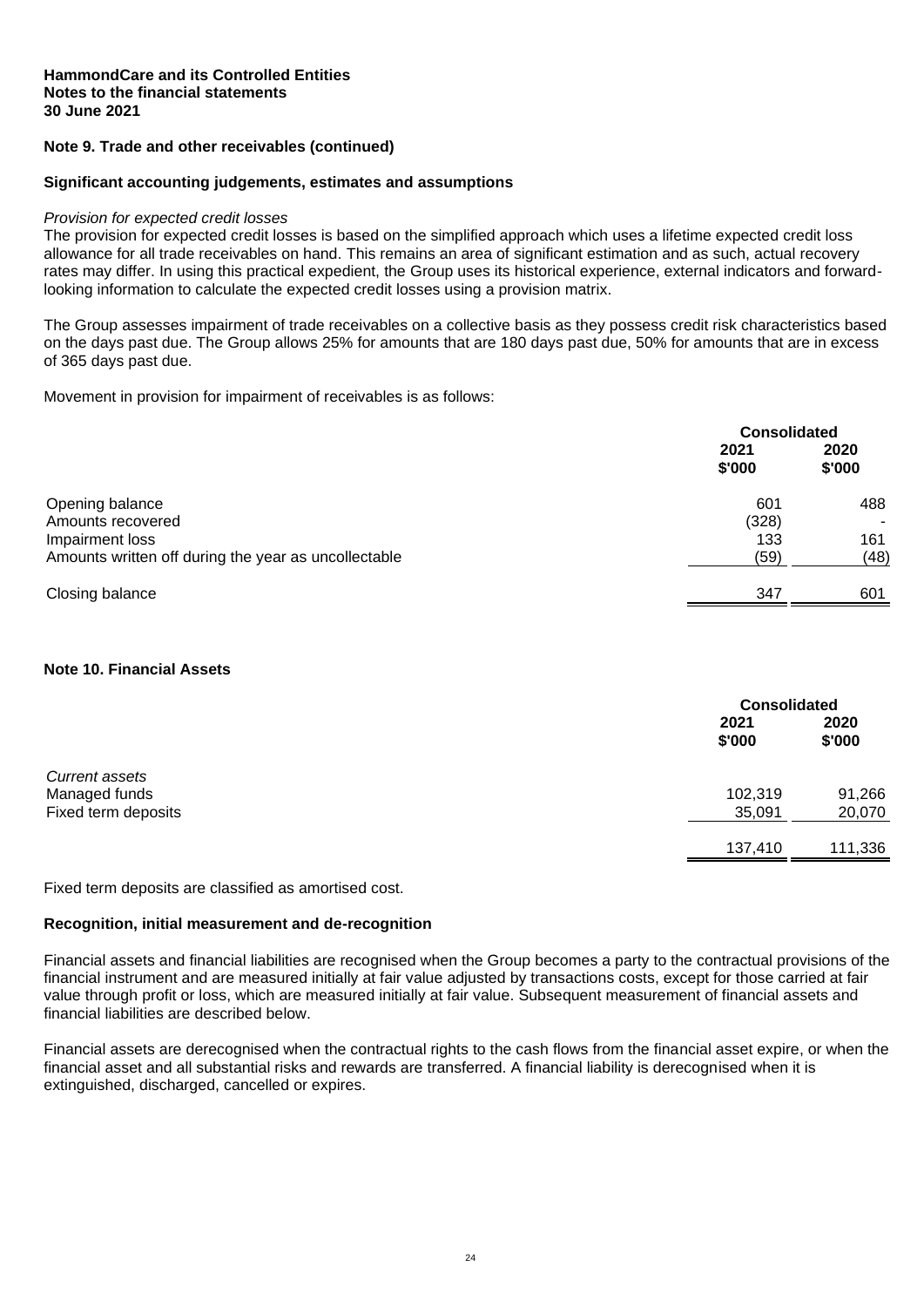## **Note 10. Financial Assets (continued)**

#### **Classification and subsequent measurement of financial assets**

Except for those trade receivables that do not contain a significant financing component and are measured at the transaction price, all financial assets are initially measured at fair value adjusted for transaction costs (where applicable).

For the purpose of subsequent measurement, financial assets other than those designated and effective as hedging instruments are classified into the following categories upon initial recognition:

- · amortised cost;
- · fair value through profit or loss (FVPL); and
- · equity instruments at fair value through other comprehensive income (FVOCI).

All income and expenses relating to financial assets that are recognised in profit or loss are presented within finance costs, finance income or other financial items, except for impairment of trade receivables which is presented within other expenses.

Classifications are determined by both:

- the entities business model for managing the financial asset; and
- · the contractual cash flow characteristics of the financial assets.

All income and expenses relating to financial assets that are recognised in profit or loss are presented within finance costs, finance income or other financial items, except for impairment of trade receivables, which is presented within other expenses.

#### **Subsequent measurement financial assets**

#### **Financial assets at amortised costs**

Financial assets are measured at amortised cost if the assets meet the following conditions (and are not designated as FVPL):

- they are held within a business model whose objective is to hold the financial assets and collect its contractual cash flows; and
- · the contractual terms of the financial assets give rise to cash flows that are solely payments of principal and interest on the principal amount outstanding.

## **Financial assets at fair value through profit or loss (FVTPL)**

Financial assets that are held within a different business model other than 'hold to collect' or 'hold to collect and sell' are categorised at fair value through profit and loss. Further, irrespective of business model financial assets whose contractual cash flows are not solely payments of principal and interest are accounted for at FVPL. All derivative financial instruments fall into this category, except for those designated and effective as hedging instruments, for which the hedge accounting requirements apply (see below).

#### **Equity instruments at fair value through other comprehensive income**

Investments in equity instruments that are not held for trading are eligible for an irrevocable election at inception to be measured at FVOCI. Under Equity FVOCI, subsequent movements in fair value are recognised in other comprehensive income and are never reclassified to profit or loss. Dividends from these investments continue to be recorded as other income within the profit or loss unless the dividend clearly represents return of capital.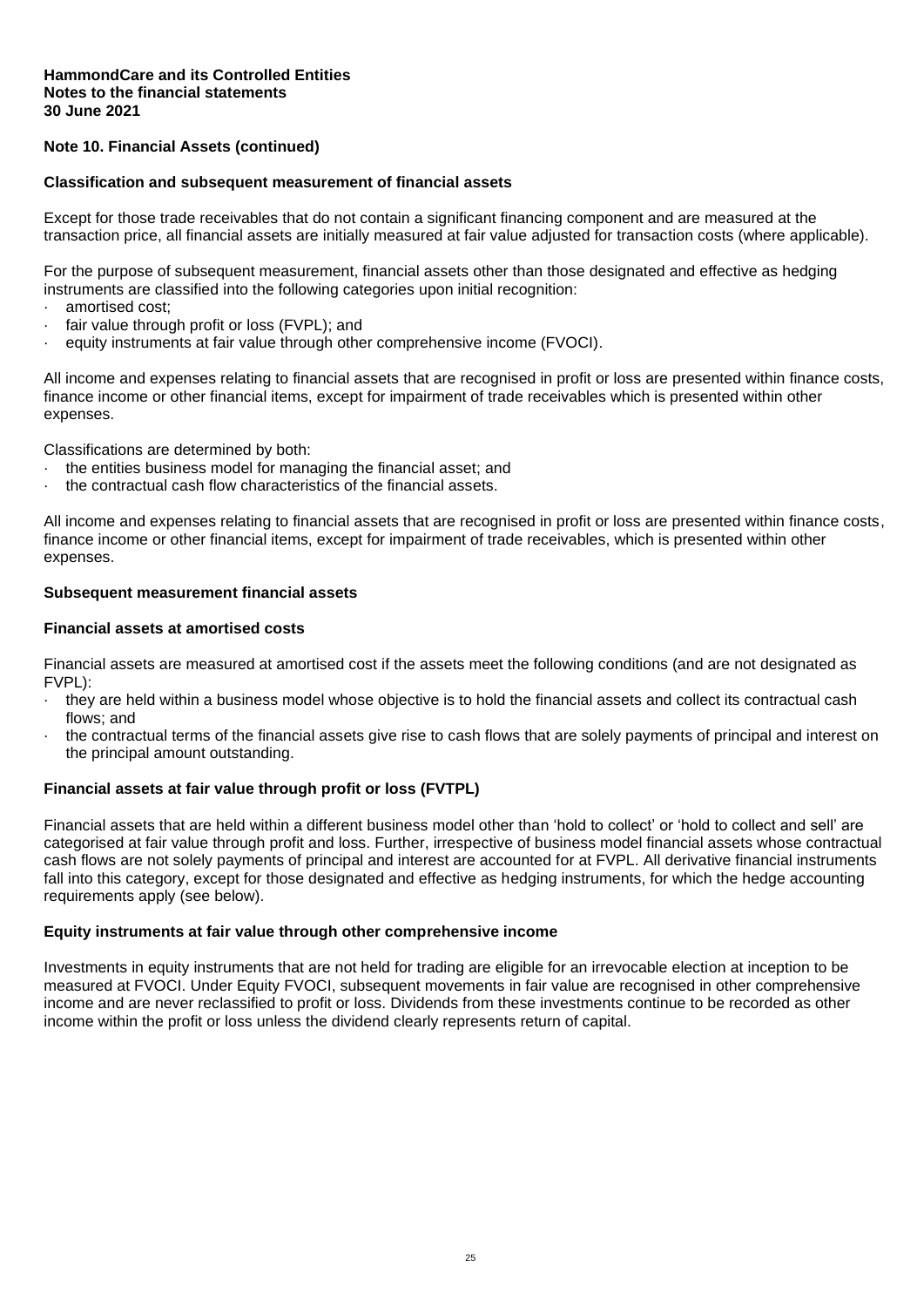## **Note 10. Financial Assets (continued)**

#### **Impairment of Financial assets**

AASB 9's impairment requirements use more forward looking information to recognize expected credit losses - the 'expected credit losses (ECL) model'. Instruments within the scope of the new requirements included loans and other debttype financial assets measured at amortised cost and FVOCI, trade receivables and loan commitments and some financial guarantee contracts (for the issuer) that are not measured at fair value through profit or loss.

The Group considers a broader range of information when assessing credit risk and measuring expected credit losses, including past events, current conditions, reasonable and supportable forecasts that affect the expected collectability of the future cash flows of the instrument.

In applying this forward-looking approach, a distinction is made between:

- financial instruments that have not deteriorated significantly in credit quality since initial recognition or that have low credit risk ('Stage 1'); and
- financial instruments that have deteriorated significantly in credit quality since initial recognition and whose credit risk is not low ('Stage 2').

'Stage 3' would cover financial assets that have objective evidence of impairment at the reporting date.

'12-month expected credit losses' are recognised for the first category while 'lifetime expected credit losses' are recognised for the second category.

Measurement of the expected credit losses is determined by a probability-weighted estimate of credit losses over the expected life of the financial instrument.

#### **Classification and subsequent measurement of financial liabilities**

The Group's financial liabilities include borrowings and trade and other payables.

Financial liabilities are initially measured at fair value, and, where applicable, adjusted for transaction costs unless the Group designated a financial liability at fair value through profit or loss.

Subsequently, financial liabilities are measured at amortised cost using the effective interest method except for derivatives and financial liabilities designated at FVPL, which are carried subsequently at fair value with gains or losses recognised in profit or loss (other than derivative financial instruments that are designated and effective as hedging instruments).

All interest-related charges and, if applicable, changes in an instrument's fair value that are reported in profit or loss are included within finance costs or finance income.

#### **Note 11. Right-of-use assets**

|                                |                | <b>Consolidated</b> |  |
|--------------------------------|----------------|---------------------|--|
|                                | 2021<br>\$'000 | 2020<br>\$'000      |  |
| Non-current assets             |                |                     |  |
| Right-of-use asset             | 62,510         | 60,357              |  |
| Less: Accumulated depreciation | (8, 307)       | (3, 917)            |  |
|                                | 54,203         | 56,440              |  |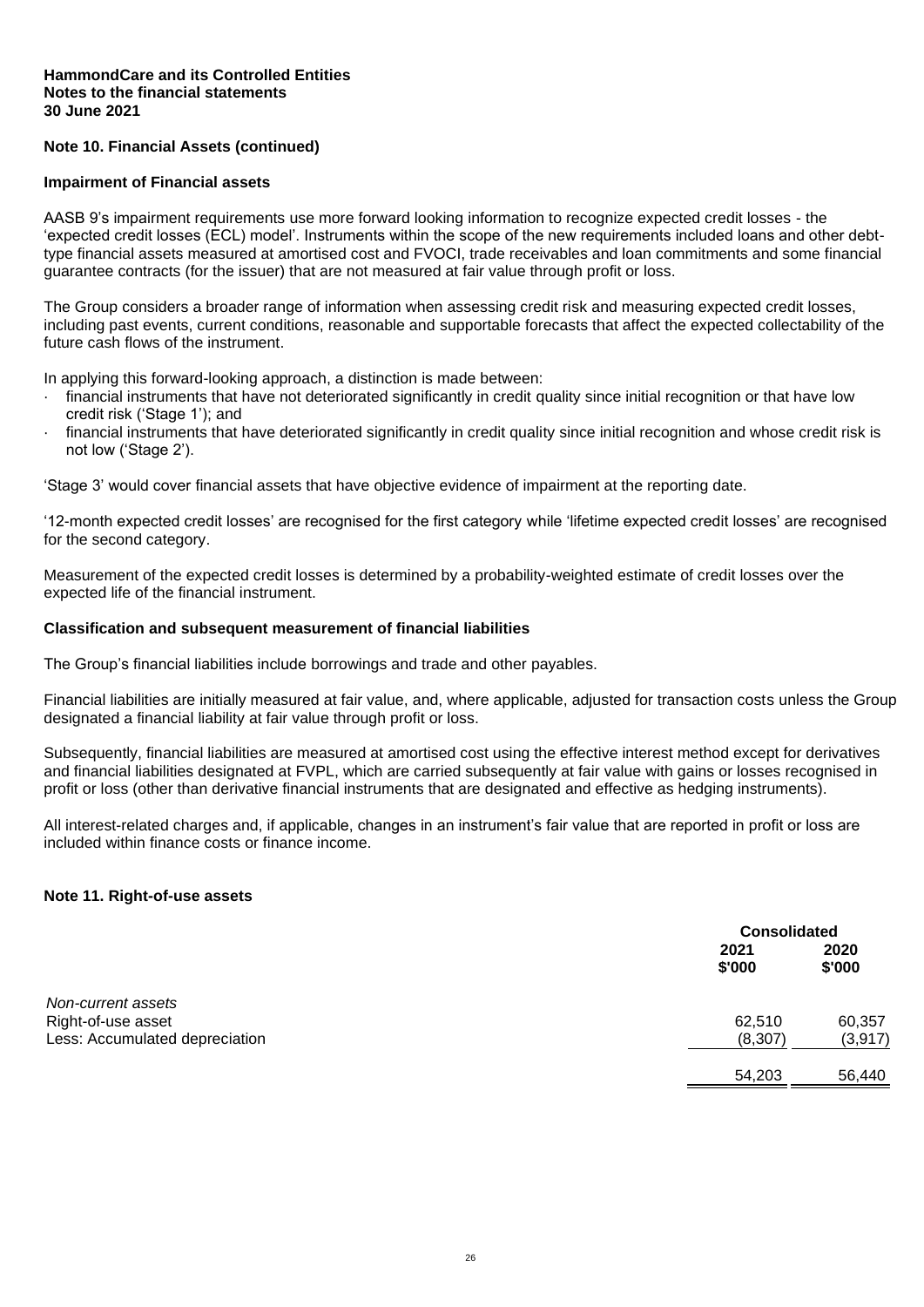#### **Hammond Care and its Controlled Entities Notes to the financial statements 30 June 2021**

## **Note 11. Right-of-use assets (continued)**

#### *Reconciliations*

Reconciliations of the written down values at the beginning and end of the current and previous financial year are set out below:

| <b>Consolidated</b>                  | \$'000          |
|--------------------------------------|-----------------|
| Balance at 1 July 2019<br>Additions  | 58,838<br>1,519 |
| Depreciation expense                 | (3, 917)        |
| Balance at 30 June 2020<br>Additions | 56,440<br>2,152 |
| Depreciation expense                 | (4, 389)        |
| Balance at 30 June 2021              | 54,203          |

## *Accounting policy for right-of-use assets*

A right-of-use asset is recognised at the commencement date of a lease. The right-of-use asset is measured at cost, which comprises the initial amount of the lease liability, adjusted for, as applicable, any lease payments made at or before the commencement date net of any lease incentives received, any initial direct costs incurred, and, except where included in the cost of inventories, an estimate of costs expected to be incurred for dismantling and removing the underlying asset, and restoring the site or asset.

Right-of-use assets are depreciated on a straight-line basis over the unexpired period of the lease or the estimated useful life of the asset, whichever is the shorter. Where the consolidated entity expects to obtain ownership of the leased asset at the end of the lease term, the depreciation is over its estimated useful life. Right-of use assets are subject to impairment or adjusted for any remeasurement of lease liabilities.

The consolidated entity has elected not to recognise a right-of-use asset and corresponding lease liability for short-term leases with terms of 12 months or less and leases of low-value assets. Lease payments on these assets are expensed to profit or loss as incurred.

## **Note 12. Other assets**

|                |                | <b>Consolidated</b> |  |
|----------------|----------------|---------------------|--|
|                | 2021<br>\$'000 | 2020<br>\$'000      |  |
| Current assets |                |                     |  |
| Prepayments    | 4,617          | 3,653               |  |

*Accounting policy for prepayments*

Prepayments are recognised at cost and are expected to realise in the next 12 months.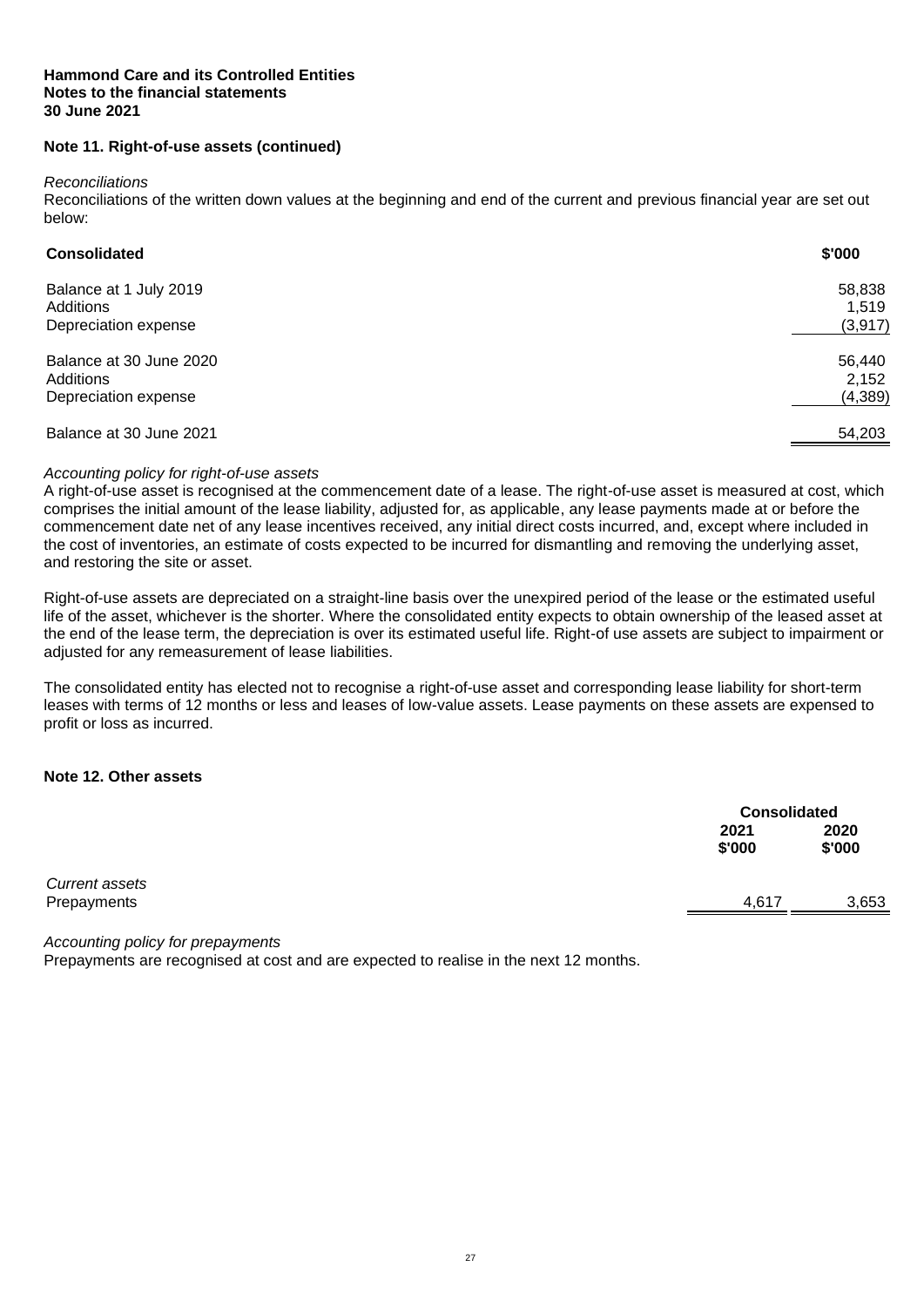## **Note 13. Investment properties**

|                                                                                                                                               | Consolidated   |                |
|-----------------------------------------------------------------------------------------------------------------------------------------------|----------------|----------------|
|                                                                                                                                               | 2021<br>\$'000 | 2020<br>\$'000 |
| Non-current assets                                                                                                                            |                |                |
| Investment property - at directors valuation                                                                                                  | 226,422        | 214,749        |
| Reconciliation<br>Reconciliation of the fair values at the beginning and end of the current and previous<br>financial year are set out below: |                |                |
| Opening fair value                                                                                                                            | 214,749        | 198,069        |
| Additions                                                                                                                                     | 349            |                |
| <b>Revaluation increments</b>                                                                                                                 | 11.372         | 16,593         |
| Transfer (to)/from property, plant and equipment - land and buildings                                                                         | (48)           | 87             |
| Closing fair value                                                                                                                            | 226,422        | 214,749        |

Investment property comprises the land and buildings of Hammondville, Miranda and Scone independent living units.

## *Accounting policy for investment properties*

Investment properties principally comprise of freehold land and buildings held for long-term rental and capital appreciation that are not occupied by the consolidated entity. Investment properties are initially recognised at cost, including transaction costs, and are subsequently remeasured at fair value. Movements in fair value are recognised directly to profit or loss. The basis of determining fair value is obtaining independent valuations for the investment properties on a triennial basis.

Investment properties are derecognised when disposed of or when there is no future economic benefit expected.

Transfers to and from investment properties to property, plant and equipment are determined by a change in use of owneroccupation. The fair value on the date of change of use from investment properties to property, plant and equipment are used as deemed cost for the subsequent accounting. The existing carrying amount of property, plant and equipment is used for the subsequent accounting cost of investment properties on the date of change of use.

#### *Significant accounting judgements, estimates and assumptions Valuations of investment properties*

At the end of each reporting period, the Directors update their assessment of the fair value of each property, taking into account the most recent independent valuations. The Directors determine a property's value within a range of reasonable fair value estimates. The assets have been valued excluding any impact that may arise due to the COVID-19 pandemic.

The Group is holding its investment properties primarily for long term capital appreciation and as such the Group believes it reasonable to assume that short term impacts from COVID-19 will not significantly impact the valuations of the investment properties at 30 June 2021. The directors therefore assess that the independent valuations are fair and reasonable as at 30 June 2021.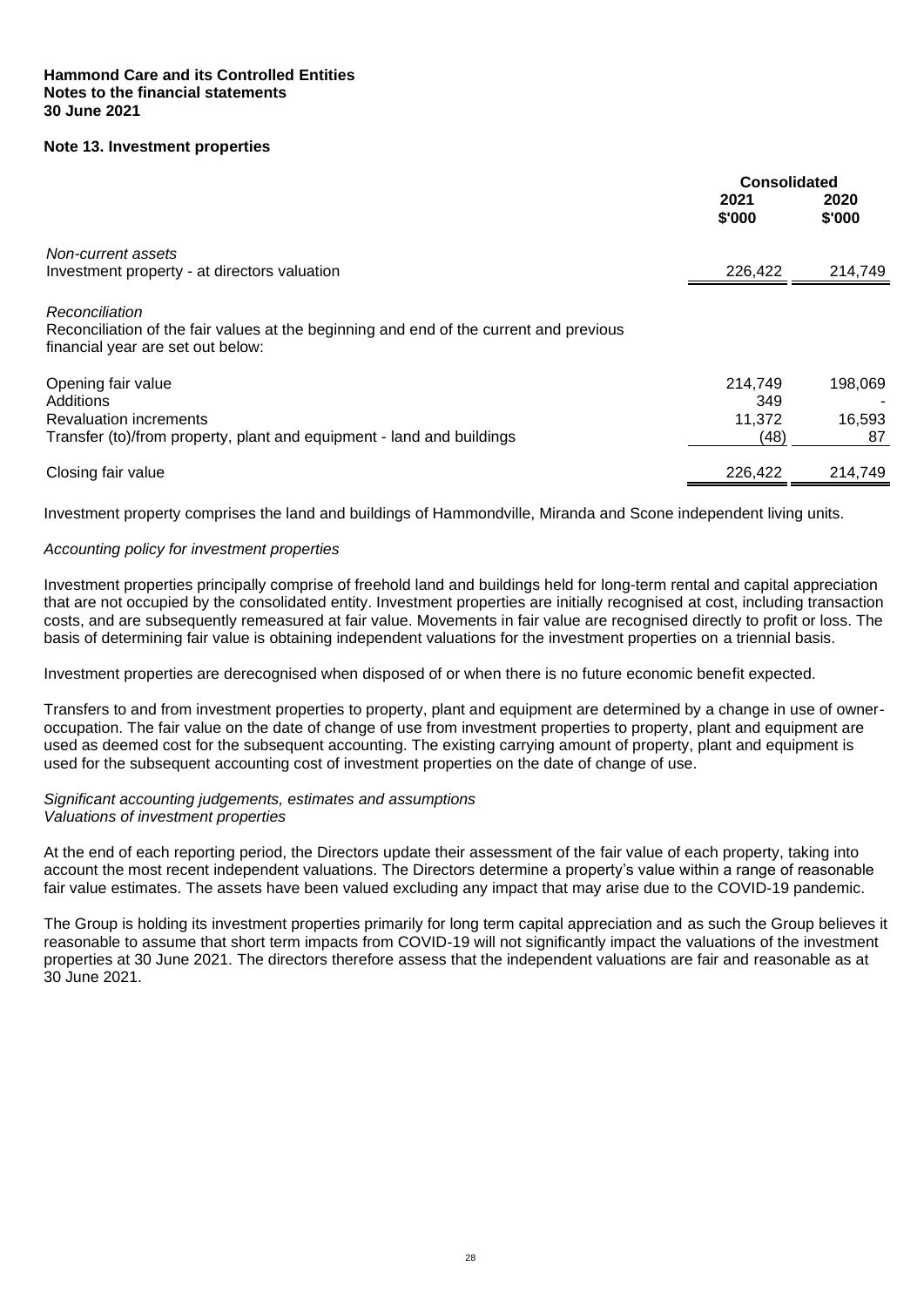## **Note 14. Property, plant and equipment**

|                                             | Consolidated   |                |
|---------------------------------------------|----------------|----------------|
|                                             | 2021<br>\$'000 | 2020<br>\$'000 |
| Non-current assets                          |                |                |
| Land and buildings - at directors valuation | 433,195        | 429,472        |
| Less: Impairment                            | (18,902)       | (14, 184)      |
|                                             | 414,293        | 415,288        |
| Plant and equipment - at cost               | 82,804         | 99,925         |
| Less: Accumulated depreciation              | (42,624)       | (61, 282)      |
|                                             | 40,180         | 38,643         |
| WIP - At cost                               | 25,135         | 6,955          |
|                                             | 479,608        | 460,886        |

## *Reconciliations*

Movement in the carrying amounts for each class of property, plant and equipment between the beginning and the end of the current financial year are presented below:

| <b>Consolidated</b>           | <b>Capital</b><br>works<br>in progress<br>\$'000 | Land and<br>buildings<br>\$'000 | <b>Plant and</b><br>equipment<br>\$'000 | Total<br>\$'000 |
|-------------------------------|--------------------------------------------------|---------------------------------|-----------------------------------------|-----------------|
| Balance at 1 July 2019        | 101,156                                          | 312,192                         | 31,871                                  | 445,219         |
| Additions                     | 37,707                                           | 117,412                         | 17,245                                  | 172,364         |
| <b>Disposals</b>              |                                                  |                                 | (490)                                   | (490)           |
| <b>Revaluation increments</b> |                                                  | (8, 109)                        |                                         | (8, 109)        |
| Transfers in/(out)            | (131,908)                                        | (2)                             | (85)                                    | (131, 995)      |
| Depreciation expense          |                                                  | (6, 205)                        | (9,898)                                 | (16, 103)       |
| Balance at 30 June 2020       | 6,955                                            | 415.288                         | 38,643                                  | 460,886         |
| Additions                     | 28,454                                           | 2,706                           | 12,684                                  | 43,844          |
| Disposals                     |                                                  |                                 | (444)                                   | (444)           |
| <b>Revaluation increments</b> |                                                  | 3,826                           |                                         | 3,826           |
| Transfers in/(out)            | (10, 274)                                        |                                 | 48                                      | (10, 226)       |
| Depreciation expense          |                                                  | (7, 527)                        | (10, 751)                               | (18, 278)       |
| Balance at 30 June 2021       | 25,135                                           | 414,293                         | 40,180                                  | 479,608         |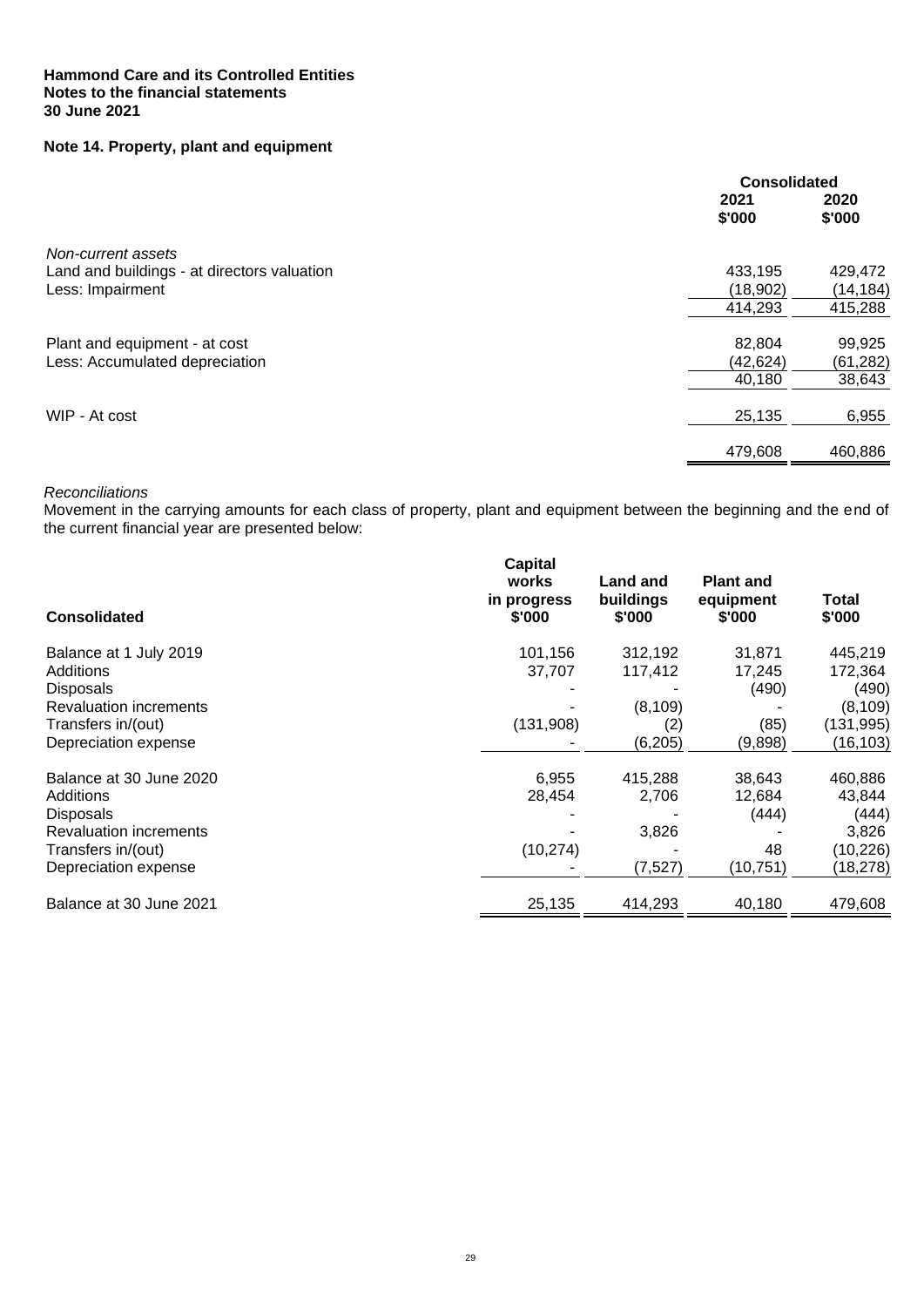## **Note 14. Property, plant and equipment (continued)**

*Accounting policy for property, plant and equipment*

#### **Capital works in progress**

Capital works in progress are stated at historical cost. Historical cost includes expenditure that is directly attributable to the acquisition of the items. These items are not depreciated until they are ready for use.

#### **Land**

Land held is initially recorded at acquisition cost and then restated at fair value thereafter. Fair value is determined as fair market values based on appraisals prepared by external professional valuers once every three years or more frequently if market factors indicate a material change in fair value.

Any revaluation surplus arising upon appraisal of land is recognised in other comprehensive income and credited to the revaluation reserve in equity. To the extent that any revaluation decrease or impairment loss has previously been recognised in profit or loss, a revaluation increase is credited to profit or loss with the remaining part of the increase recognised in other comprehensive income. Downward revaluations of land are recognised upon appraisal or impairment testing, with the decrease being charged to other comprehensive income to the extent of any revaluation surplus in equity relating to this asset and any remaining decrease recognised in profit or loss. Any revaluation surplus remaining in equity on disposal of the asset is transferred to retained earnings.

As no finite useful life for land can be determined, related carrying amounts are not depreciated.

#### **Buildings**

Building held are initially recorded at acquisition cost and then restated at fair value thereafter. Fair value is based on an assessment by the Directors as follows:

The Directors use the following sources of information for their estimation:

- · triennial valuations of the entire residential aged care property undertaken by external independent valuers; and
- · depreciated replacement cost.

In many cases the current replacement cost method is used to measure the fair value of tangible assets that are used in combination with other assets or with other assets and liabilities.

Buildings are depreciated on a straight line basis between 10 and 50 years.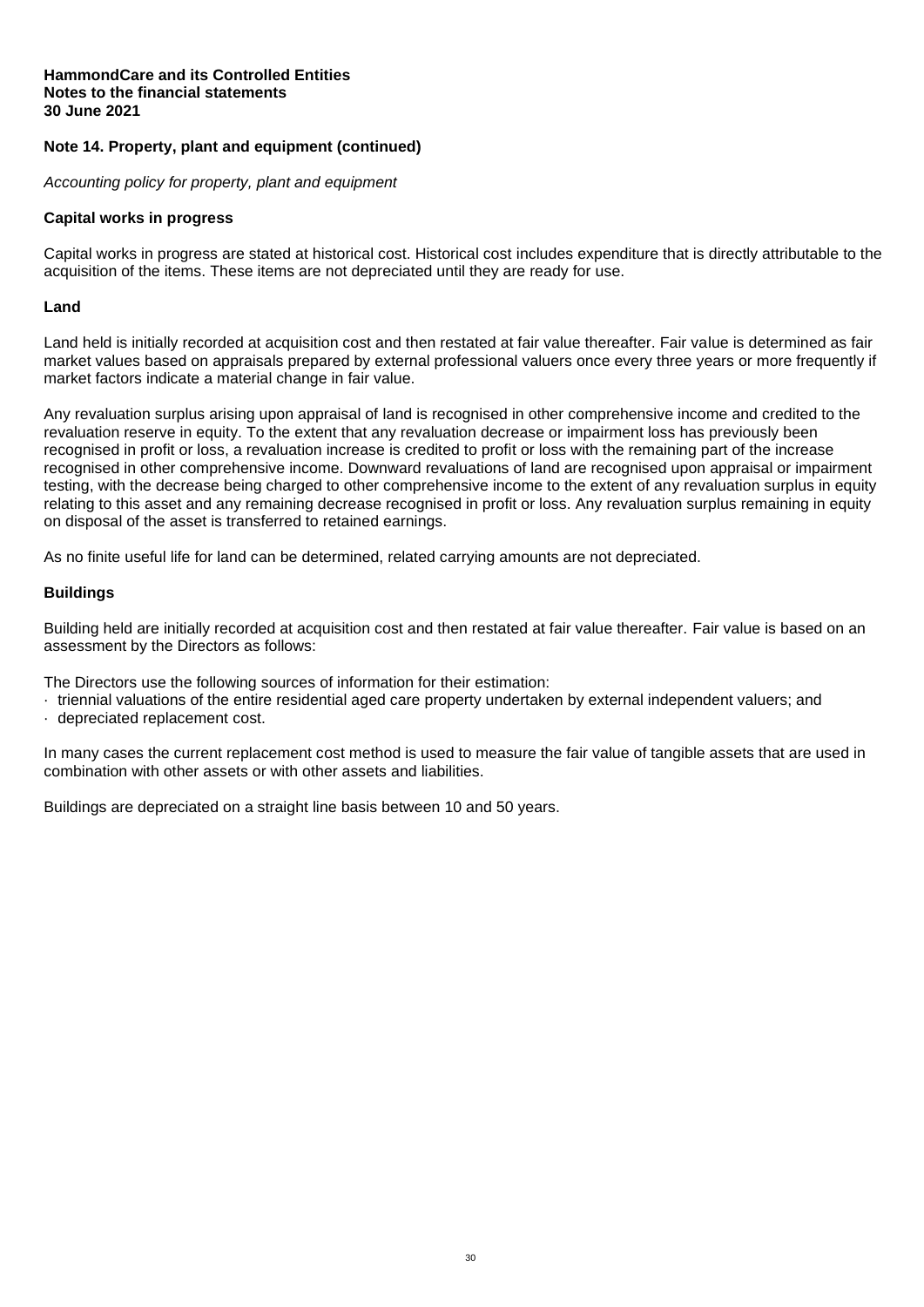## **Note 14. Property, plant and equipment (continued)**

#### **Plant and other equipment**

Plant and other equipment (comprising fittings and furniture) are initially recognised at acquisition cost or manufacturing cost, including any costs directly attributable to bringing the assets to the location and condition necessary for it to be capable of operating in the manner intended by the Group's management. Cost also includes borrowing costs that are directly attributable to the acquisition, construction, or production of a qualifying asset.

Plant and other equipment are subsequently measured using the cost model, cost less subsequent depreciation and impairment losses.

Depreciation is recognised on a straight-line basis to write down the cost less estimated residual value of buildings, plant and other equipment.

The following useful lives are applied:

- plant and equipment: 3-10 years
- motor vehicles: 5-7 years

In the case of leasehold property, expected useful lives are determined by reference to comparable owned assets or over the term of the lease, if shorter.

Material residual value estimates and estimates of useful life are updated as required.

An asset's carrying amount is written down immediately to its recoverable amount if the asset's carrying amount is greater than its estimated recoverable amount (see impairment under bed licences).

Gains or losses arising on the disposal of property, plant and equipment are determined as the difference between the disposal proceeds and the carrying amount of the assets and are recognised in profit or loss within other income or other expenses.

Property that is being constructed for future use as investment property is accounted for as property, plant and equipment until construction or development is completed at which time it is remeasured to fair value and reclassified as investment property. Any gain or loss arising on re-measurement is recognised in the statement of comprehensive income.

#### *Significant accounting judgements, estimates and assumptions*

The Group is holding property, plant and equipment for long term and as such the Group believes it reasonable to assume that short term impacts from COVID-19 will not significantly impact the valuations of the assets at 30 June 2021. At present Refundable Accommodation Deposits and occupancy levels have not been materially affected by COVID-19. The directors therefore assess that the independent valuations are fair and reasonable as at 30 June 2021.

**Note 15. Intangible assets**

| <b>Consolidated</b> |        |
|---------------------|--------|
| 2021                | 2020   |
| \$'000              | \$'000 |

*Non-current assets* Bed licenses - 45,665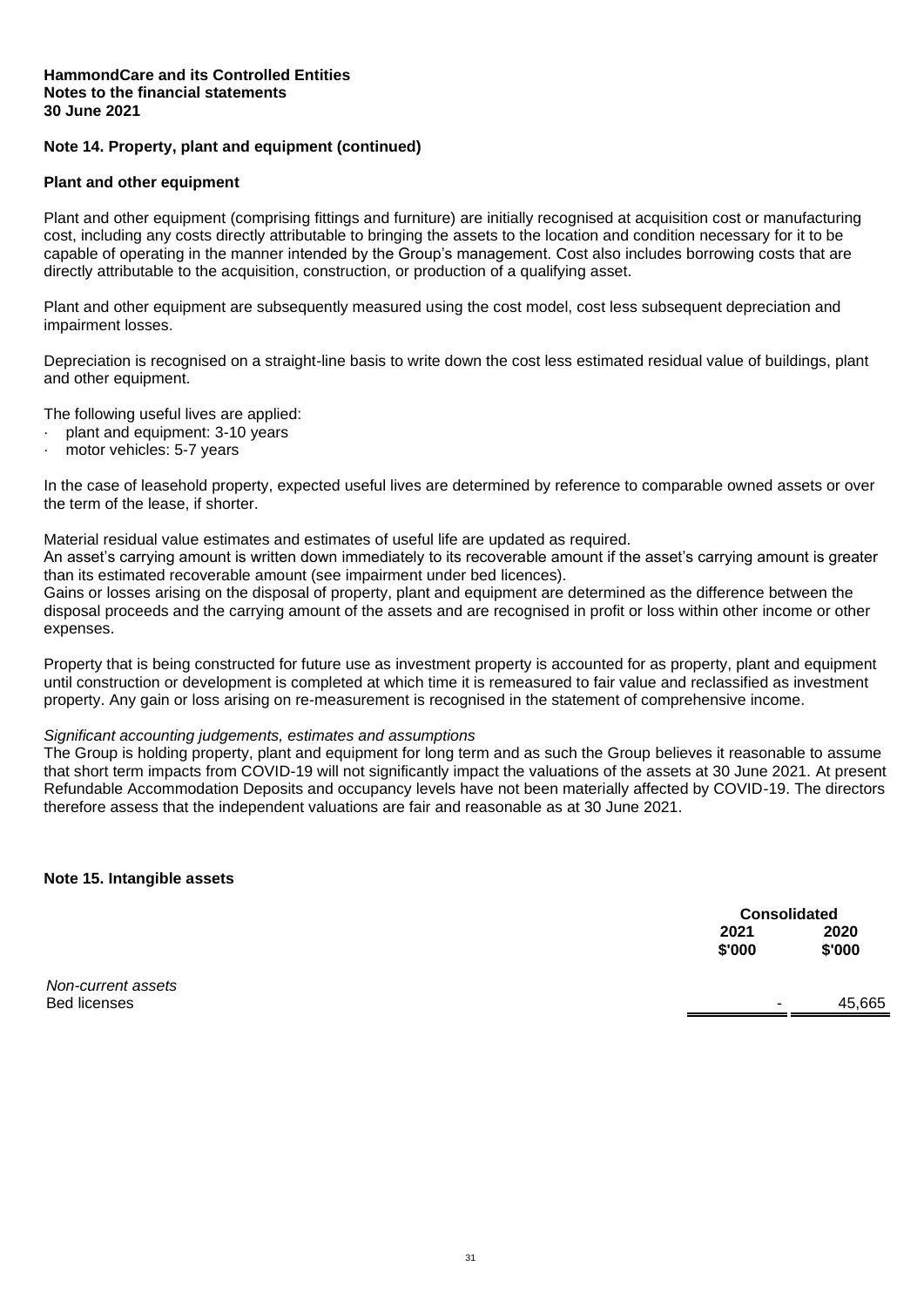## **Note 15. Intangible assets (continued)**

#### *Reconciliations*

Reconciliations of the written down values at the beginning and end of the current and previous financial year are set out below:

| <b>Consolidated</b>     | <b>Bed</b><br>licenses<br>\$'000 | <b>Total</b><br>\$'000 |
|-------------------------|----------------------------------|------------------------|
| Balance at 1 July 2019  | 46.465                           | 46,465                 |
| Additions deemed cost   | 2.000                            | 2.000                  |
| Impairment of assets    | (2,800)                          | (2,800)                |
| Balance at 30 June 2020 | 45,665                           | 45,665                 |
| Impairment              | (45, 665)                        | (45, 665)              |
| Balance at 30 June 2021 | -                                |                        |

The Group recognises a value for Bed Licences on acquisition, or at first valuation. Subsequent to initial recognition at fair value, bed licences are carried at deemed cost. They are tested annually for impairment and where necessary, adjusted for impairment at subsequent balance dates.

The current Government has stated its intention to abolish bed licence restrictions and the Aged Care Approval Rounds ("ACAR") from 1 July 2024. As a result, the Group has determined that the bed licences do not continue to have an indefinite life or value in the market. Bed licences as a result of this assessment which were carried at the value of \$45,665,000 were fully impaired by the company during the year.

Impairment losses are recognised as an expense immediately.

#### **Note 16. Trade and other payables**

|                            |                | <b>Consolidated</b> |  |
|----------------------------|----------------|---------------------|--|
|                            | 2021<br>\$'000 | 2020<br>\$'000      |  |
| <b>Current liabilities</b> |                |                     |  |
| Trade payables             | 13,468         | 6,762               |  |
| Accrued wages              | 7,411          | 11,007              |  |
| Accrued expenses           | 6,775          | 3,656               |  |
| Other payables             | 7,729          | 6,190               |  |
|                            | 35,383         | 27,615              |  |
|                            |                |                     |  |

## *Accounting policy for trade and other payables*

Trade and other payables represent the liability outstanding at the end of the reporting period for goods and services received by the Group during the reporting period but which remain unpaid. The balances recognised as a current liability are normally paid within 30 days of recognition of the liability.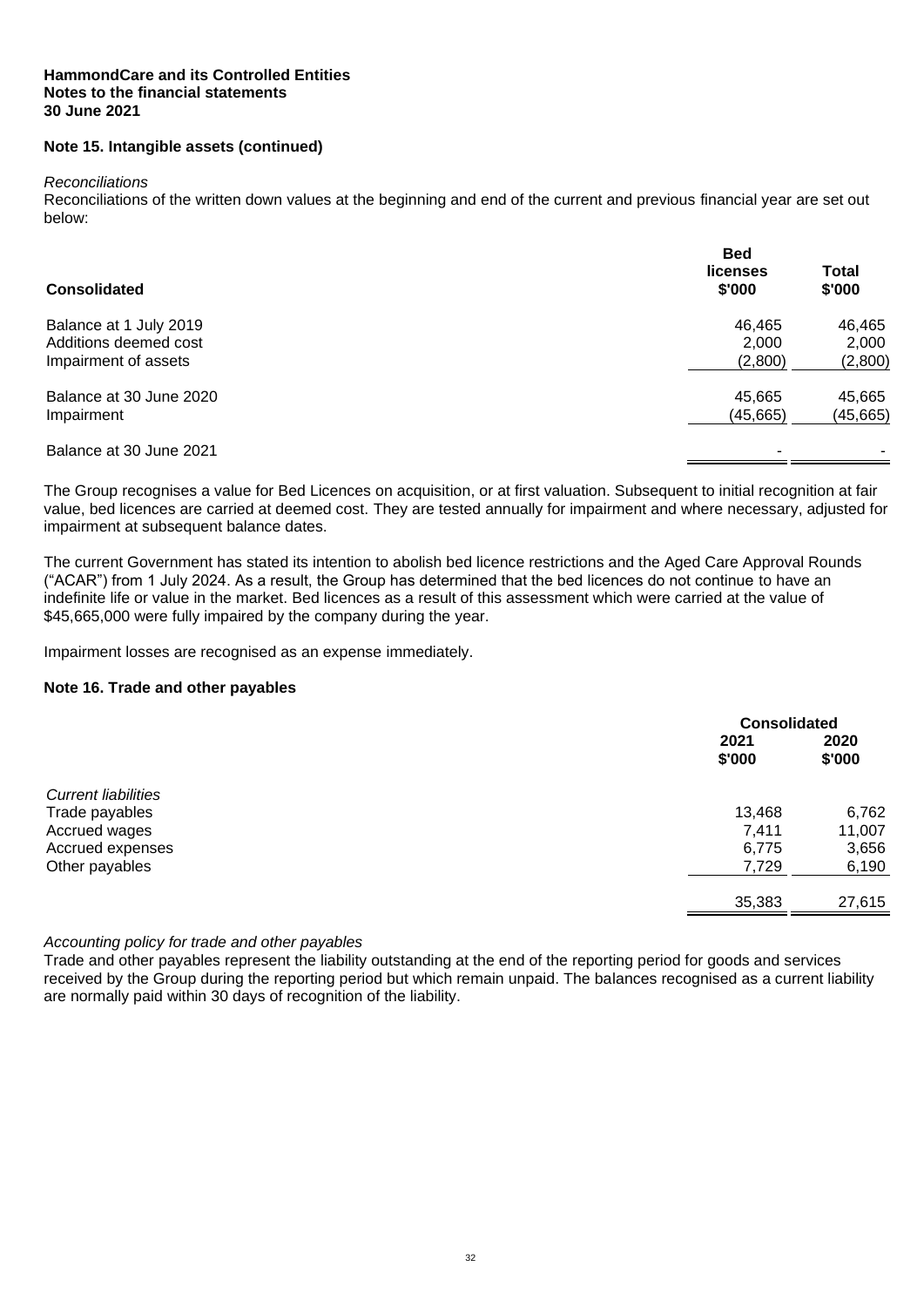## **Note 17. Borrowings**

|                            | <b>Consolidated</b> |                |
|----------------------------|---------------------|----------------|
|                            | 2021<br>\$'000      | 2020<br>\$'000 |
| <b>Current liabilities</b> |                     |                |
| Finance lease liability    | 71                  | 246            |
| Zero real interest loan    | 1,886               | 1,886          |
|                            | 1,957               | 2,132          |
| Non-current liabilities    |                     |                |
| Finance lease liability    |                     | 51             |
| Zero real interest loan    | 15,452              | 17,338         |
|                            | 15,452              | 17,389         |
|                            | 17,409              | 19,521         |

#### *Accounting policy for borrowings*

Loans and borrowings are initially recognised at the fair value of the consideration received, net of transaction costs. They are subsequently measured at amortised cost using the effective interest method.

## **Note 18. Lease liabilities**

|                                               |                | <b>Consolidated</b> |  |
|-----------------------------------------------|----------------|---------------------|--|
|                                               | 2021<br>\$'000 | 2020<br>\$'000      |  |
| <b>Current liabilities</b><br>Lease liability | 2,936          | 2,130               |  |
| Non-current liabilities<br>Lease liability    | 55,185         | 56,117              |  |
|                                               | 58,121         | 58.247              |  |

Refer to note 27 for further information on financial instruments.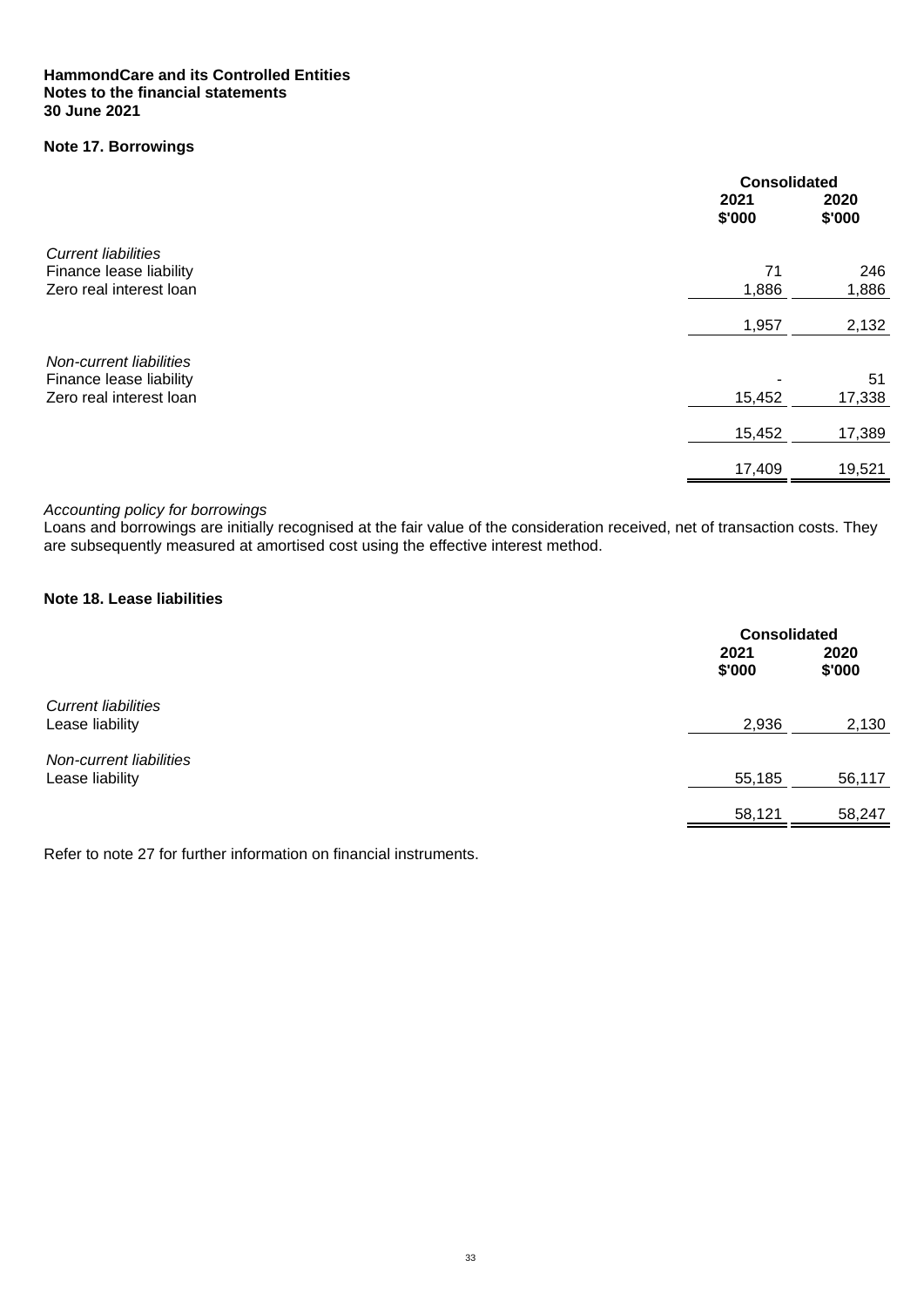## **Note 18. Lease liabilities (continued)**

*Accounting policy for lease liabilities including significant accounting judgements, estimates and assumptions*

A lease is a contract, or part of a contract, that conveys the right to use an asset for a period of time in exchange for consideration.

At inception of a contract, it is assessed to determine whether the contract is, or contains, a lease. A contract is, or contains, a lease if the contract conveys the right to control the use of an identified asset for a period of time in exchange for consideration. If the terms and conditions of a contract are changed, it is reassessed to once again determine if the contract is still, or now contains, a lease.

The term of a lease is determined as the non-cancellable period of the lease, together with the periods covered by an option to extend the lease where there is reasonable certainty that the option will be exercised, and periods covered by an option to terminate the lease if there is reasonable certainty that the option will not be exercised.

The assessment of the reasonable certainty of the exercising of options to extend the lease, or not exercising of options to terminate the lease, is reassessed upon the occurrence of either a significant event or a significant change in circumstances that is within the Group's control and it affects the reasonable certainty assumptions.

The assessment of the lease term is revised if there is a change in the non-cancellable lease period. At inception, a right-of-use asset and a lease liability is recognised

At the commencement date of the lease, the lease liability is initially recognised for the present value of non-cancellable lease payments discounted using the interest rate implicit in the lease or, if that rate cannot be readily determined, the Group's incremental borrowing rate (ranging from 1.5% to 3.5%)

The tenure of a lease includes any renewal period where the lessee is reasonably certain that they will exercise the option to renew. The Group has reviewed all its leases and included any extensions where the Group assessed it is reasonably certain the lease agreement will be renewed.

The Group does not recognise leases that have a lease term of 12 months or less or are of low value as a right of use asset or lease liability. The lease payments associated with these leases are recognised as an expense in the Consolidated Statement of Profit or Loss and Other Comprehensive Income on a straight-line basis over the lease term.

The lease liability is initially measured at the present value of the lease payments that are not yet paid at the commencement date. Lease payments are discounted using the relevant Group's incremental borrowing rate. The incremental borrowing rate used for this calculation is dictated by the remaining duration of the lease and the location of the asset. The incremental borrowing rate is the rate the Group would be charged on borrowings. The weighted average incremental borrowing rate was 1.5% at 30 June 2020 and 2.23% at 30 June 2021.

The maturity analysis of lease liabilities based on contractual undiscounted cash flows is shown in the table below:

|              | <1 year | 1-5 years  | >5 years | Total<br>lease<br>liabilities | <b>Lease liabilities</b><br>included in the<br>undiscounted statement of<br>financial<br>position |                  |
|--------------|---------|------------|----------|-------------------------------|---------------------------------------------------------------------------------------------------|------------------|
| 2020<br>2021 |         | 180<br>145 | 108<br>0 | 6                             | 294<br>145                                                                                        | 58,247<br>58,121 |

## **Lease impact in the statement of profit and loss and other comprehensive income**

The amounts recognised in the statement of profit and loss and other comprehensive income relating to leases where the group is lessee are shown below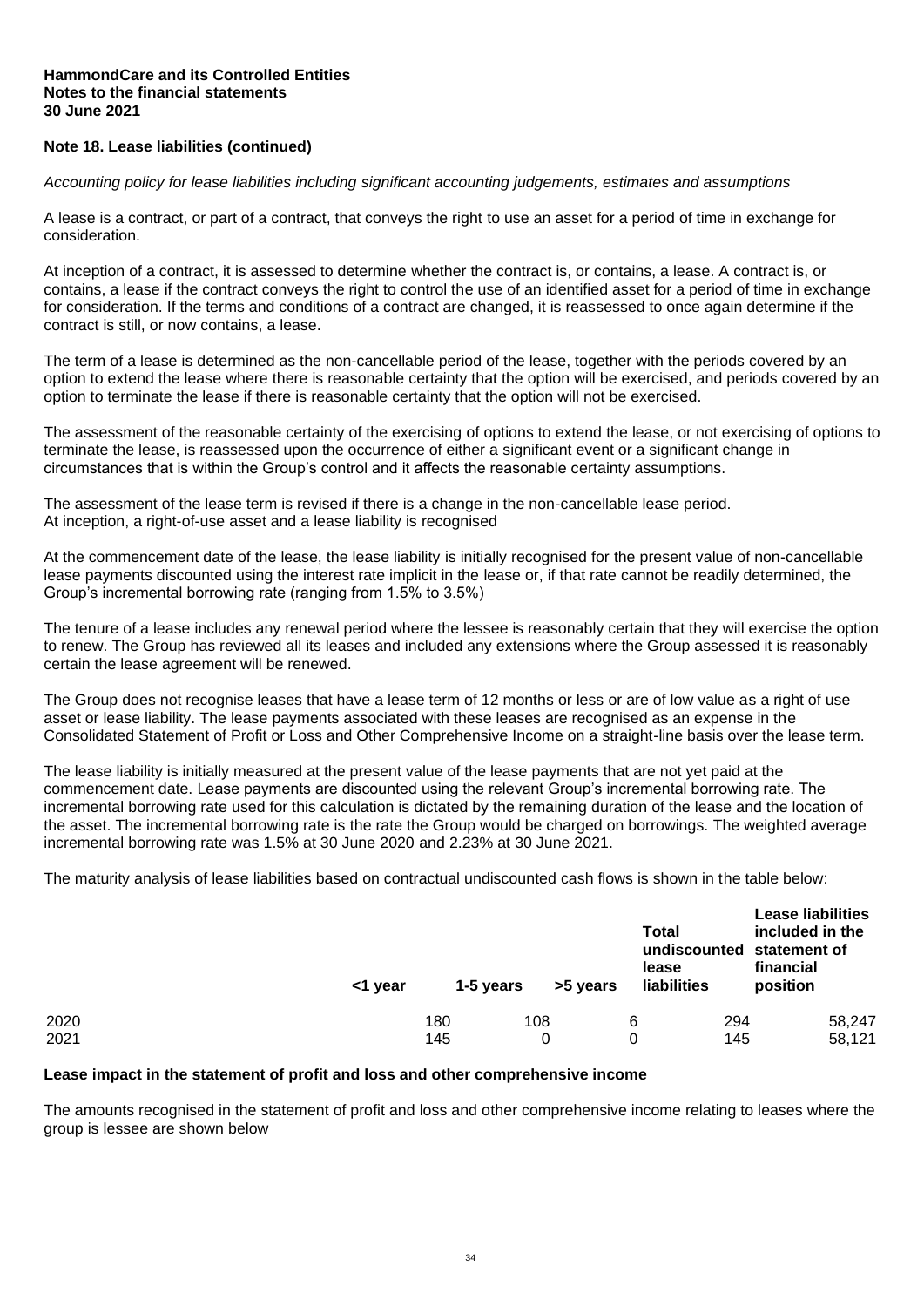## **HammondCare and its Controlled Entities Notes to the financial statements 30 June 2021**

## **Note 18. Lease liabilities (continued)**

|                                        | <b>Consolidated</b> |                |
|----------------------------------------|---------------------|----------------|
|                                        | 2021<br>\$'000      | 2020<br>\$'000 |
| Interest on lease liabilities          | 2,008               | 1,821          |
| Expenses relating to short term leases | 430                 | 636            |
| Expenses relating to low value leases  | $\overline{2}$      | 1              |
|                                        | 2,440               | 2,458          |
| <b>Statement of cashflows</b>          |                     |                |
|                                        | <b>Consolidated</b> |                |
|                                        | 2021                | 2020           |
|                                        | \$'000              | \$'000         |
| Total cash outflow for leases          | 4,722               | 4,565          |
| Note 19. Employee benefits             |                     |                |
|                                        | <b>Consolidated</b> |                |
|                                        | 2021                | 2020           |
|                                        | \$'000              | \$'000         |
| <b>Current liabilities</b>             |                     |                |
| Employee benefits                      | 29,947              | 28,250         |
| <b>Non-current liabilities</b>         |                     |                |
| Employee benefits                      | 4,613               | 3,038          |
|                                        | 34,560              | 31,288         |
|                                        |                     |                |

The current provision for employee benefits includes accrued annual leave and long service leave. For long service leave it covers all unconditional entitlements where employees have completed the required period of service and also those where employees are entitled to pro-rate payments in certain circumstances. The entire amount of the provision is presented as current, since the Group does not have a right to defer settlement for any of these obligations.

#### *Accounting policy for employee benefits*

#### *Short-term employee benefits*

Short-term employee benefits, including annual leave entitlements, are measured at the discounted amount that the Group expects to pay as a result of the unused entitlement.

Short-term employee benefits are benefits, other than termination benefits, that are expected to be settled wholly within 12 months after the end of the period in which the employees render the related service. Examples of such benefits include wages and salaries, non-monetary benefits and accumulating sick leave. Short-term employee benefits are measured at the undiscounted amounts expected to be paid when the liabilities are settled.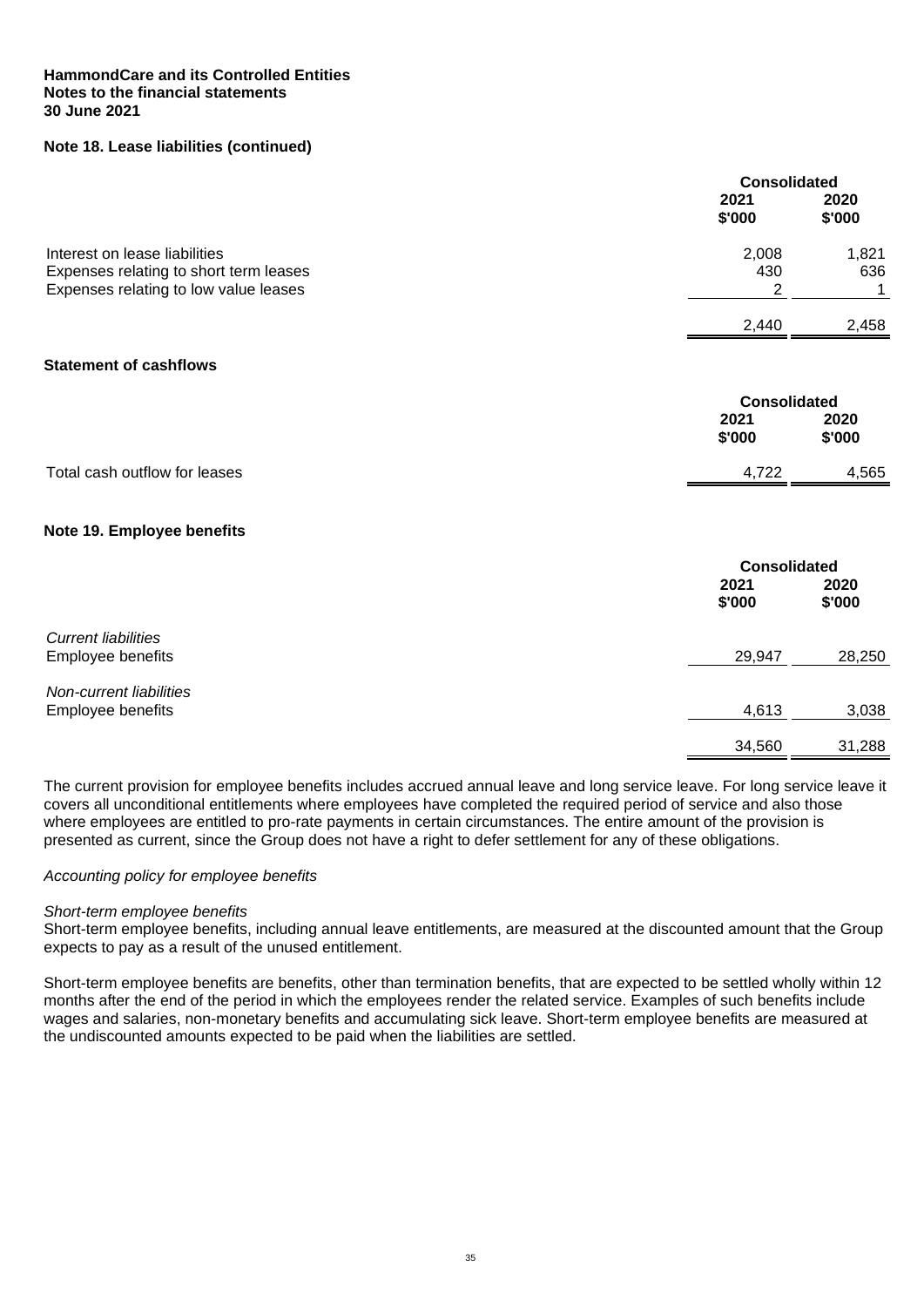## **Note 19. Employee benefits (continued)**

#### *Other long-term employee benefits*

The Group's liabilities for annual leave and long service leave are included in other long-term benefits as they are not expected to be settled wholly within 12 months after the end of the period in which the employees render the related service. They are measured at the present value of the expected future payments to be made to employees. The expected future payments incorporate anticipated future wage and salary levels, experience of employee departures and periods of service, and are discounted at rates determined by reference to market yields at the end of the reporting period on high quality corporate bonds that have maturity dates that approximate the timing of the estimated future cash outflows. Any remeasurements arising from experience adjustments and changes in assumptions are recognised in profit or loss in the periods in which the changes occur.

The Group presents employee benefit obligations as current liabilities in the statement of financial position if the Group does not have an unconditional right to defer settlement for at least 12 months after the reporting period, irrespective of when the actual settlement is expected to take place.

#### **Note 20. Resident liabilities**

|                                                                                  |                | <b>Consolidated</b> |  |
|----------------------------------------------------------------------------------|----------------|---------------------|--|
|                                                                                  | 2021<br>\$'000 | 2020<br>\$'000      |  |
| <b>Current liabilities</b><br>Refundable accommodation deposits within 12 months | 91.121         | 87,483              |  |
| Refundable accommodation deposits after 12 months                                | 212.615        | 204,127             |  |
|                                                                                  | 303,736        | 291,610             |  |

AASB 101 'Presentation of Financial Statements' requires that Resident Liabilities be classified and disclosed as current liabilities as the Company does not have an unconditional right to defer settlement of the liability for at least twelve months after the reporting date. Based on prior year amounts refunded to residents the Company estimates that approximately \$91.1M (FY 2020: \$87.5M) will be refunded to residents in the ensuing twelve months.

Resident liabilities contributions are received from incoming residents and are recognised as a liability upon receipt. AASB 101 'Presentation of Financial Statements' requires the liabilities to be classified as current as the Company does not have an unconditional right to defer settlement of the liability for at least twelve months after the reporting date. The liabilities are reduced in accordance with the various resident agreements. These reductions are recorded as income in the statement of profit or loss and other comprehensive income. Repayment of the contributions are also in accordance with the various resident agreements

## **Note 21. Entry contributions**

|                                      |                | <b>Consolidated</b> |  |
|--------------------------------------|----------------|---------------------|--|
|                                      | 2021<br>\$'000 | 2020<br>\$'000      |  |
| <b>Current liabilities</b>           |                |                     |  |
| Entry contributions within 12 months | 8.782          | 8,808               |  |
| Entry contributions after 12 months  | 137,583        | 137,988             |  |
|                                      | 146,365        | 146,796             |  |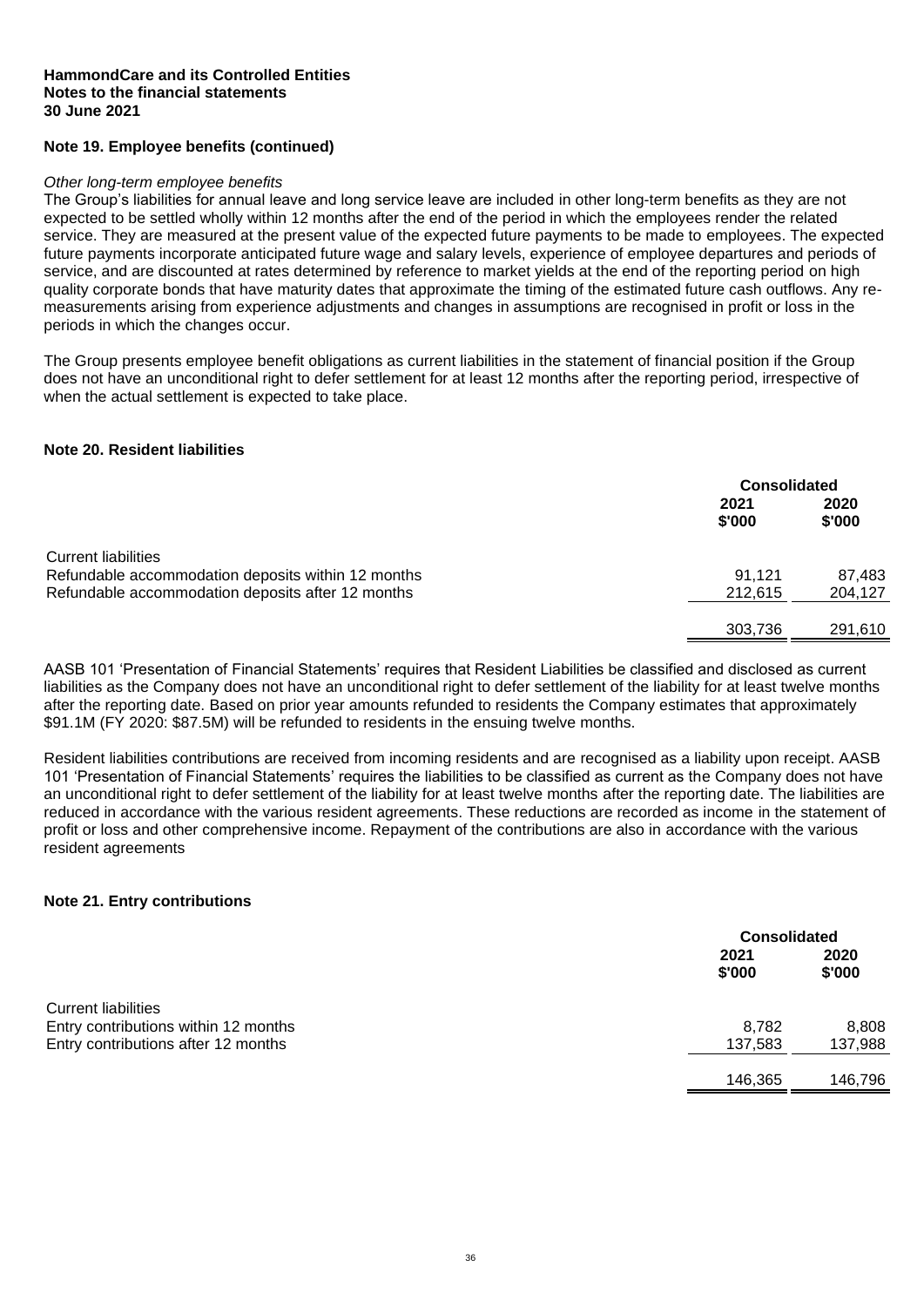#### **HammondCare and its Controlled Entities Notes to the financial statements 30 June 2021**

## **Note 21. Entry contributions (continued)**

Entry contributions are amounts paid by individuals to occupy HammondCare Independent Living Units. AASB 101 'Presentation of Financial Statements' requires that Entry Contributions be classified and disclosed as current liabilities as the Company does not have an unconditional right to defer settlement of the liability for at least twelve months after the reporting date. Based on prior year amounts refunded to residents the Company estimates that approximately \$8.8M (FY 2020: \$8.8M) will be refunded to residents in the ensuing twelve months.

Entry loan contributions are received from incoming residents and are recognised as liabilities of the Group upon receipt. AASB 101 'Presentation of Financial Statements' requires the liabilities to be classified as current as the Group does not have an unconditional right to defer settlement of the liability for at least twelve months after the reporting date. The liabilities are reduced in accordance with the various resident agreements. These reductions are recorded as income in the statement of profit or loss and other comprehensive income. Repayment of the contributions are also in accordance with the various resident agreements. Interest is not payable on these liabilities.

## **Note 22. Contract Liabilities**

|                            |                | <b>Consolidated</b> |  |
|----------------------------|----------------|---------------------|--|
|                            | 2021<br>\$'000 | 2020<br>\$'000      |  |
| <b>Current liabilities</b> |                |                     |  |
| Unearned income            | 34,629         | 26,889              |  |

Unearned income consists of government grants received in advance for services to be provided by the Group. The unearned income is recognised as income as and when the services are performed.

The liability for unearned income is the unutilised amounts of grants received on the condition that specified services are delivered or conditions are fulfilled. The services are usually provided or the conditions usually fulfilled within 12 months of receipt of the grant. Where the amount received is in respect of services to be provided over a period that exceeds 12 months after the reporting date or the conditions will only be satisfied more than 12 months after the reporting date, the liability is discounted and presented as non-current.

#### **Note 23. Reserves**

#### *Movements in reserves*

Movements in each class of reserve during the current and previous financial year are set out below:

|                                                                                                                                 | <b>FV OCI</b>            | <b>PPE</b><br><b>Revaluation</b> | <b>Investment</b><br><b>Property</b><br>revaluation |                                          |  |
|---------------------------------------------------------------------------------------------------------------------------------|--------------------------|----------------------------------|-----------------------------------------------------|------------------------------------------|--|
| Consolidated                                                                                                                    | <b>Reserve</b><br>\$'000 | <b>Reserve</b><br>\$'000         | reserve<br>\$'000                                   | Total<br>\$'000                          |  |
| Balance at 1 July 2019<br>FV OCI Fair Value changes<br>Revaluation of land and buildings<br>Transfers from accumulated surplus  | 15,208<br>(3,666)        | 122,985<br>(8, 109)              | 54,439<br>16,593                                    | 192,632<br>(3,666)<br>(8, 109)<br>16,593 |  |
| Balance at 30 June 2020<br>FV OCI Fair Value changes<br>Revaluation of land and buildings<br>Transfers from accumulated surplus | 11,542<br>5,082          | 114,876<br>3,826                 | 71,032<br>11,372                                    | 197,450<br>5,082<br>3,826<br>11,372      |  |
| Balance at 30 June 2021                                                                                                         | 16,624                   | 118,702                          | 82,404                                              | 217,730                                  |  |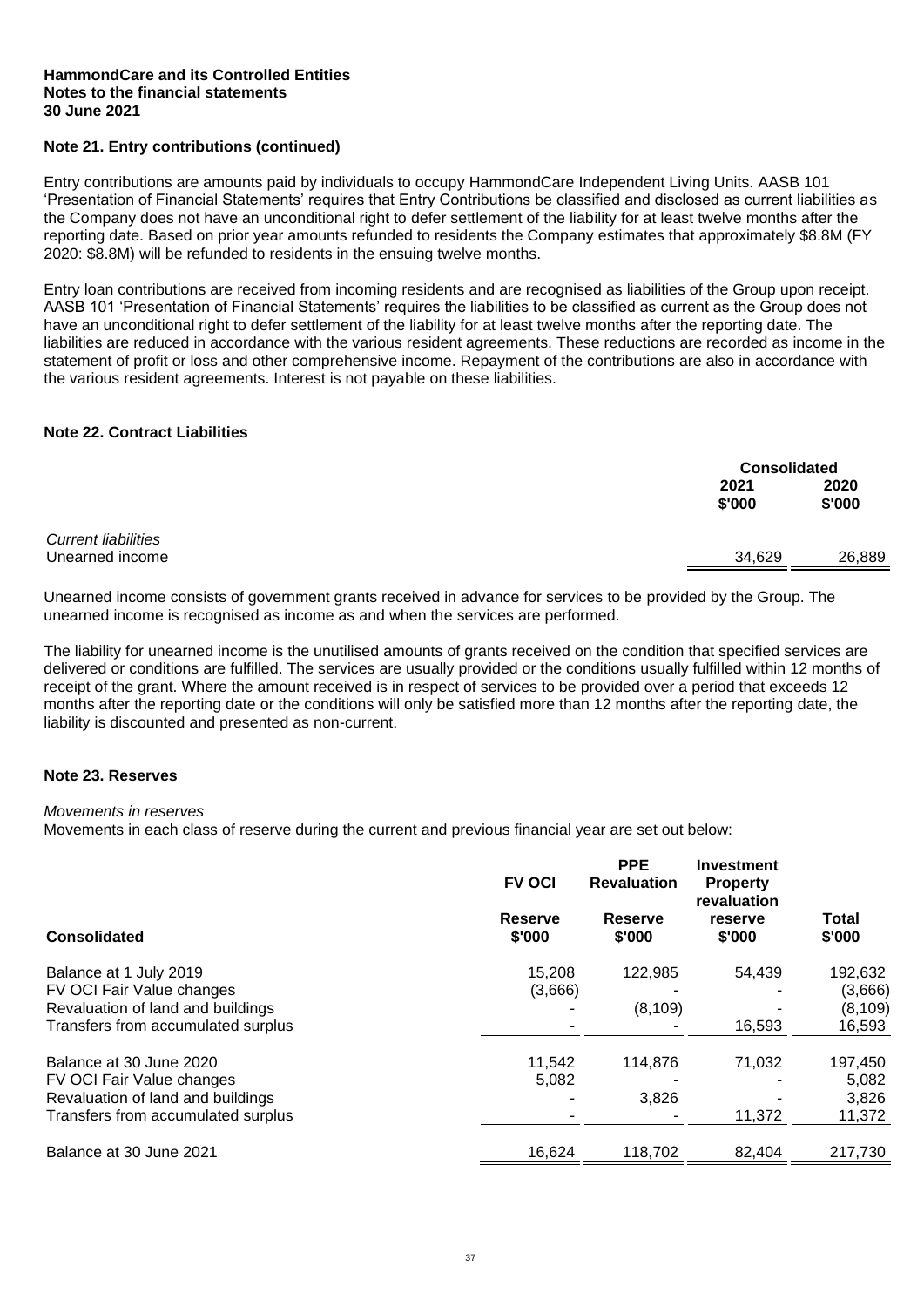## **Note 24. Accumulated surplus**

|                                                                                                                                  | <b>Consolidated</b>               |                   |
|----------------------------------------------------------------------------------------------------------------------------------|-----------------------------------|-------------------|
|                                                                                                                                  | 2021<br>\$'000                    | 2020<br>\$'000    |
| Retained profits at the beginning of the financial year<br>(Loss)/Profit for the year<br>Transfer to revaluation surplus reserve | 162.479<br>(27, 315)<br>(11, 372) | 140.476<br>22,003 |
| Retained profits at the end of the financial year                                                                                | 123.792                           | 162.479           |

## **Note 25. Dividends**

In accordance with the group's constitution and legal structure it is unable to pay or declare a dividend in the ordinary course of business

#### **Note 26. Capital and Leasing Commitments**

#### **Finance leases**

Leases of fixed assets where substantially all the risks and benefits incidental to the ownership of the asset, but not the legal ownership, are transferred to the Group are classified as finance leases.

Finance leases are capitalised by recording an asset and a liability at the lower of the fair value of the leased property or the present value of the minimum lease payments, including any guaranteed residual values. Lease payments are allocated between the reduction of the lease liability and the lease interest expense for that period.

Leased assets are depreciated on a straight-line basis over their estimated useful lives where it is likely that the Group will obtain ownership of the asset or over the term of the lease.

#### **Capital expenditure commitments**

The Group is committed, by the way of contract, to expenditure of \$49.9M (2020: \$27.3M) in respect of various capital projects. The expenditure had been financed in prior years from internally generated cash and bank debt.

## **Note 27. Financial instruments**

#### *Financial risk management objectives*

The consolidated entity's activities expose it to a variety of financial risks: market risk (including foreign currency risk, price risk and interest rate risk), credit risk and liquidity risk. The consolidated entity's overall risk management program focuses on the unpredictability of financial markets and seeks to minimise potential adverse effects on the financial performance of the consolidated entity. The consolidated entity uses different methods to measure different types of risk to which it is exposed. These methods include sensitivity analysis in the case of interest rate, foreign exchange and other price risks, ageing analysis for credit risk and beta analysis in respect of investment portfolios to determine market risk.

Risk management is carried out by senior finance executives ('finance') under policies approved by the Board of Directors ('the Board'). These policies include identification and analysis of the risk exposure of the consolidated entity and appropriate procedures, controls and risk limits. Finance identifies, evaluates and hedges financial risks within the consolidated entity's operating units. Finance reports to the Board on a monthly basis.

## *Market risk*

#### *Foreign currency risk*

The consolidated entity undertakes certain transactions denominated in foreign currency and is exposed to foreign currency risk through foreign exchange rate fluctuations.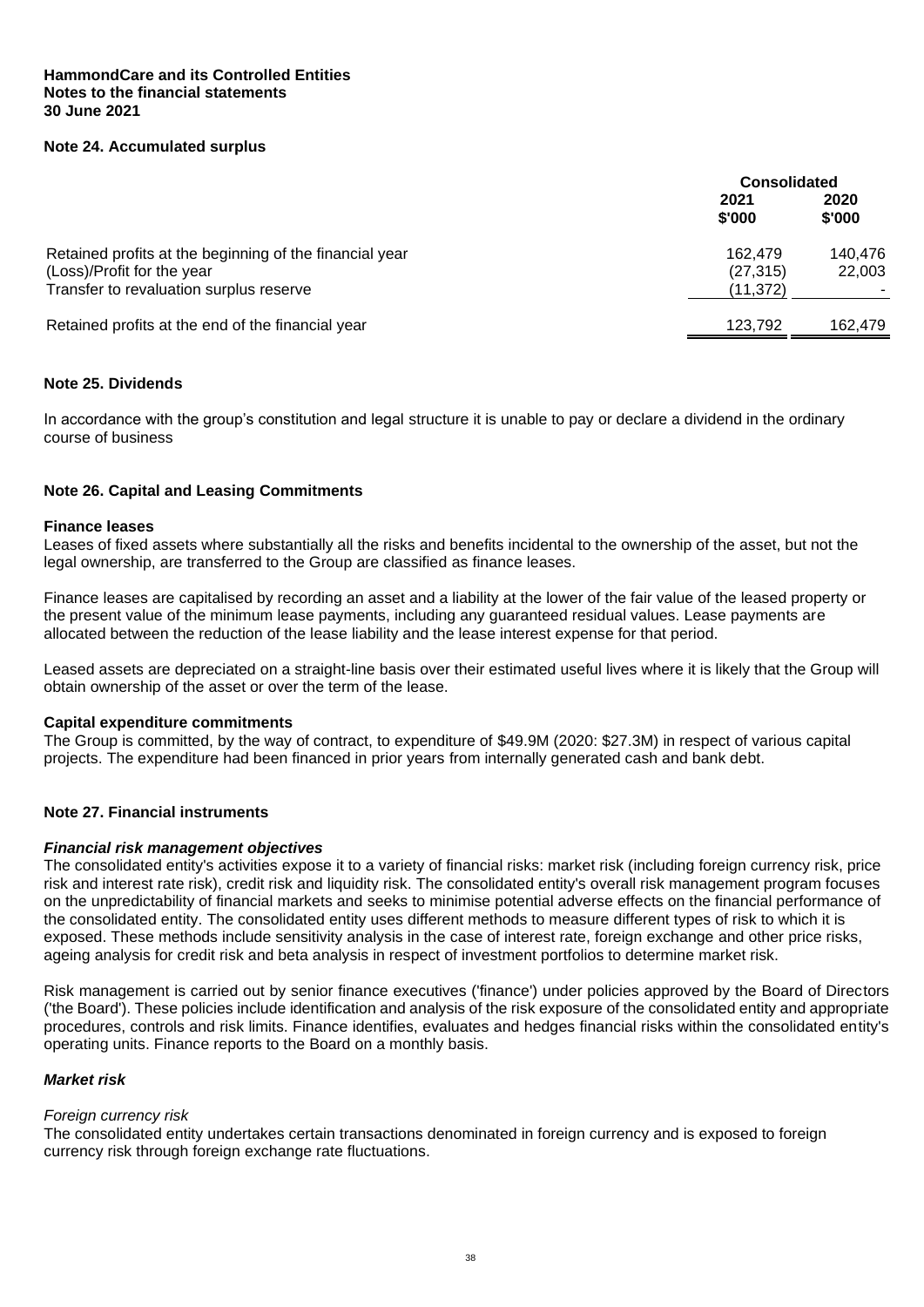#### **HammondCare and its Controlled Entities Notes to the financial statements 30 June 2021**

## **Note 27. Financial instruments (continued)**

Foreign exchange risk arises from future commercial transactions and recognised financial assets and financial liabilities denominated in a currency that is not the entity's functional currency. The risk is measured using sensitivity analysis and cash flow forecasting.

## *Price risk*

The consolidated entity is not exposed to any significant price risk.

## *Credit risk*

Credit risk refers to the risk that a counterparty will default on its contractual obligations resulting in financial loss to the consolidated entity. The consolidated entity has a strict code of credit, including obtaining agency credit information, confirming references and setting appropriate credit limits. The consolidated entity obtains guarantees where appropriate to mitigate credit risk. The maximum exposure to credit risk at the reporting date to recognised financial assets is the carrying amount, net of any provisions for impairment of those assets, as disclosed in the statement of financial position and notes to the financial statements. The consolidated entity does not hold any collateral.

The consolidated entity has adopted a lifetime expected loss allowance in estimating expected credit losses to trade receivables through the use of a provisions matrix using fixed rates of credit loss provisioning. These provisions are considered representative across all customers of the consolidated entity based on recent sales experience, historical collection rates and forward-looking information that is available.

Generally, trade receivables are written off when there is no reasonable expectation of recovery. Indicators of this include the failure of a debtor to engage in a repayment plan, no active enforcement activity and a failure to make contractual payments for a period greater than 1 year.

## *Liquidity risk*

Vigilant liquidity risk management requires the consolidated entity to maintain sufficient liquid assets (mainly cash and cash equivalents) and available borrowing facilities to be able to pay debts as and when they become due and payable.

The consolidated entity manages liquidity risk by maintaining adequate cash reserves and available borrowing facilities by continuously monitoring actual and forecast cash flows and matching the maturity profiles of financial assets and liabilities.

#### *Fair value of financial instruments*

Unless otherwise stated, the carrying amounts of financial instruments reflect their fair value.

## **Note 28. Fair value measurement**

## *Accounting policy for fair value measurement*

When an asset or liability, financial or non-financial, is measured at fair value for recognition or disclosure purposes, the fair value is based on the price that would be received to sell an asset or paid to transfer a liability in an orderly transaction between market participants at the measurement date; and assumes that the transaction will take place either: in the principal market; or in the absence of a principal market, in the most advantageous market.

Fair value is measured using the assumptions that market participants would use when pricing the asset or liability, assuming they act in their economic best interests. For non-financial assets, the fair value measurement is based on its highest and best use. Valuation techniques that are appropriate in the circumstances and for which sufficient data are available to measure fair value, are used, maximising the use of relevant observable inputs and minimising the use of unobservable inputs.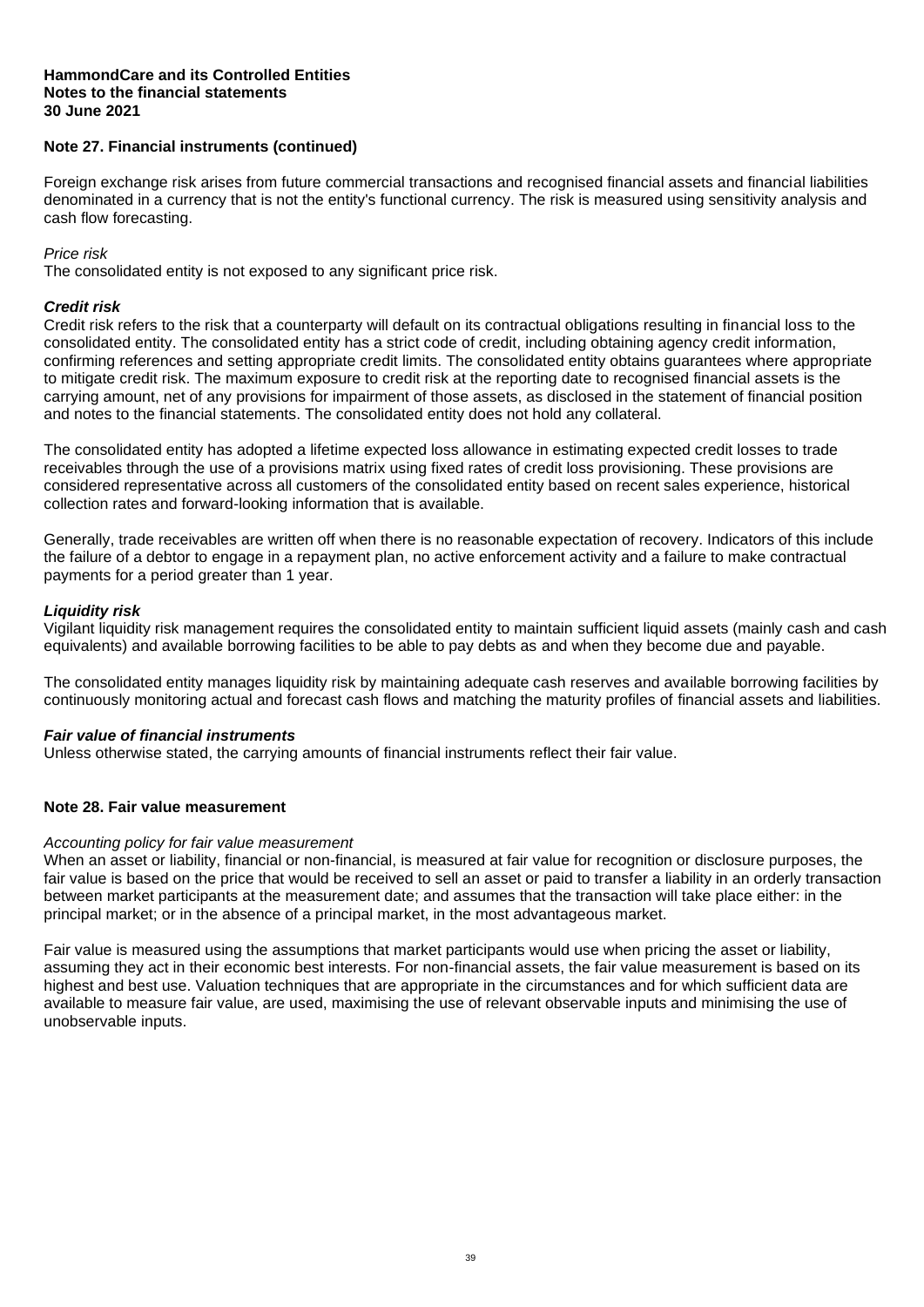### **Hammond Care and its Controlled Entities Notes to the financial statements 30 June 2021**

## **Note 29. Capitalised finance costs**

The capitalisation rate used to determine the amount of borrowing costs to be capitalised is the weighted average interest rate applicable to the entity's outstanding borrowings during the year.

|                                  |                          | <b>Consolidated</b> |  |
|----------------------------------|--------------------------|---------------------|--|
|                                  | 2021<br>\$'000           | 2020<br>\$'000      |  |
| <b>Capitalised finance costs</b> |                          |                     |  |
| Borrowing costs capitalised      | $\overline{\phantom{0}}$ | 246                 |  |

No borrowing costs were capitalised in the current year (FY2020: 2.4%).

## **Note 30. Key management personnel disclosures**

The totals of remuneration paid to key management personnel of the Group during the year are as follows:

|                                                        |                | <b>Consolidated</b> |  |
|--------------------------------------------------------|----------------|---------------------|--|
|                                                        | 2021<br>\$'000 | 2020<br>\$'000      |  |
| Short term employee benefits                           | 4,442          | 3,855               |  |
| Long-term employee benefits<br>Superannuation benefits | 323            | 42<br>293           |  |
| <b>Termination benefits</b>                            | 365            | 326                 |  |
| Total                                                  | 5,137          | 4.516               |  |

## **Other key management personnel transactions**

For details of other transactions with key management personnel, refer to Note 34: Related Party Transactions.

## **Note 31. Remuneration of auditors**

During the financial year the following fees were paid or payable for services provided by the auditor of the company:

|                                                              |            | <b>Consolidated</b> |  |
|--------------------------------------------------------------|------------|---------------------|--|
|                                                              | 2021<br>\$ | 2020<br>\$          |  |
| Audit services -                                             |            |                     |  |
| Audit of the financial statements                            | 153        | 154                 |  |
| Other services -                                             |            |                     |  |
| Grant Thornton acquittals of income and expenditure programs | 4          | 4                   |  |
| Grant Thornton other non-audit and advisory services         | 21         |                     |  |
| Compilation of financial reports                             | 9          | 9                   |  |
| Total other services                                         | 34         | 20                  |  |
|                                                              | 187        | 174                 |  |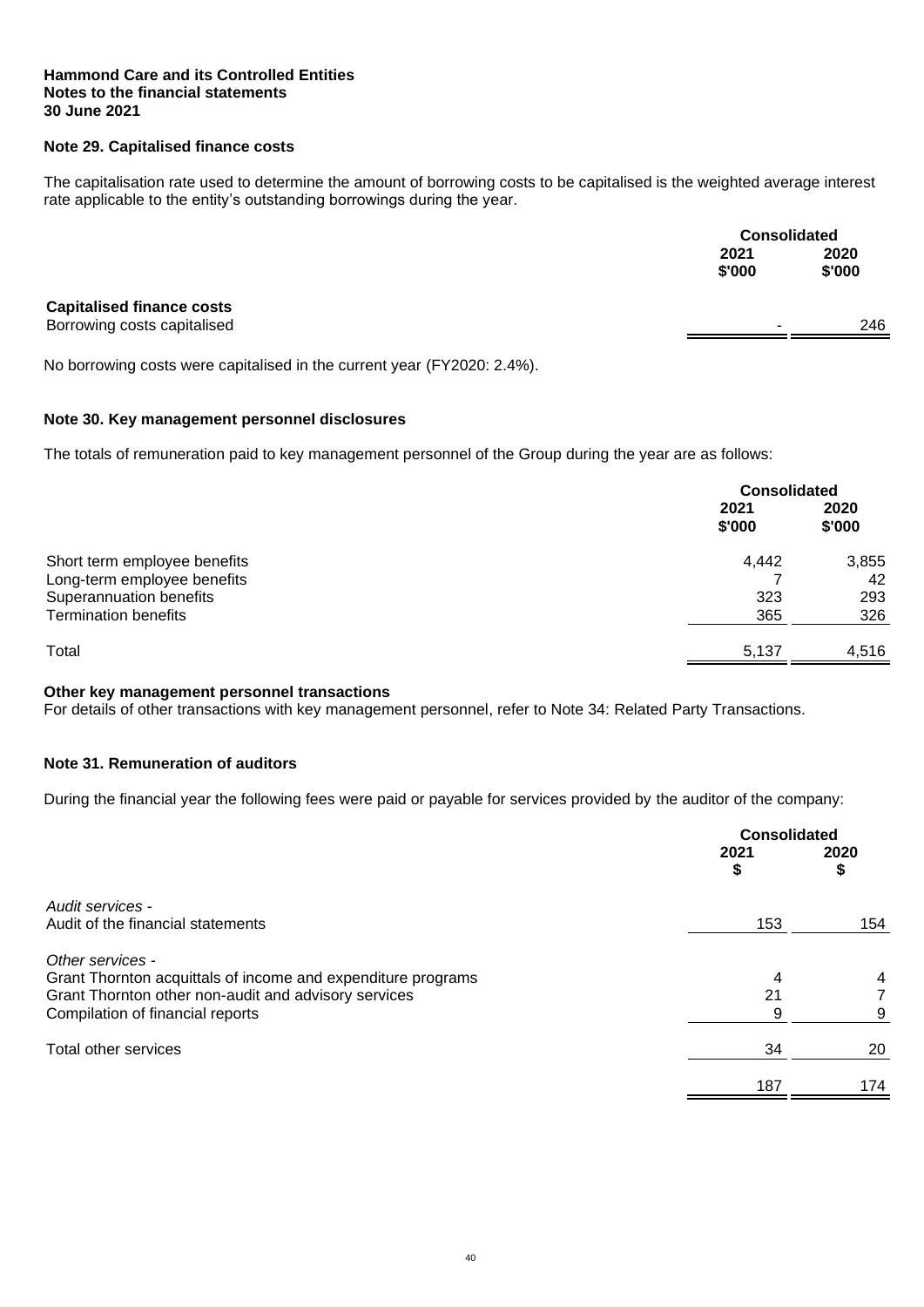## **Note 32. Contingent assets and liabilities**

#### **Provisions, contingent liabilities and contingent assets**

Provisions are measured at the estimated expenditure required to settle the present obligation, based on the most reliable evidence available at the reporting date, including the risks and uncertainties associated with the present obligation. Where there are a number of similar obligations, the likelihood that an outflow will be required in settlement is determined by considering the class of obligations as a whole. Provisions are discounted to their present values, where the time value of money is material.

Any reimbursement that the Group can be virtually certain to collect from a third party with respect to the obligation is recognised as a separate asset. However, this asset may not exceed the amount of the related provision.

The Group had contingent liabilities to the value of \$ 6.1M at 30 June 2021.

#### **Note 33. Reconciliation of (deficit)/surplus to net cash from/(used in) operating activities**

|                                                                | <b>Consolidated</b> |                |
|----------------------------------------------------------------|---------------------|----------------|
|                                                                | 2021<br>\$'000      | 2020<br>\$'000 |
|                                                                |                     |                |
| Reportable Net (Deficit)/Surplus for the year                  | (27, 315)           | 22,003         |
| Depreciation and amortisation on property, plant and equipment | 18,279              | 16,103         |
| Depreciation on right of use asset                             | 4,389               | 3,917          |
| Bad debt expense                                               | (186)               | 228            |
| Capitalised interest in property, plant and equipment          |                     | (246)          |
| Interest (AASB16)                                              | 2,008               | 1,821          |
| Rent (AASB16)                                                  | (4,290)             | (3,928)        |
| Management fees (Retirement living)                            | (7, 839)            | (7, 430)       |
| Accommodation bond retentions                                  |                     | (2)            |
| Net gain on disposal of property, plant and equipment          | (303)               | (212)          |
| Impairment expense on intangible assets                        | 45,665              | 2,800          |
| Net gain on revaluation of investment property                 | (11, 372)           | (16, 593)      |
| Net gain on revaluation of intangible assets                   |                     | (2,000)        |
| Imputed revenue on RAD and bond balances (AASB16)              | (10, 801)           | (12, 497)      |
| Imputed interest cost on RAD and bond balances (AASB16)        | 10,801              | 12,497         |
| Change in trade and other receivables                          | (6, 842)            | 2,453          |
| Change in other assets                                         | (964)               | (1,728)        |
| Change in trade and other payables                             | 1,844               | 5,608          |
| Change in provisions                                           | 3,272               | 3,073          |
| Change in contract liabilities                                 | 7,721               | 19,236         |
| Net cash from/(used in) operating activities                   | 24,069              | 45,104         |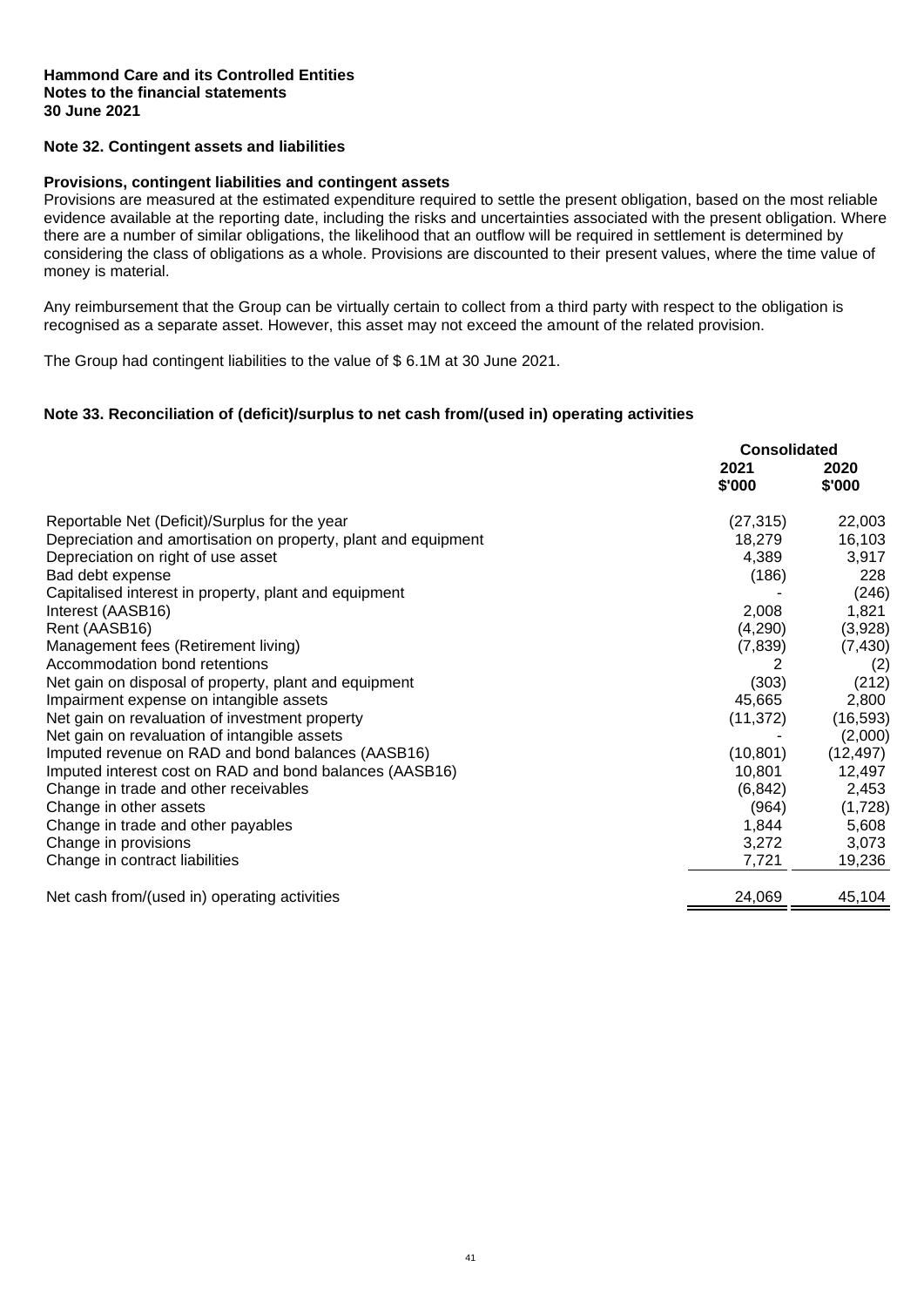## **Note 34. Related party transactions**

The transactions represent the expenses and support service costs initially borne by the Group on behalf of its subsidiaries HammondCare Health & Hospitals Limited of \$6,860,562 (2020:\$7,520,234); and HammondCare International Limited \$0 (2020: \$0) for expenses and support services, including, inter alia:

- · Staff costs;
- · Strategic asset management and maintenance planning;
- · Information communication and technology services;
- · Accreditation support services;
- · Business services support including the software licensing costs;
- · Risk and management services; and
- · People learning and culture support including enterprise agreement planning.

These intergroup transactions are eliminated upon consolidation.

During the year, the following arms-length services were provided by organisations considered as a related party to the **Group** 

- · Legal services to the value of \$267K
- Consulting services to the value of \$35K
- Marketing services to the value of \$30K.

During the year, Directors of the Group made donations to the value of \$50K. For confidentiality reason individuals names have not been disclosed.

#### *Key management personnel*

Disclosures relating to key management personnel are set out in note 30.

#### *Receivable from and payable to related parties*

There were no trade receivables from or trade payables to related parties at the current and previous reporting date.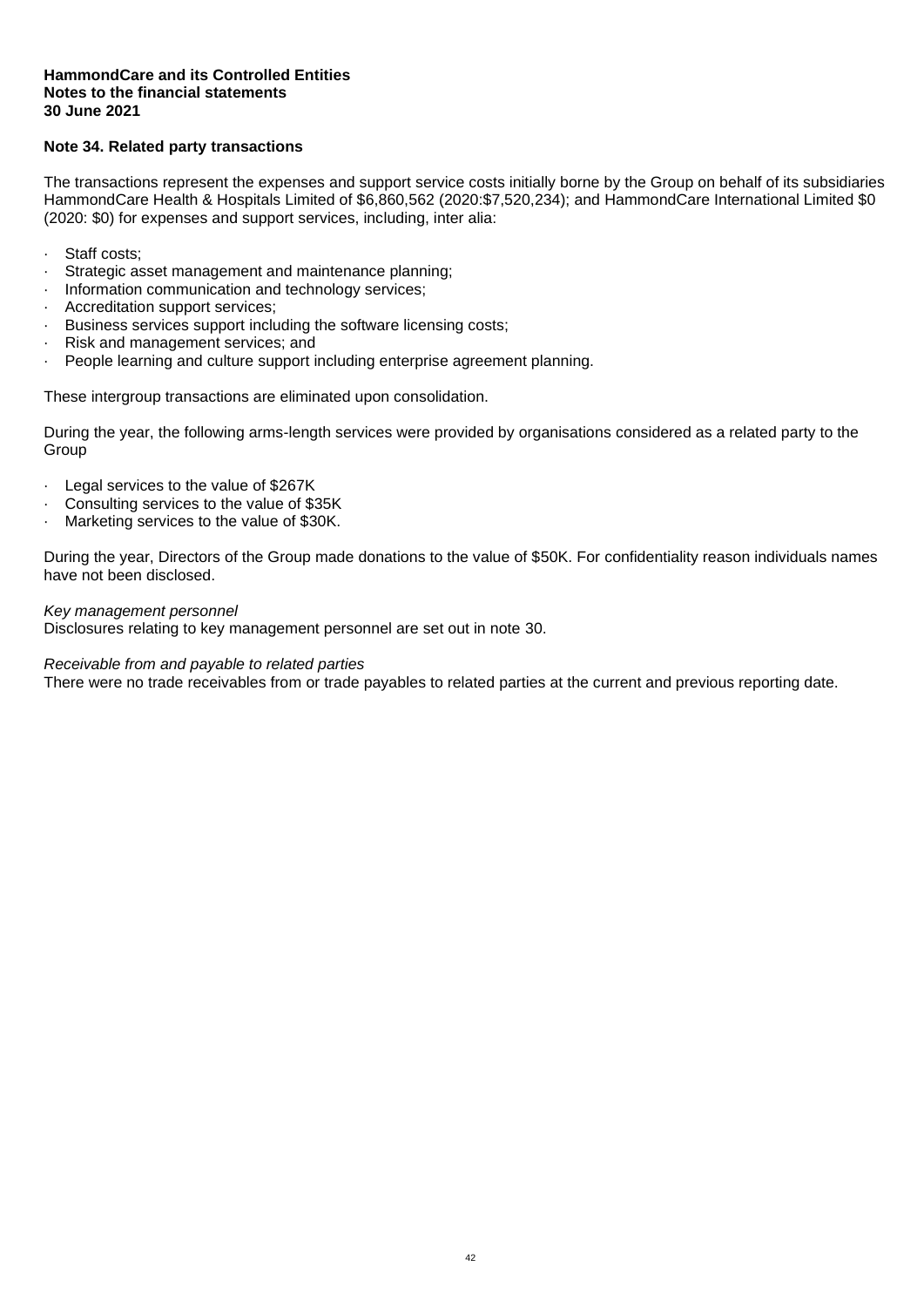## **Note 35. Segment reporting**

#### **Identification of reportable segments**

Segment results, assets and liabilities include items directly attributable to a segment as well as those that can be allocated on a reasonable basis. Unallocated items mainly comprise income-earning assets, revenue, interest bearing loans, and borrowings.

Segment capital expenditure is the total cost incurred during the period to acquire segment assets that are expected to be used for more than one period.

The organisation is not required to comply with AASB 8 'Segment Reporting' and this note does not comply with all aspects of this standard. The information provided in this note is in line with the requirements set out under the Prudential Compliance of the Aged Care Act.

#### **Business Segments**

The Group comprises the following main business segments, based on the Group's areas of business risk.

*Residential Care*

Providing care and support for the aged in the Group's aged care and dementia facilities.

*Community Care*

Providing care and support for the aged in their own homes, and in the community.

*Independent Living*

Providing care and support for the aged in independent living units.

*Health & Hospitals*

Providing health and hospital care in public hospitals.

#### *Dementia consulting, education, research, and restorative care*

HammondCare's mission of improving the quality of life is being championed through its commitment to research and academic education.

*Other*

Encompassing other areas of the Group's operations including accounting and finance, administration, ICT, marketing, treasury and other benevolent activities.

The Group is managed primarily on the basis of product category and service offering as the diversification of the Group's operations inherently has notably different risk profiles and performance assessment criteria. Operating segments are therefore determined on the same basis.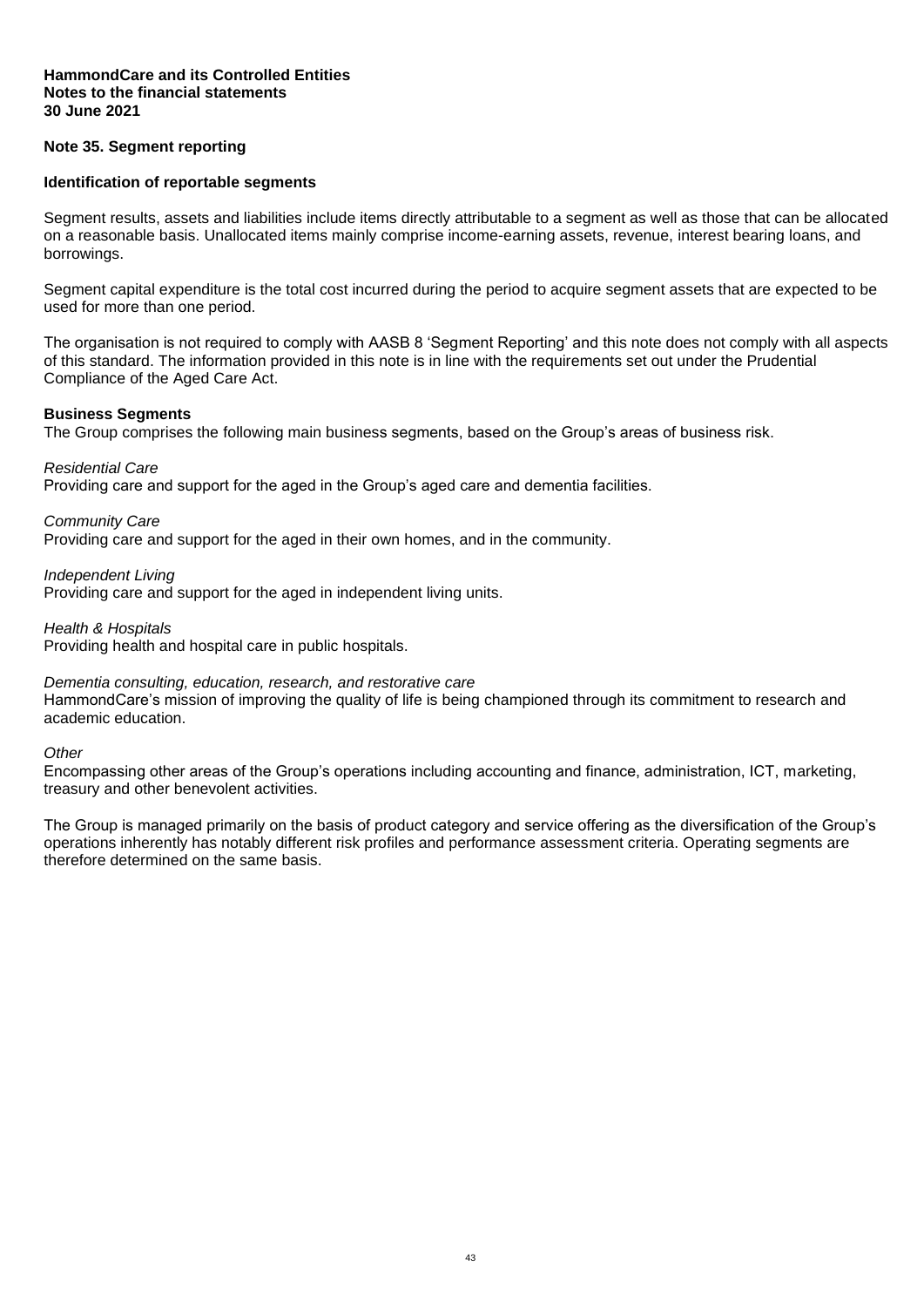## **Note 35. Segment reporting (continued)**

|                                   |                                                      |               |               |                                       | <b>Dementia</b><br>consulting,<br>education,<br>research,<br>and |                       |                |
|-----------------------------------|------------------------------------------------------|---------------|---------------|---------------------------------------|------------------------------------------------------------------|-----------------------|----------------|
| HammondCare (Consolidated)        | Independent Residential Community<br>Living<br>\$000 | Care<br>\$000 | Care<br>\$000 | Health &<br><b>Hospitals</b><br>\$000 | restorative<br>care<br>\$000                                     | <b>Other</b><br>\$000 | Total<br>\$000 |
| This Year $-2021$                 |                                                      |               |               |                                       |                                                                  |                       |                |
| Segment Revenue                   | 9,915                                                | 141,723       | 117,726       | 57,966                                | 45,790                                                           | 29,356                | 402,476        |
| Segment Result                    | 17,837                                               | (16, 272)     | 10,591        | (1, 372)                              | 3,202                                                            | (41, 301)             | (27, 315)      |
| <b>Segment Depreciation</b>       | 124                                                  | 11,334        | 405           | 1,243                                 | 820                                                              | 4,353                 | 18,279         |
| Segment Right of use depreciation |                                                      |               |               |                                       |                                                                  | 4,389                 | 4,389          |
| <b>Segment Assets</b>             | 227,776                                              | 408,280       | 35,200        | 85,565                                | 8,663                                                            | 206,241               | 971,725        |
| <b>Segment Liabilities</b>        | (146,910)                                            | (345,995)     | (40,167)      | (9, 140)                              | (10,549)                                                         | (77, 442)             | (630, 203)     |
| Segment Capital Expenditure       | 530                                                  | 25,379        | 2,186         | 1,439                                 | 947                                                              | 3,401                 | 33,882         |
| Last Year-2020                    |                                                      |               |               |                                       |                                                                  |                       |                |
| Segment Revenue                   | 9,473                                                | 124,861       | 92,159        | 58,899                                | 36,952                                                           | 25,436                | 347,780        |
| <b>Segment Result</b>             | 21,365                                               | (12, 474)     | 7,424         | (1, 854)                              | 3,080                                                            | 4,462                 | 22,003         |
| <b>Segment Depreciation</b>       | 90                                                   | 9,372         | 611           | 1,254                                 | 778                                                              | 3,998                 | 16,103         |
| Segment Right of use depreciation |                                                      |               |               |                                       |                                                                  | 3,917                 | 3,917          |
| Segment Assets                    | 217,130                                              | 433,548       | 26,816        | 84,403                                | 10,339                                                           | 189,659               | 961,895        |
| <b>Segment Liabilities</b>        | (147,344)                                            | (325,926)     | (31,224)      | (15, 134)                             | (8,304)                                                          | (74, 034)             | (601, 966)     |
| Segment Capital Expenditure       | 230                                                  | 36,295        | 236           | 1,210                                 | 542                                                              | 1,809                 | 40,322         |

## **Note 36. Parent entity information**

|                                                              |                     | <b>Consolidated</b> |  |
|--------------------------------------------------------------|---------------------|---------------------|--|
|                                                              | 2021<br>\$'000      | 2020<br>\$'000      |  |
| Statement of profit or loss and other comprehensive income   |                     |                     |  |
| (Deficit)/Surplus for the year<br>Other comprehensive income | (23,960)<br>8,910   | 25,264<br>(11, 775) |  |
| <b>Total comprehensive (loss)/income</b>                     | (15,050)            | 13,489              |  |
|                                                              | <b>Consolidated</b> |                     |  |
|                                                              | 2021<br>\$'000      | 2020<br>\$'000      |  |
| Statement of financial position                              |                     |                     |  |
| Total current assets                                         | 205,449             | 177,657             |  |
| Total assets                                                 | 964,902             | 952,682             |  |
| Total current liabilities                                    | 549,354             | 520,826             |  |
| <b>Total liabilities</b>                                     | 623,757             | 596,487             |  |
| Equity                                                       |                     |                     |  |
| Asset revaluation reserve                                    | 155,314             | 140,116             |  |
| Financial asset reserve                                      | 16,625              | 11,542              |  |
| Accumulated surplus                                          | 169,206             | 204,537             |  |
| <b>Total equity</b>                                          | 341,145             | 356,195             |  |
|                                                              |                     |                     |  |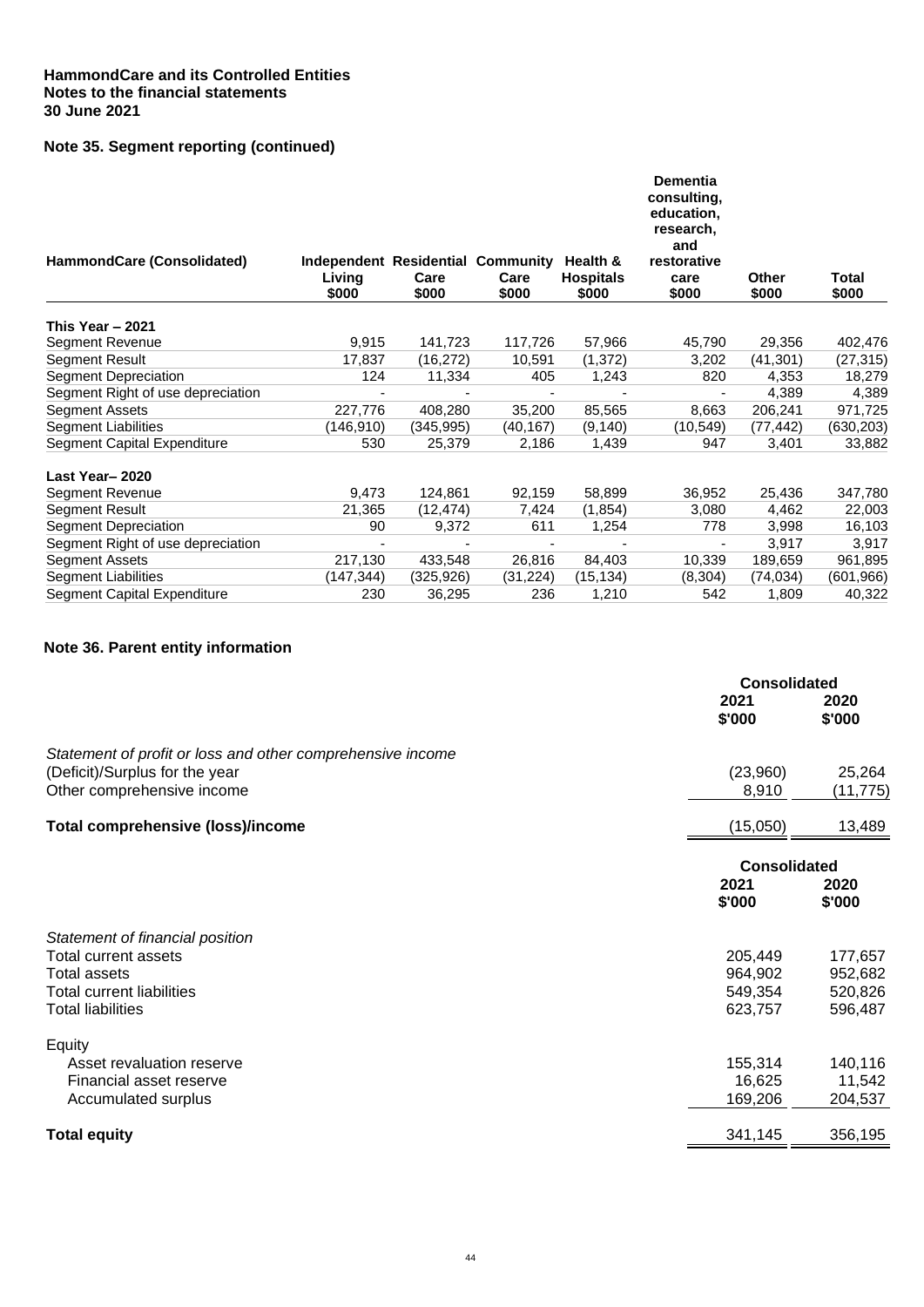### **HammondCare and its Controlled Entities Notes to the financial statements 30 June 2021**

## **Note 36. Parent entity information (continued)**

*Guarantees entered into by the parent entity in relation to the debts of its subsidiaries* The parent entity had no guarantees in relation to the debts of its subsidiaries as at 30 June 2021 and 30 June 2020.

#### *Contingent liabilities*

The parent entity had \$6.1M of contingent liabilities as at 30 June 2021 (\$6.6M at 30 June 2020).

#### *Capital commitments - Property, plant and equipment*

The parent entity had capital commitments for property, plant and equipment to the value of \$49.9M as at 30 June 2021 (\$27.3M at 30 June 2020).

#### *Significant accounting policies*

The accounting policies of the parent entity are consistent with those of the consolidated entity, as disclosed in note 2, except for the following:

- Investments in subsidiaries are accounted for at cost, less any impairment, in the parent entity;
- Investments in associates are accounted for at cost, less any impairment, in the parent entity;
- Dividends received from subsidiaries are recognised as other income by the parent entity and its receipt may be an indicator of an impairment of the investment.

#### **Note 37. Events after the reporting period**

The effects of Covid-19 have an effect on the operations of the group as highlighted in the Directors Report. The effects for the next reporting period are uncertain but not believed to be significant. No other matters or circumstances have arisen since the end of the financial year which significantly affected or may significantly affect the operations of the Group, the results of those operations or the statement of affairs of the Group in future financial years.

#### **Note 38. Members guarantee**

The Group is incorporated under the Corporations Act 2001 and is a group limited by guarantee. At balance date the Group had 31 (FY 2020: 30) members and they have guaranteed to pay \$100 on winding up of the organisation if required.

## **Note 39. Investment in controlled entities**

The Group's investment in controlled entities is recorded at cost.

## **Note 40. Loan facilities**

The Group has bank loan facilities amounting to \$90M (FY 2020: \$90M). As at 30 June 2021 \$0M (FY 2020: \$0M) of these facilities were in use. The facilities bear interest at variable interest rates. As at year-end, as no debt had been drawn, the effective interest rate on the facility was not applicable. (2020: not applicable.).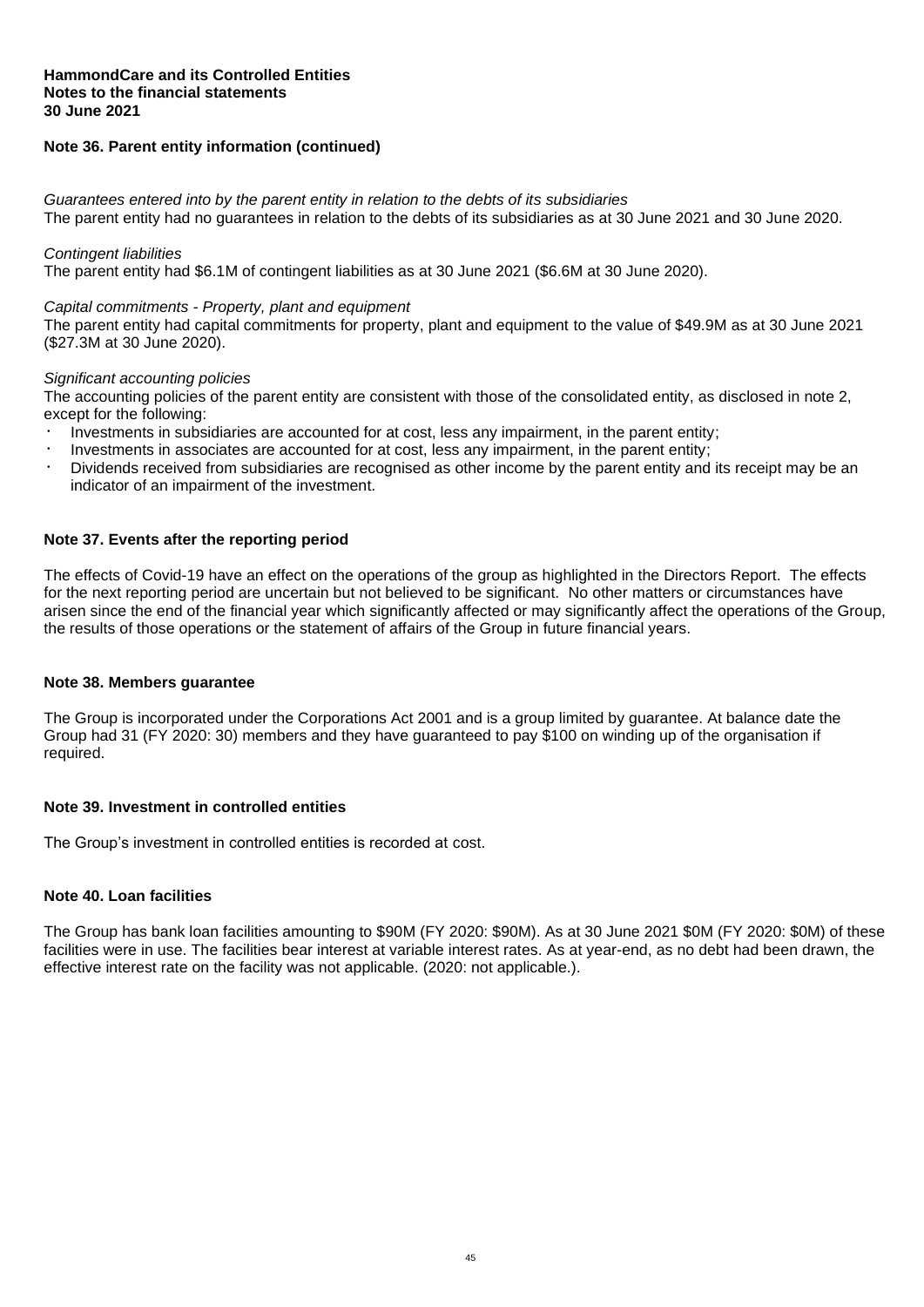#### **HammondCare and its Controlled Entities Notes to the financial statements 30 June 2021**

## **Note 41. Information and declaration to be furnished under the Charitable Fundraising Act**

#### *Fundraising Appeals conducted during the year*

Fundraising appeals conducted during the financial year included mail and telephone appeals, payroll giving, raffles, golf day, active challenges, merchandise sales, applications to trusts, foundations and registered clubs, donations provided by corporate, community group and club fundraising events and the general receiving of directly and indirectly solicited donations and bequests.

This money helped to supplement the income received from governments and fees. As a result HammondCare was able to expand the range and level of the services provided to residents and clients of HammondCare.

The cost of raising these funds was 5.9% (FY 2020: 11.3%) of the gross revenue received. This included the costs of events, all promotional activity and the payment for all administrative services including salaries for HammondCare Fundraising staff.

All fundraising money received have been applied and/or expended in accordance with the objectives set out above.

|                                                                         | <b>Consolidated</b> |                |
|-------------------------------------------------------------------------|---------------------|----------------|
|                                                                         | 2021<br>\$'000      | 2020<br>\$'000 |
| Gross proceeds from fundraising appeals recognised in the current year: |                     |                |
| Gross Proceeds from Donations & bequests                                | 6.285               | 6.299          |
| Income from invested funds                                              | 935                 | 247            |
| Less: total cost of fundraising appeals                                 | (429)               | (740)          |
|                                                                         | 6.791               | 5.806          |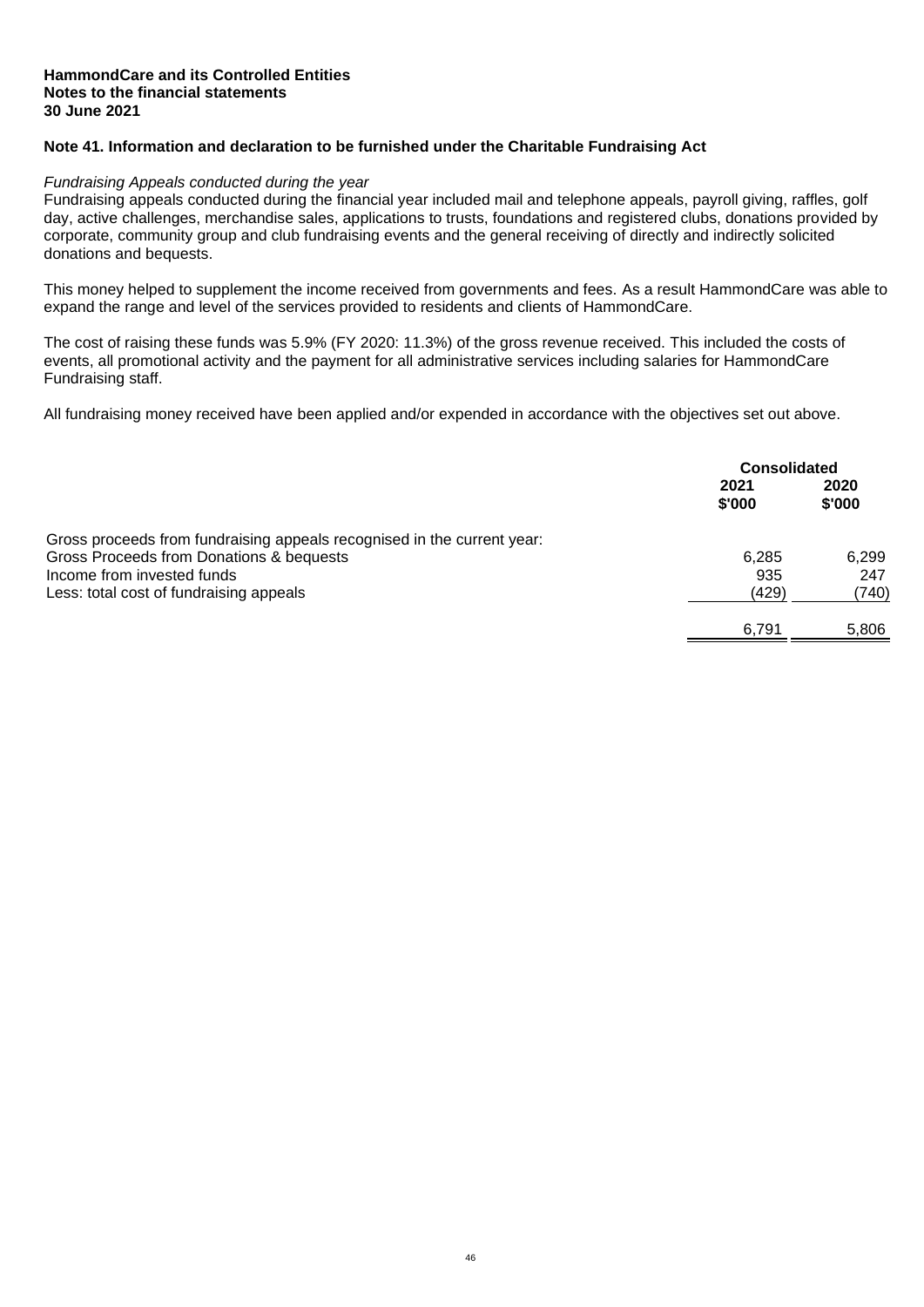In the opinion of the Directors of HammondCare:

- The consolidated financial statements and notes of HammondCare are in accordance with the Australian Charities and Not-for-profits Commission Act 2012, including:
- Giving a true and fair view of its financial position as at 30 June 2021 and of its performance for the financial year ended on that date;
- Complying with Australian Accounting Standards Reduced Disclosure Requirements (including the Australian Accounting Interpretations) and the Australian Charities and Not-for-profits Commission Regulation 2013; and
- There are reasonable grounds to believe that HammondCare will be able to pay its debts as and when they become due and payable.

Signed in accordance with a resolution of the Directors.

On behalf of the directors

\_\_\_\_\_\_\_\_\_\_\_\_\_\_\_\_\_\_\_\_\_\_\_\_\_\_\_

15 September 2021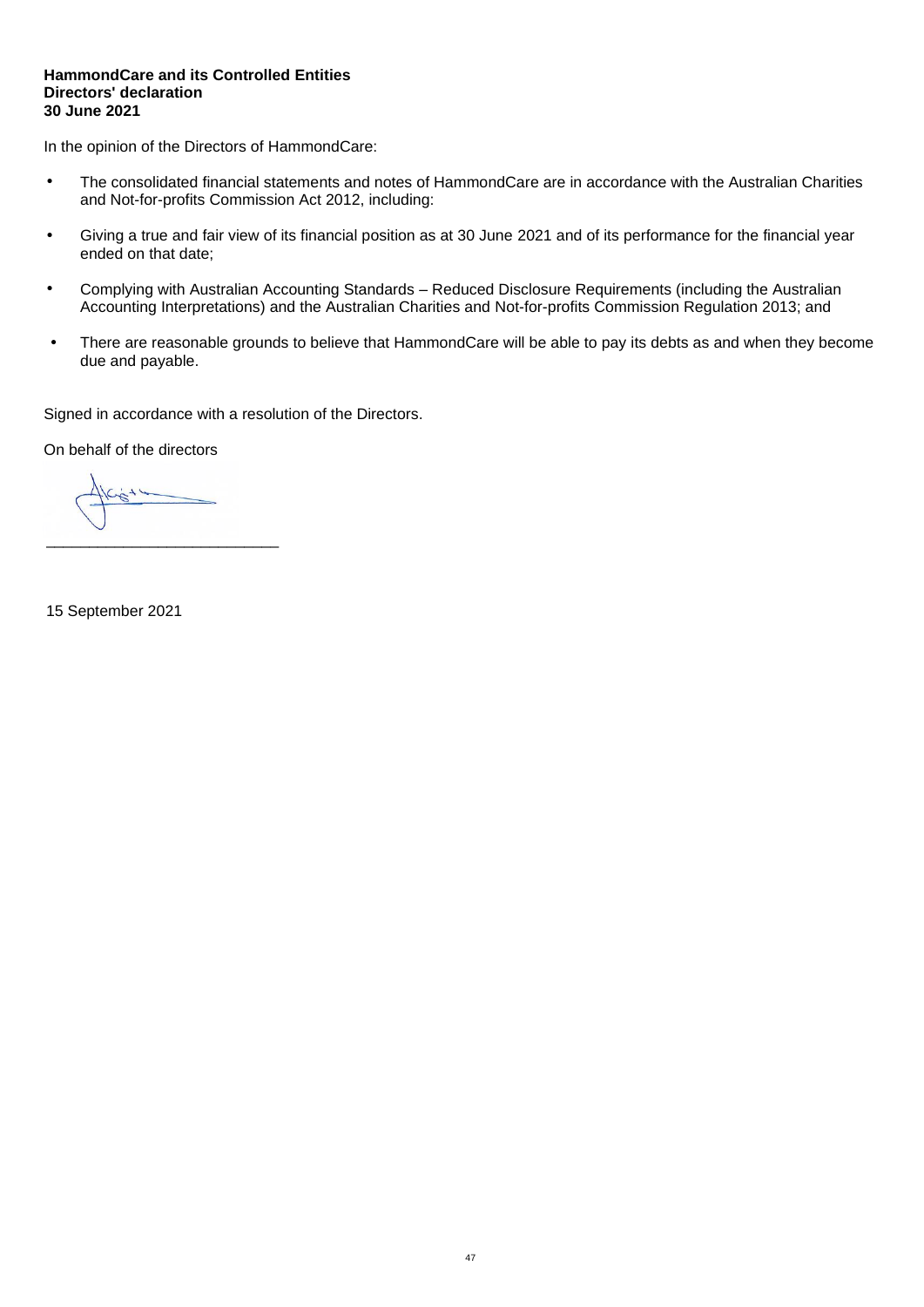## **HammondCare and its Controlled Entities Directors' declaration in respect of fundraising appeals 30 June 2021**

In the opinion of the Directors of HammondCare:

- The financial statements give a true and fair view in all income and expenditure of the Company and its consolidated entities with respect to fundraising appeal activities for the financial year ended 30 June 2021;
- There are reasonable grounds to believe that HammondCare will be able to pay its debts as and when they become due and payable;
- The provision of the Charitable Fundraising (NSW) Act 1991 and the regulations under the Act and the conditions attached to the authority have been compiled with for the period from 1 July 2020 to 30 June 2021; and
- The internal controls exercised by the Company and the consolidated entities are appropriate and effective in accounting for all income received and applied from any fundraising appeals.

Signed in accordance with a resolution of the Directors.

On behalf of the directors

\_\_\_\_\_\_\_\_\_\_\_\_\_\_\_\_\_\_\_\_\_\_\_\_\_\_\_

15 September 2021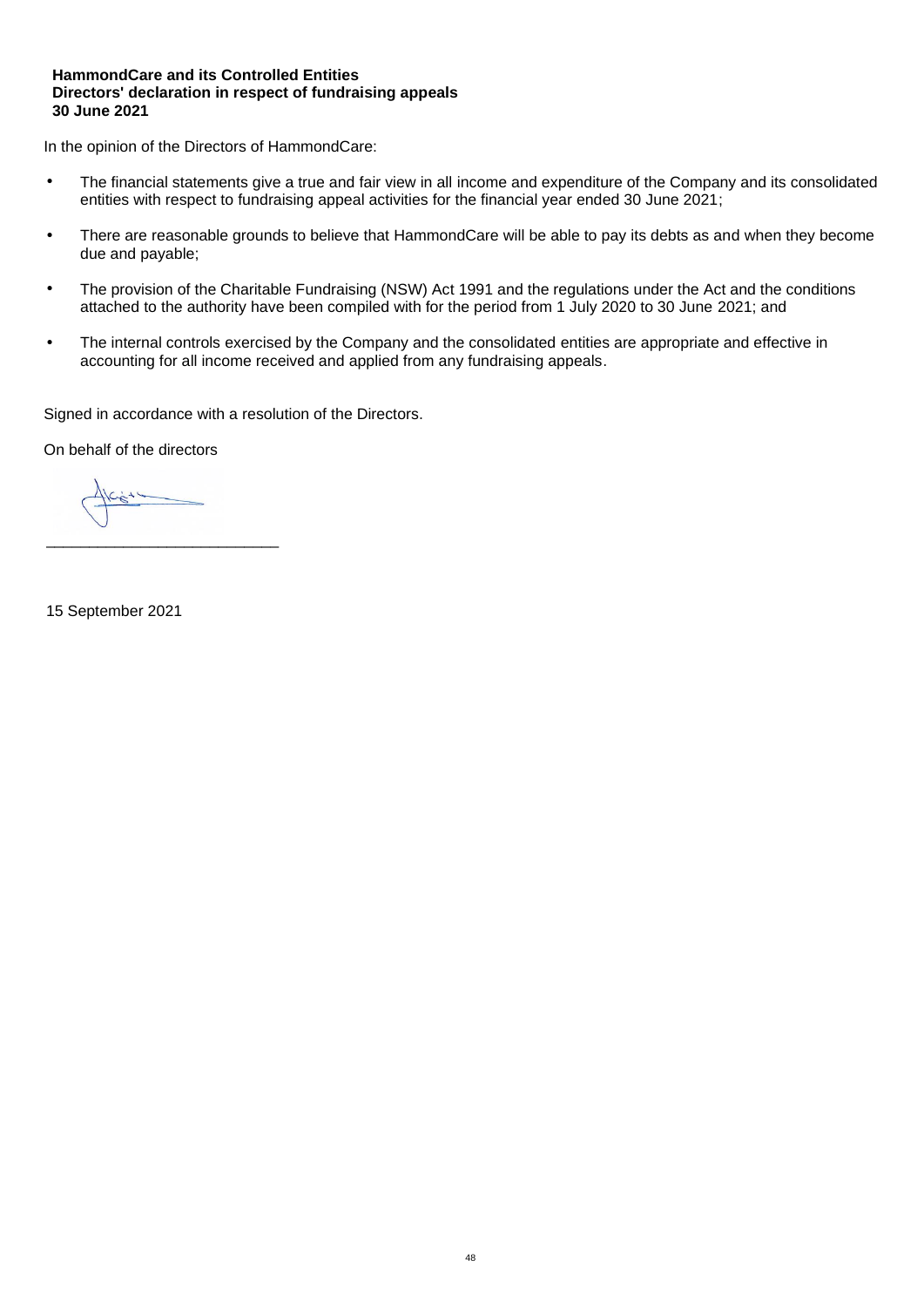

Level 17, 383 Kent Street Sydney NSW 2000

Correspondence to: Locked Bag Q800 QVB Post Office Sydney NSW 1230

**T** +61 2 8297 2400 **F** +61 2 9299 445 **E** info.nsw@au.gt.com **W** www.grantthornton.com.au

# **Independent Auditor's Report**

## To the Members of HammondCare and its controlled entities

## **Report on the audit of the financial report**

#### **Qualified opinion**

We have audited the financial report of HammondCare and its controlled entities (the 'Group'), which comprises the consolidated statement of financial position as at 30 June 2021, and the consolidated statement of comprehensive income, consolidated statement of changes in equity and consolidated statement of cash flows for the year then ended, and notes to the financial statements, including a summary of significant accounting policies and the Directors' declaration and the declaration by the Board in respect of Fundraising Appeals.

In our opinion, except for the effects of the matter described in the *Basis of Qualified Opinion* section of our report, the accompanying financial report of HammondCare:

1. Has been prepared in accordance with Division 60 of the *Australian Charities and Not-for-profits Commission Act 2012*  ("ACNC Act"), including:

- a presents fairly, in all material respects, the Group's financial position as at 30 June 2021 and of its performance and cash flows for the year then ended;
- b complies with Australian Accounting Standards Reduced Disclosure Requirements and Division 60 of the *Australian Charities and Not-for-profits Commission Regulation 2013.*

2. Is in accordance with the Charitable Fundraising Act 1991 ("the Act") and the Charitable Fundraising Regulation 2015 ("the Regulation"), including showing a true and fair view of the Group's financial result of fundraising appeals for the year ended 30 June 2021.

Grant Thornton Audit Pty Ltd ACN 130 913 594 a subsidiary or related entity of Grant Thornton Australia Ltd ABN 41 127 556 389

'Grant Thornton' refers to the brand under which the Grant Thornton member firms provide assurance, tax and advisory services to their clients and/or refers to one or more member firms, as the context requires. Grant Thornton Australia Ltd is a member firm of Grant Thornton International Ltd (GTIL). GTIL and the member firms are not a worldwide partnership. GTIL and each member firm is a separate legal entity. Services are delivered by the member firms. GTIL does not provide services to clients. GTIL and its member firms are not agents of, and do not obligate one another and are not liable for one another's acts or omissions. In the Australian context only, the use of the term 'Grant Thornton' may refer to<br>Grant Thornton Australia Limited ABN 41 127 556 389 and its Australian subsi Grant Thornton Australia Limited.

Liability limited by a scheme approved under Professional Standards Legislation.

**www.grantthornton.com.au**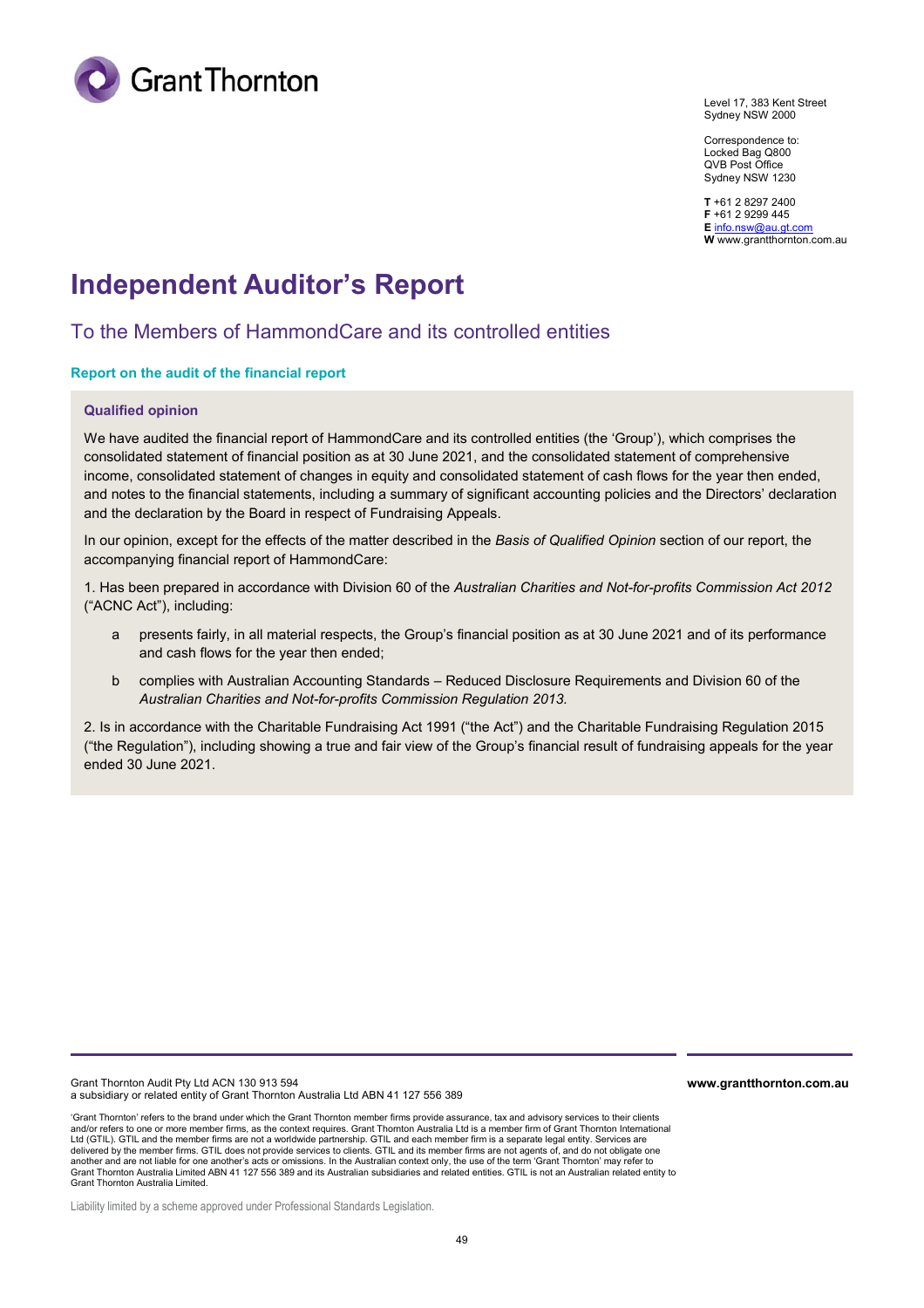

#### **Basis for qualified opinion**

Bed licences carried at the value of \$45,665,000 were fully impaired by the company during the year. The accounting policy and basis for impairment is set out in Note 15. The rationale for the impairment involves the announcement by the Federal Government an intention that the 2020 ACAR will be the last issue of bed licences and from 1 July 2024, bed licences will no longer exist. Whilst the announcement indicates the Federal Government's intention to discontinue the use of bed licences and that bed licences "will no longer exist" there are a number of significant steps that are required to make this change in legislation enacted. We are unable to obtain sufficient appropriate audit evidence that the bed licences should be fully impaired. Consequently, we are unable to determine whether any impairment, or what value, is required in respect of the fair value of bed licences in accordance with AASB 138*Intangible Assets*.

We conducted our audit in accordance with Australian Auditing Standards. Our responsibilities under those standards are further described in the *Auditor's Responsibilities for the Audit of the Financial Report* section of our report. We are independent of the Registered Entity in accordance with the ethical requirements of the Accounting Professional and Ethical Standards Board's APES 110 *Code of Ethics for Professional Accountants* (the Code) that are relevant to our audit of the financial report in Australia. We have also fulfilled our other ethical responsibilities in accordance with the Code.

We believe that the audit evidence we have obtained is sufficient and appropriate to provide a basis for our qualified opinion.

#### **Information Other than the Financial Report and Auditor's Report Thereon**

Management is responsible for the other information. The other information comprises the information included in the Group's annual report for the year ended 30 June 2021, but does not include the financial report and our auditor's report thereon.

Our opinion on the financial report does not cover the other information and accordingly we do not express any form of assurance conclusion thereon.

In connection with our audit of the financial report, our responsibility is to read the other information and, in doing so, consider whether the other information is materially inconsistent with the financial report or our knowledge obtained in the audit or otherwise appears to be materially misstated.

If, based on the work we have performed, we conclude that there is a material misstatement of this other information, we are required to report that fact. We have nothing to report in this regard.

#### **Responsibilities of the Directors for the financial report**

The Directors of the Group are responsible for the preparation and fair presentation of the financial report in accordance with Australian Accounting Standards and the ACNC Act, and for such internal control as the Directors determine is necessary to enable the preparation of the financial report that is from material misstatement, whether due to fraud or error.

In preparing the financial report, the Directors are responsible for assessing the Group's ability to continue as a going concern, disclosing, as applicable, matters related to going concern and using the going concern basis of accounting unless the Directors either intend to liquidate the Group or to cease operations, or have no realistic alternative but to do so.

The Directors are responsible for overseeing the Group's financial reporting process.

#### **Auditor's responsibilities for the audit of the financial report**

Our objectives are to obtain reasonable assurance about whether the financial report as a whole is free from material misstatement, whether due to fraud or error, and to issue an auditor's report that includes our opinion. Reasonable assurance is a high level of assurance, but is not a guarantee that an audit conducted in accordance with the Australian Auditing Standards will always detect a material misstatement when it exists. Misstatements can arise from fraud or error and are considered material if, individually or in the aggregate, they could reasonably be expected to influence the economic decisions of users taken on the basis of this financial report.

A further description of our responsibilities for the audit of the financial report is located at the Auditing and Assurance Standards Board website at: http://www.auasb.gov.au/auditors\_responsibilities/ar3.pdf. This description forms part of our auditor's report.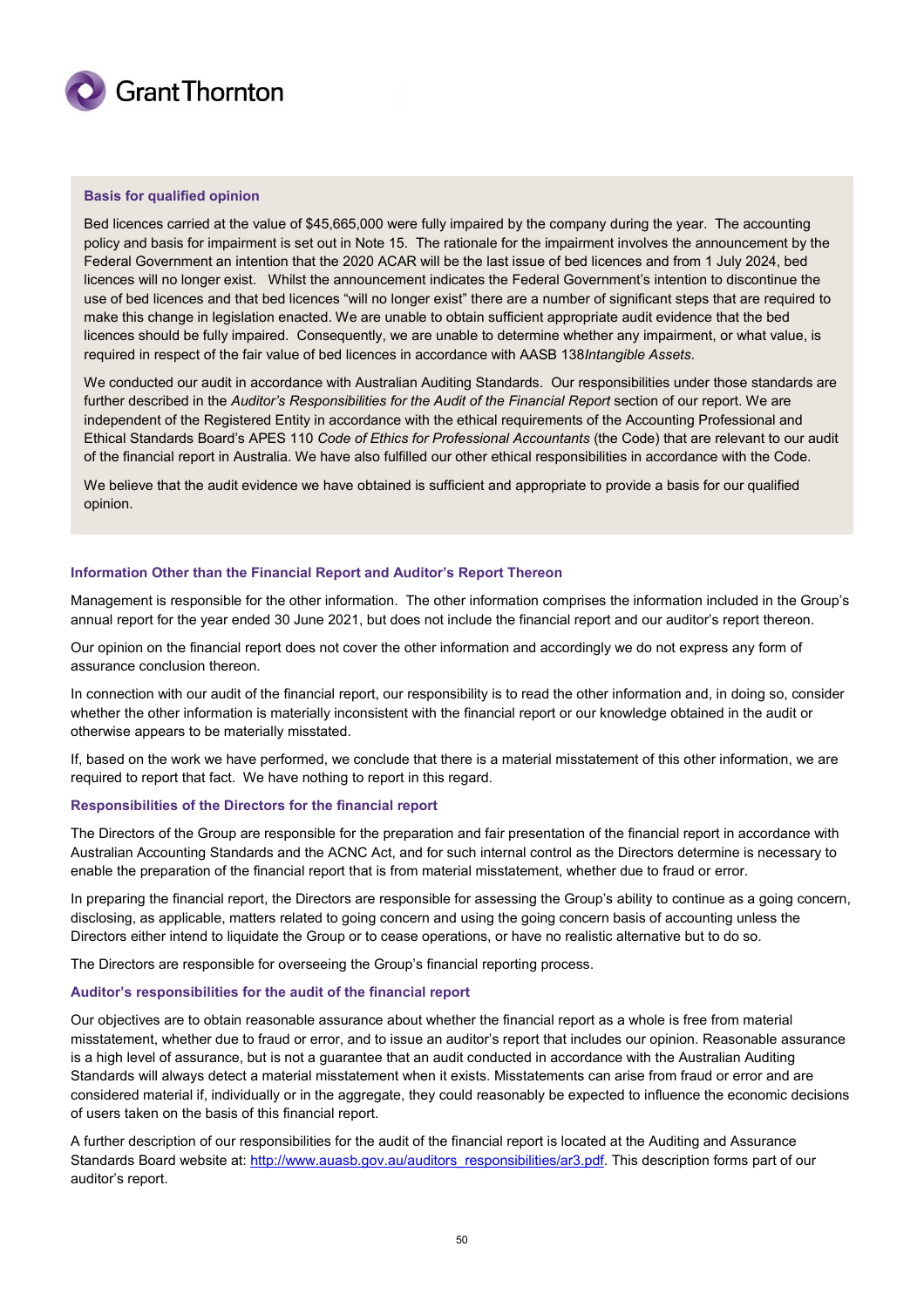

#### **Report on the requirements of the NSW Charitable Fundraising Act 1991 and the NSW Charitable Fundraising Regulation 2015**

We have audited the compliance of HammondCare (the "Company") with the requirements of Section 24(2) of the Charitable Fundraising Act 1991 for the year ended 30 June 2021.

#### **Our Opinion**

In our opinion:

- a HammondCare has properly kept the accounts and associated records during the year ended 30 June 2021 in accordance with the NSW Charitable Fundraising Act 1991 and NSW Charitable Fundraising Regulations 2015 (section 24(2)(b) of the Act);
- b the Company, has, in all material respects, properly accounted for and applied money received as a result of fundraising appeals conducted during the year ended 30 June 2021 in accordance with section 24(2)(c) of the Act; and
- c there are reasonable grounds to believe that HammondCare will be able to pay its debts as and when they fall due over the 12 month period from the date of this report (section 24(2)(d) of the Act).

#### **Responsibilities of the Directors under the Charitable Fundraising Act 1991**

The Directors of the Company are responsible for compliance with the requirements and conditions of the NSW Charitable Fundraising Act 1991 and NSW Charitable Fundraising Regulation 2015 and for such internal control as the Directors determine is necessary for compliance with the Act and the Regulation. This responsibility includes establishing and maintaining internal control over the conduct of all fundraising appeals; ensuring all assets obtained during, or as a result of, a fundraising appeal are safeguarded and properly accounted for; and maintaining proper books of account and records.

The Directors are also responsible for ensuring the Company will be able to pay its debts as and when they fall due.

#### **Auditor's Responsibility**

Our responsibility is to form and express an opinion on the Company's compliance, in all material respects, with the requirements of the Act and Regulation, as specified in section 24(2)(b), 24(2)(c) and 24(2)(d) of the Charitable Fundraising Act 1991.

Our audit has been conducted in accordance with the applicable Standards on Assurance Engagements (ASAE *3100 Compliance Engagements*), issued by the Auditing and Assurance Standards Board. Our audit has been conducted to provide reasonable assurance that HammondCare has complied with specific requirements of the Charitable Fundraising Act 1991 and Charitable Fundraising Regulation 2015, and whether there are reasonable grounds to believe the Company will be able to pay its debts as and when they fall due over the 12 month period from the date of this independent auditor's report (future debts).

Audit procedures selected depend on the auditor's judgement. The auditor designs procedures that are appropriate in the circumstances and incorporate the audit scope requirements set out in the Act. The audit procedures have been undertaken to form an opinion on compliance of HammondCare with the Act and Regulations and its ability to pay future debts. Audit procedures include obtaining an understanding of the internal control structure for fundraising appeal activities and examination, on a test basis, of evidence supporting the Company's compliance with specific requirements of the Act and Regulation, and assessing the reasonableness and appropriateness of the Company's assessment regarding the Company's ability to pay future debts.